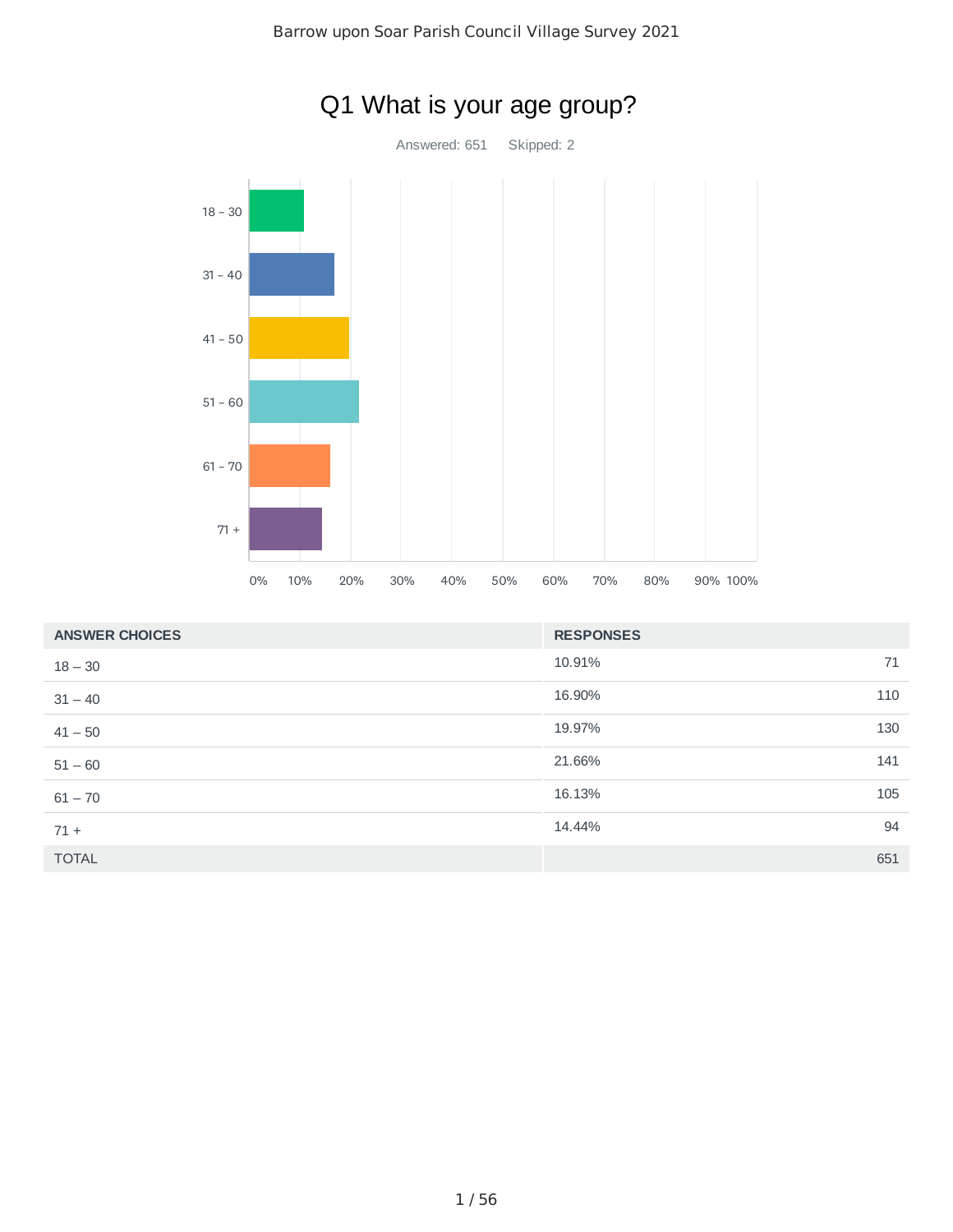

| <b>RESPONSES</b> |     |
|------------------|-----|
| 64.71%           | 420 |
| 35.29%           | 229 |
|                  | 649 |
|                  |     |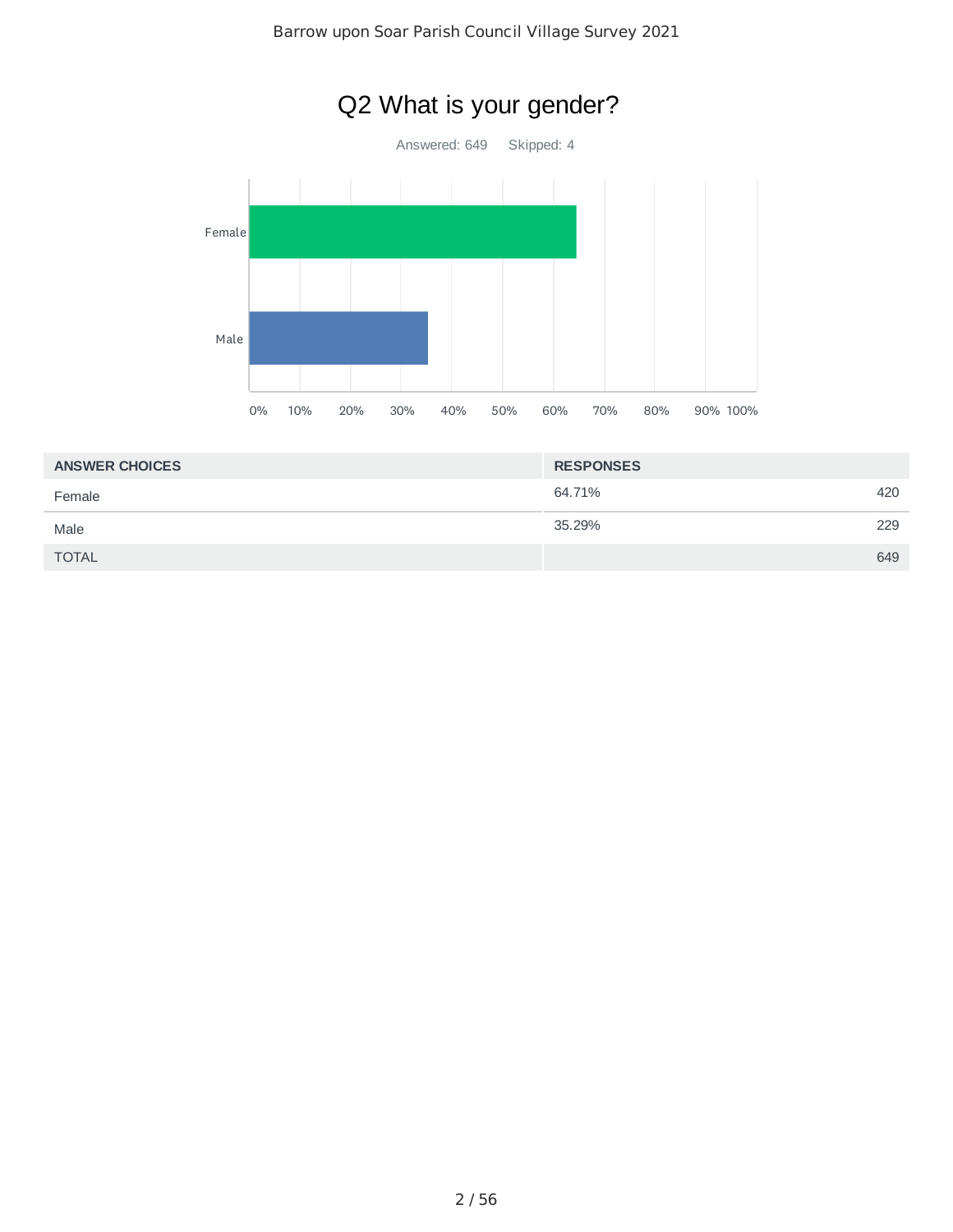

# Q3 How many people are in your household?

| <b>ANSWER CHOICES</b> | <b>RESPONSES</b> |     |
|-----------------------|------------------|-----|
|                       | 11.66%           | 76  |
| っ                     | 42.48%           | 277 |
| 3                     | 17.79%           | 116 |
|                       | 22.55%           | 147 |
| 5                     | 4.60%            | 30  |
| $5+$                  | 0.92%            | 6   |
| <b>TOTAL</b>          |                  | 652 |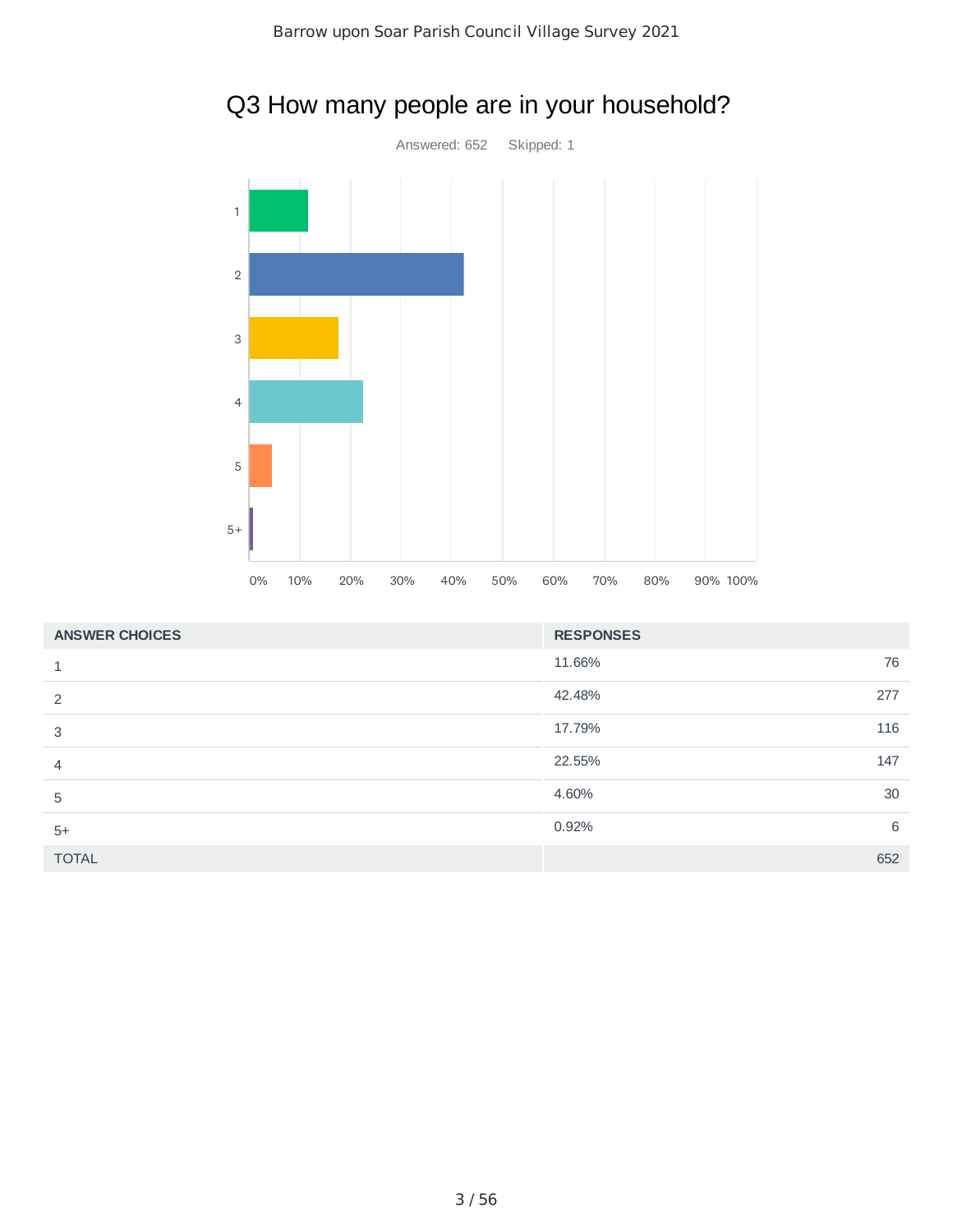# Q4 Do you have children children in your household, if so what age group they?



| <b>ANSWER CHOICES</b> | <b>RESPONSES</b> |
|-----------------------|------------------|
| $16 - 18$             | 35<br>11.22%     |
| $12 - 16$             | 17.63%<br>55     |
| $4 - 11$              | 36.54%<br>114    |
| $0 - 3$               | 34.62%<br>108    |
| <b>TOTAL</b>          | 312              |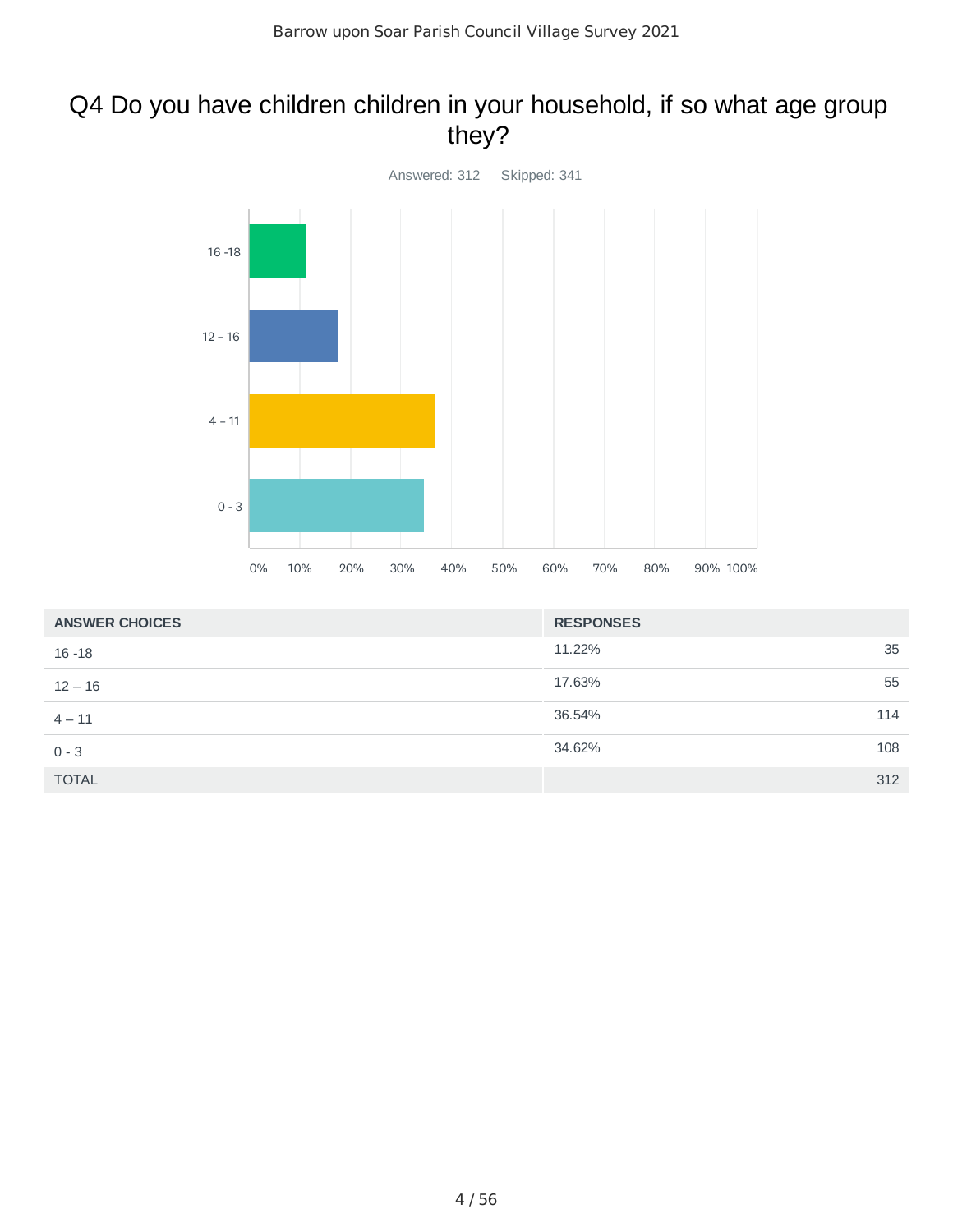### Q5 If there is to be further building in this village then provision must be made to build a new school.



| <b>ANSWER CHOICES</b>      | <b>RESPONSES</b> |    |
|----------------------------|------------------|----|
| Strongly agree             | 64.62%<br>400    |    |
| Agree                      | 18.09%<br>112    |    |
| Neither agree nor disagree | 10.50%           | 65 |
| <b>Disagree</b>            | 2.75%<br>17      |    |
| Strongly disagree          | 4.04%            | 25 |
| <b>TOTAL</b>               | 619              |    |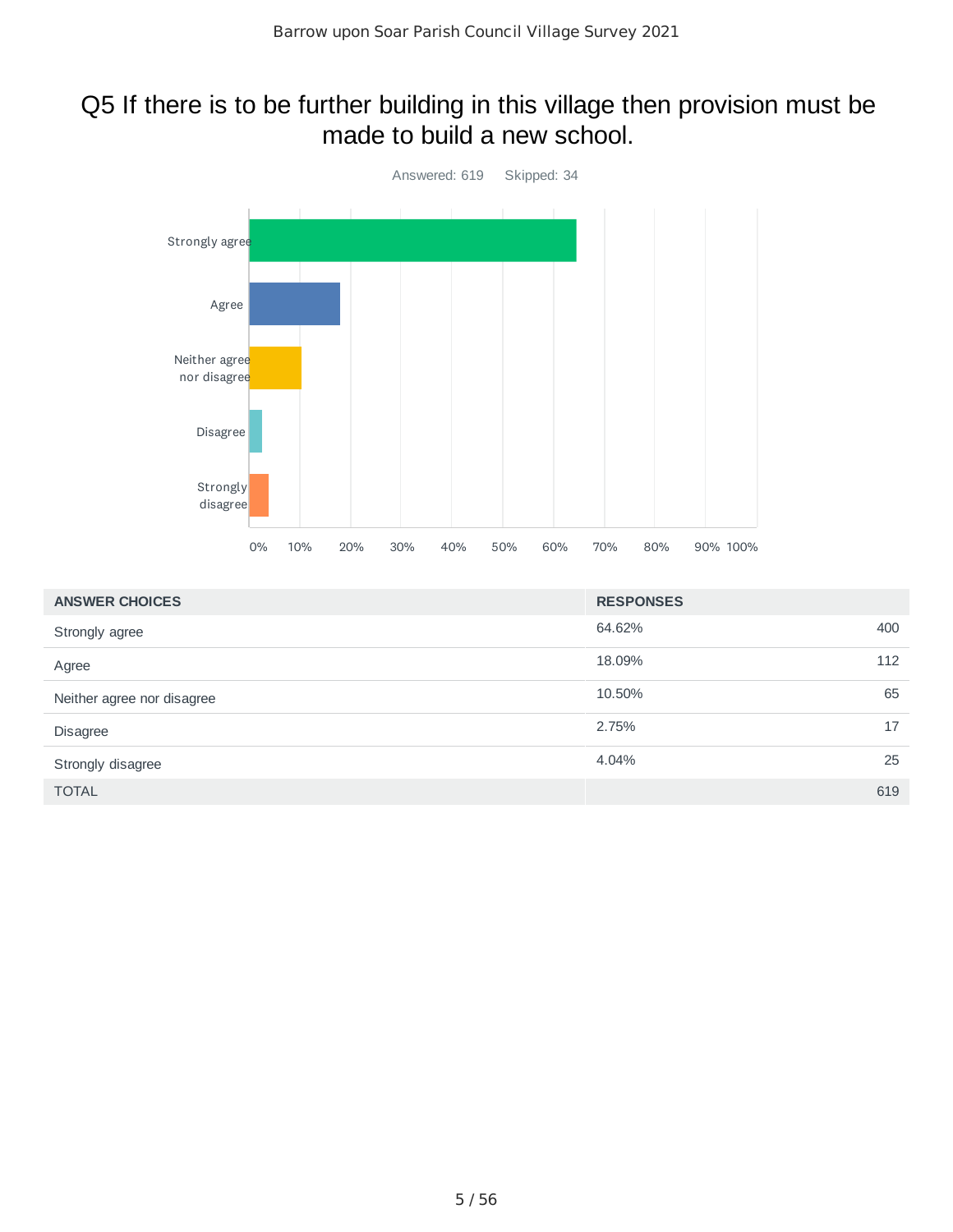### Q6 All children should be able to access a school place at their 'local' primary or secondary school.



| <b>ANSWER CHOICES</b>      | <b>RESPONSES</b> |                |
|----------------------------|------------------|----------------|
| Strongly agree             | 82.39%           | 510            |
| Agree                      | 14.22%           | 88             |
| Neither agree nor disagree | 2.26%            | 14             |
| Disagree                   | 0.48%            | 3              |
| Strongly disagree          | 0.65%            | $\overline{4}$ |
| <b>TOTAL</b>               |                  | 619            |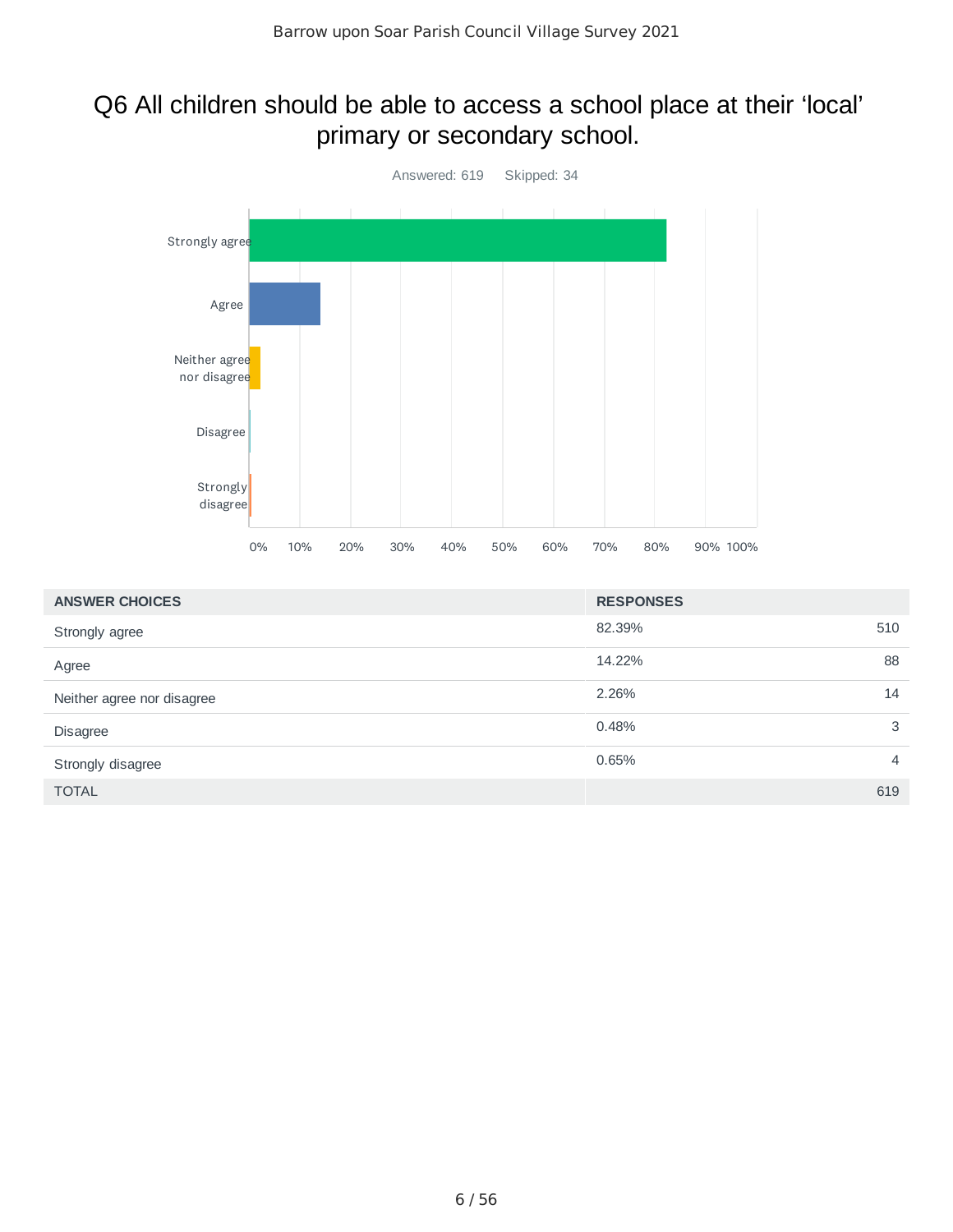#### Q7 A child must have the choice to continue and progress within a family of schools.



| <b>ANSWER CHOICES</b>      | <b>RESPONSES</b> |
|----------------------------|------------------|
| Strongly agree             | 406<br>65.70%    |
| Agree                      | 149<br>24.11%    |
| Neither agree nor disagree | 48<br>7.77%      |
| <b>Disagree</b>            | 10<br>1.62%      |
| Strongly disagree          | 0.81%<br>5       |
| <b>TOTAL</b>               | 618              |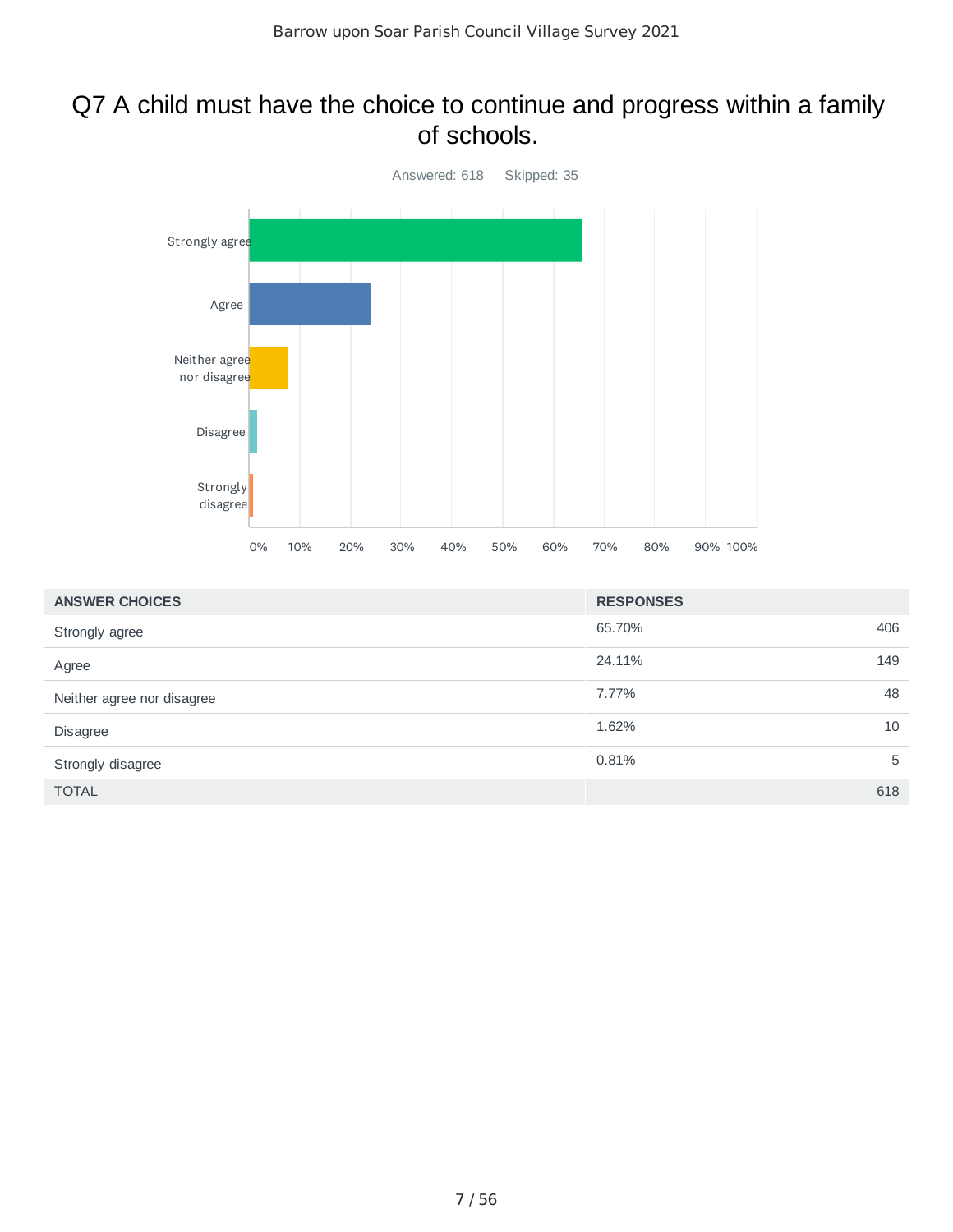### Q8 It is important for schools to contribute to community life and cohesion by permitting local groups and clubs to access facilities outside school hours.



| <b>ANSWER CHOICES</b>      | <b>RESPONSES</b> |
|----------------------------|------------------|
| Strongly agree             | 392<br>63.43%    |
| Agree                      | 27.51%<br>170    |
| Neither agree nor disagree | 45<br>7.28%      |
| <b>Disagree</b>            | 0.97%<br>6       |
| Strongly disagree          | 0.81%<br>5       |
| <b>TOTAL</b>               | 618              |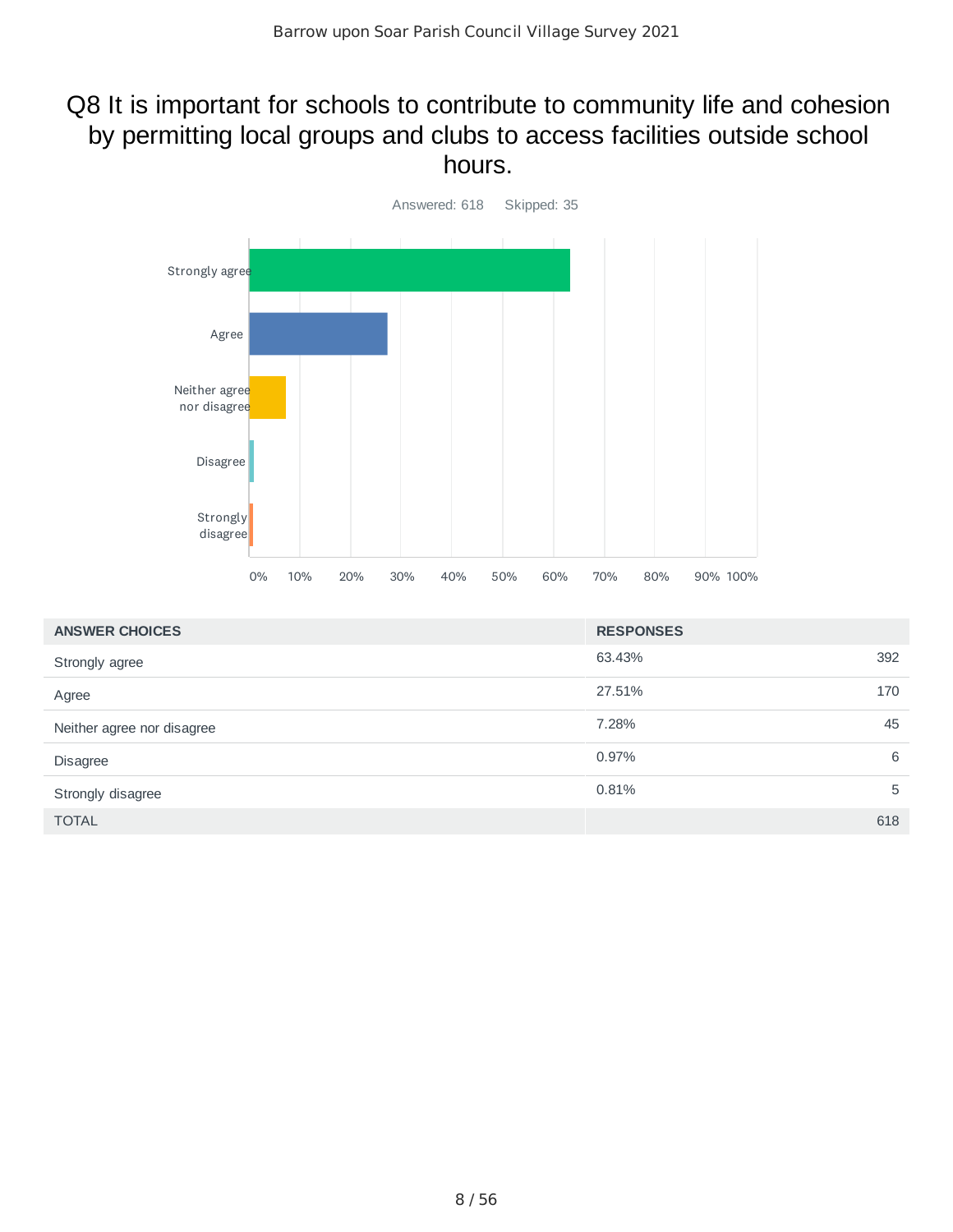# Q9 A primary school should be located with good pedestrian access and close to village shops and facilities.



| <b>ANSWER CHOICES</b>      | <b>RESPONSES</b> |   |
|----------------------------|------------------|---|
| Strongly agree             | 309<br>50.08%    |   |
| Agree                      | 31.44%<br>194    |   |
| Neither agree nor disagree | 87<br>14.10%     |   |
| Disagree                   | 3.40%<br>21      |   |
| Strongly disagree          | 0.97%            | 6 |
| <b>TOTAL</b>               | 617              |   |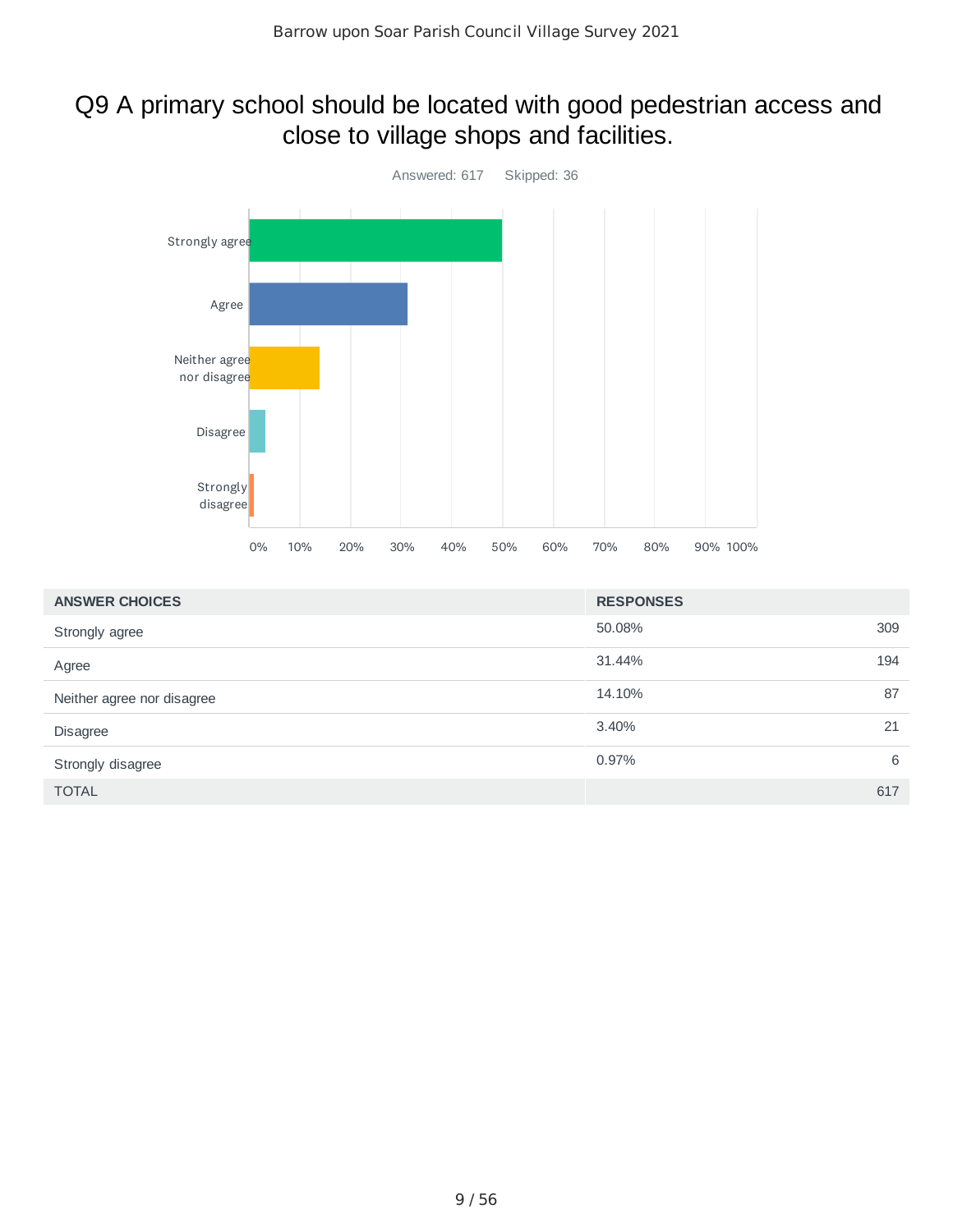### Q10 Primary aged pupils should be able to walk (or travel to school without using a car or public transport) to and from school safely every day.



| <b>ANSWER CHOICES</b>      | <b>RESPONSES</b> |                |
|----------------------------|------------------|----------------|
| Strongly agree             | 71.36%           | 441            |
| Agree                      | 22.49%           | 139            |
| Neither agree nor disagree | 5.18%            | 32             |
| Disagree                   | 0.32%            | 2              |
| Strongly disagree          | 0.65%            | $\overline{4}$ |
| <b>TOTAL</b>               |                  | 618            |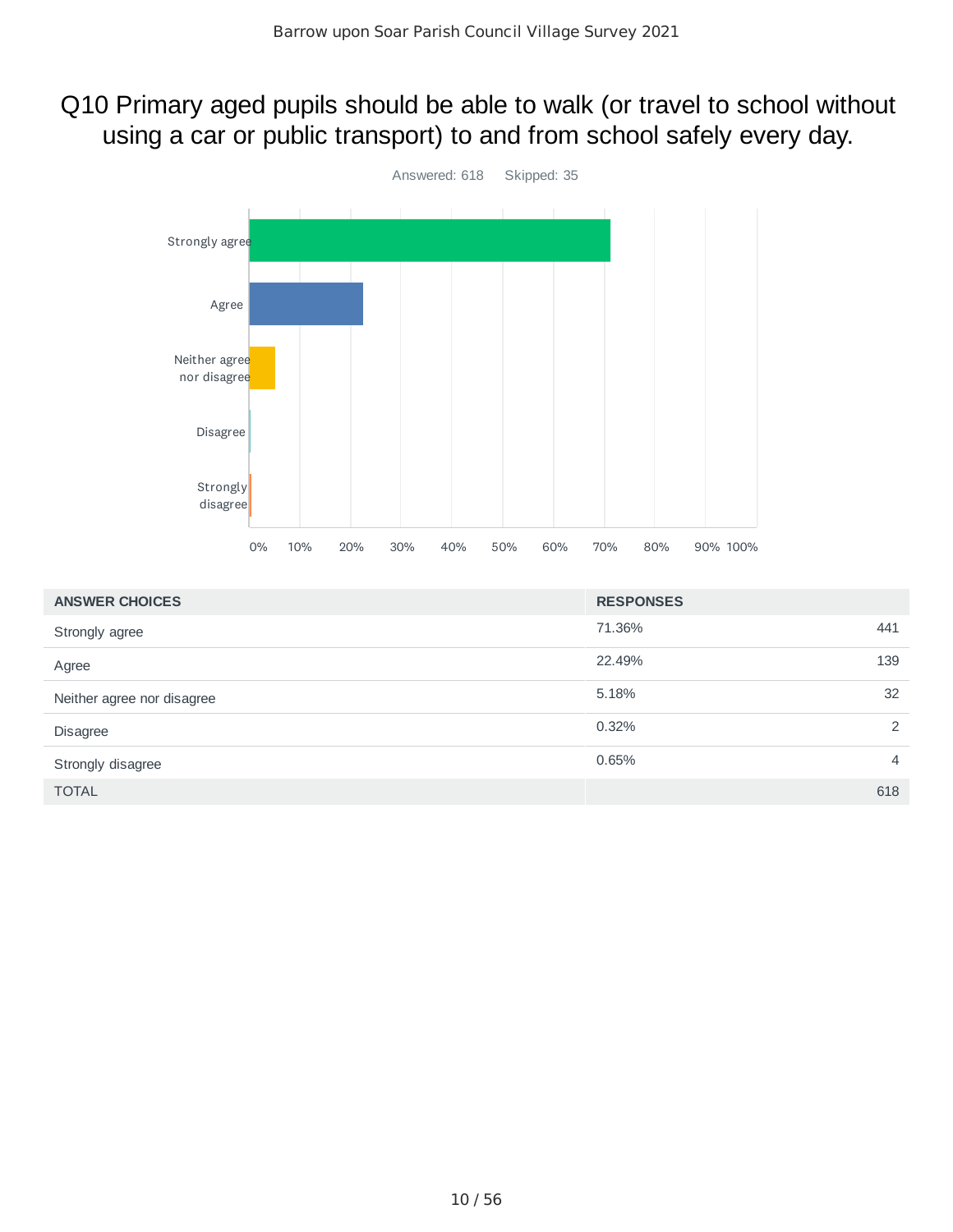# Q11 Any further comments

Answered: 130 Skipped: 523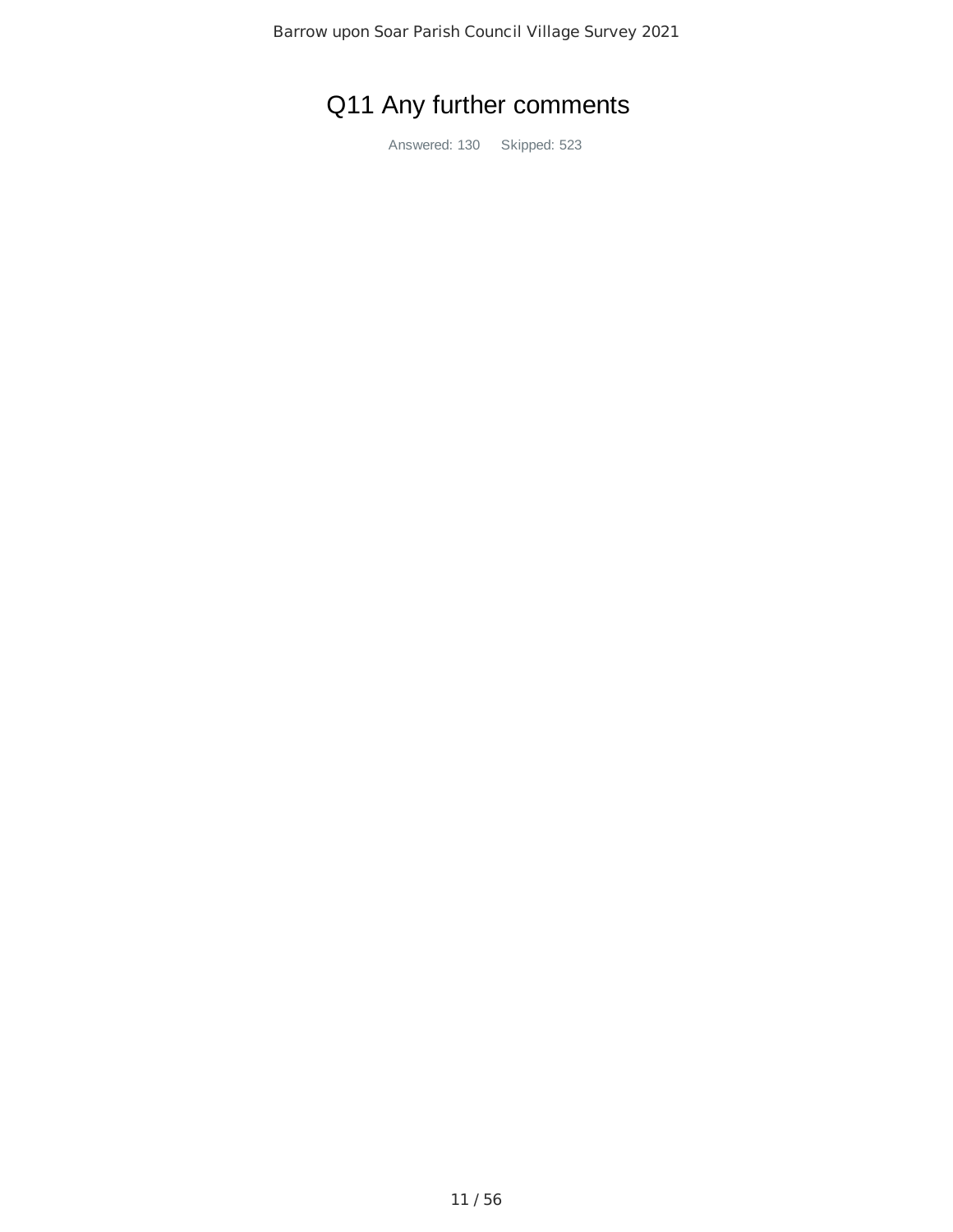

# Q12 We do not need any further housing.

| <b>ANSWER CHOICES</b>      | <b>RESPONSES</b> |     |
|----------------------------|------------------|-----|
| Strongly agree             | 58.07%           | 349 |
| Agree                      | 14.48%           | 87  |
| Neither agree nor disagree | 14.81%           | 89  |
| <b>Disagree</b>            | 7.15%            | 43  |
| Strongly disagree          | 5.49%            | 33  |
| <b>TOTAL</b>               |                  | 601 |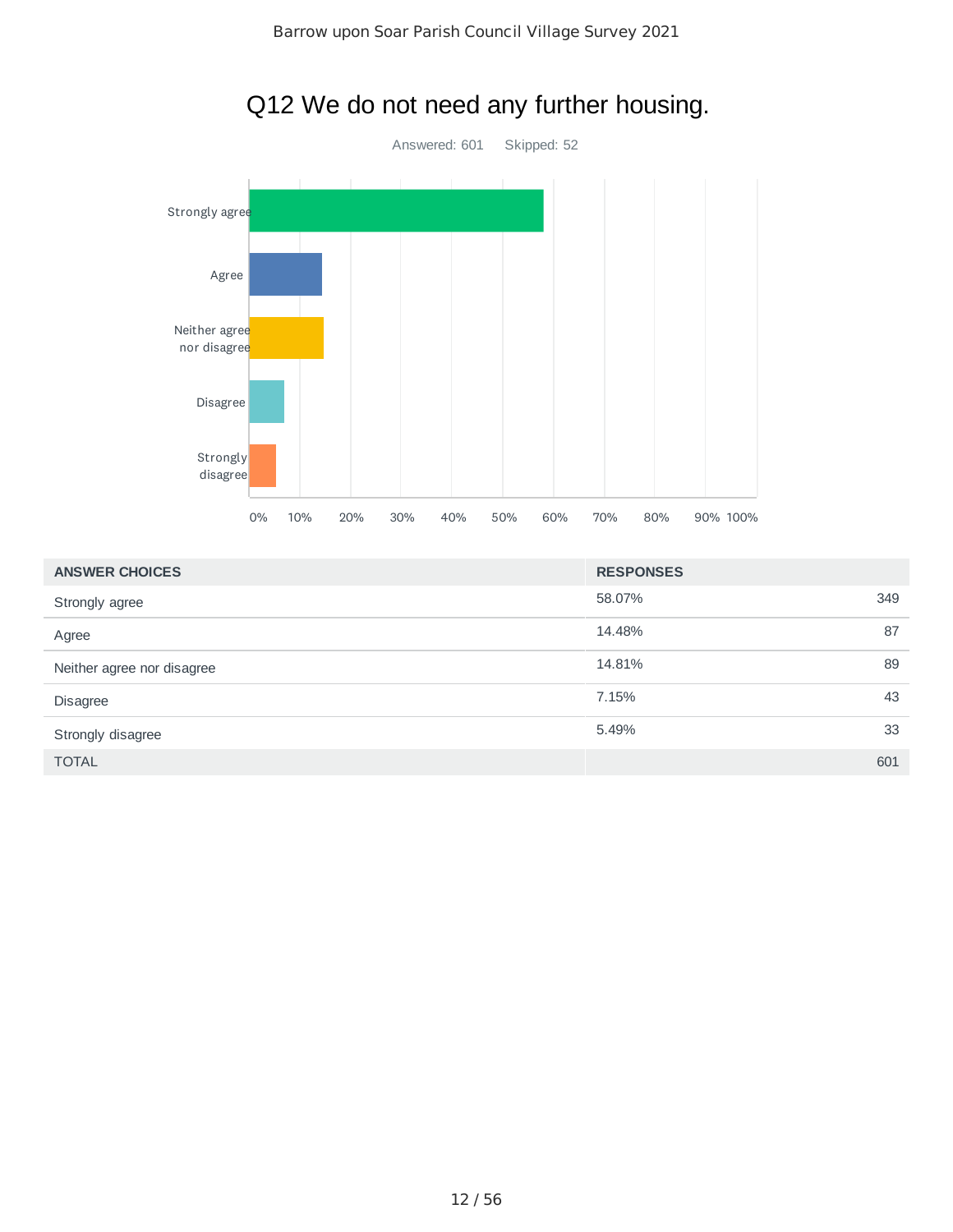

# Q13 Affordable/social housing

| <b>ANSWER CHOICES</b>      | <b>RESPONSES</b> |
|----------------------------|------------------|
| Strongly agree             | 97<br>16.19%     |
| Agree                      | 23.71%<br>142    |
| Neither agree nor disagree | 128<br>21.37%    |
| <b>Disagree</b>            | 97<br>16.19%     |
| Strongly disagree          | 22.54%<br>135    |
| <b>TOTAL</b>               | 599              |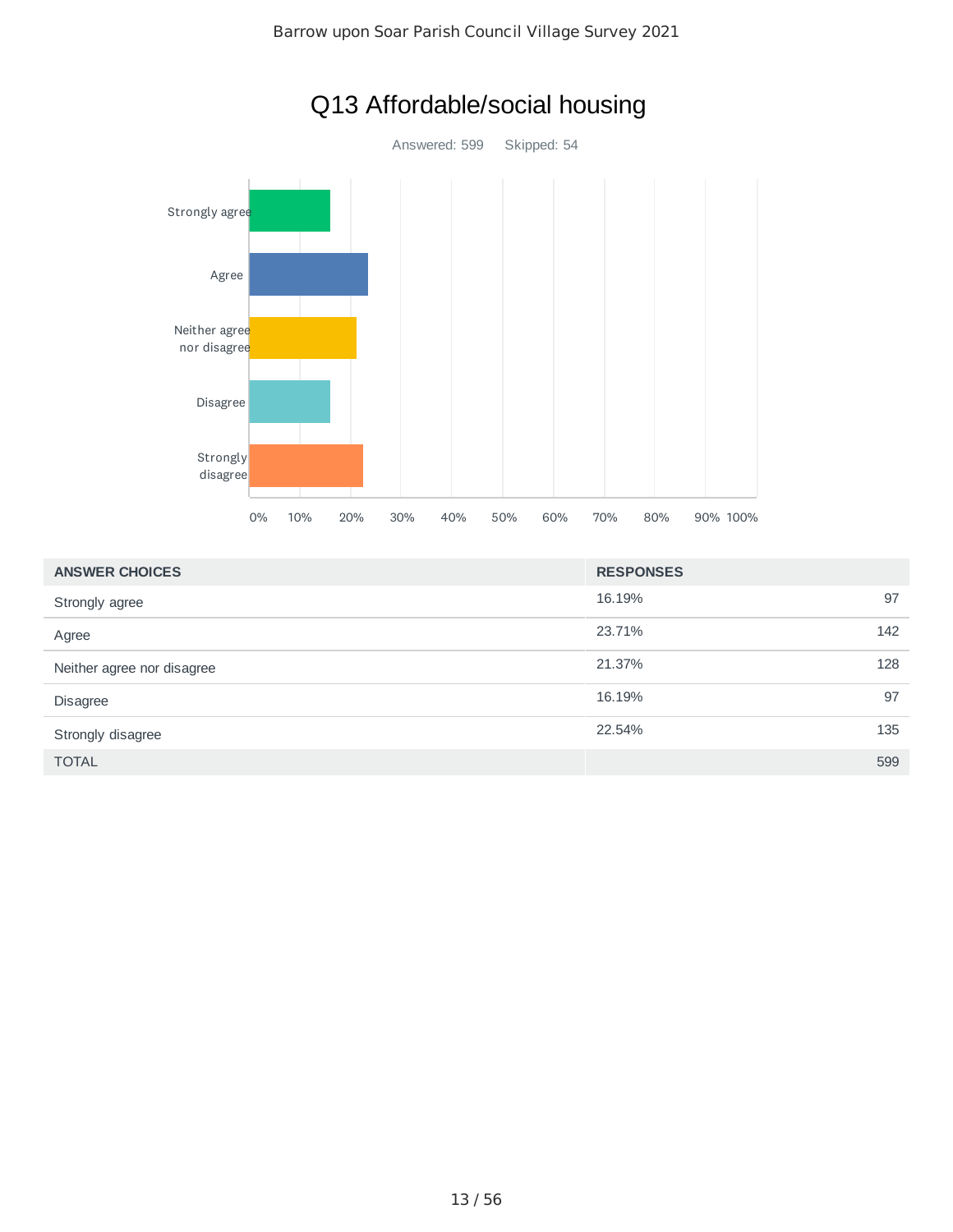

| <b>ANSWER CHOICES</b>      | <b>RESPONSES</b> |    |
|----------------------------|------------------|----|
| Strongly agree             | 4.00%            | 24 |
| Agree                      | 93<br>15.50%     |    |
| Neither agree nor disagree | 28.33%<br>170    |    |
| <b>Disagree</b>            | 156<br>26,00%    |    |
| Strongly disagree          | 26.17%<br>157    |    |
| <b>TOTAL</b>               | 600              |    |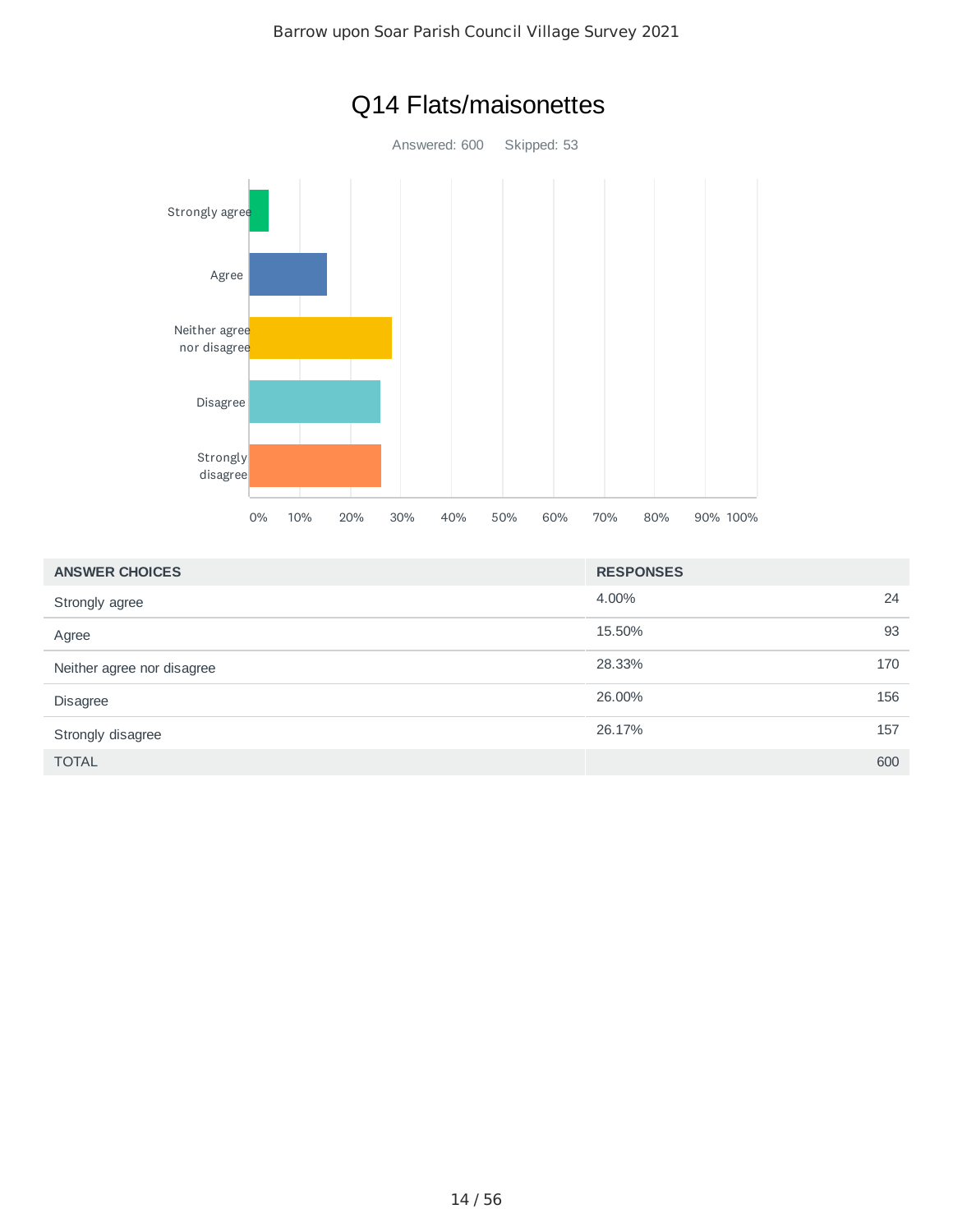

# Q15 Warden-aided accommodation

| <b>ANSWER CHOICES</b>      | <b>RESPONSES</b> |
|----------------------------|------------------|
| Strongly agree             | 12.33%<br>74     |
| Agree                      | 38.33%<br>230    |
| Neither agree nor disagree | 28.83%<br>173    |
| Disagree                   | 9.33%<br>56      |
| Strongly disagree          | 67<br>11.17%     |
| <b>TOTAL</b>               | 600              |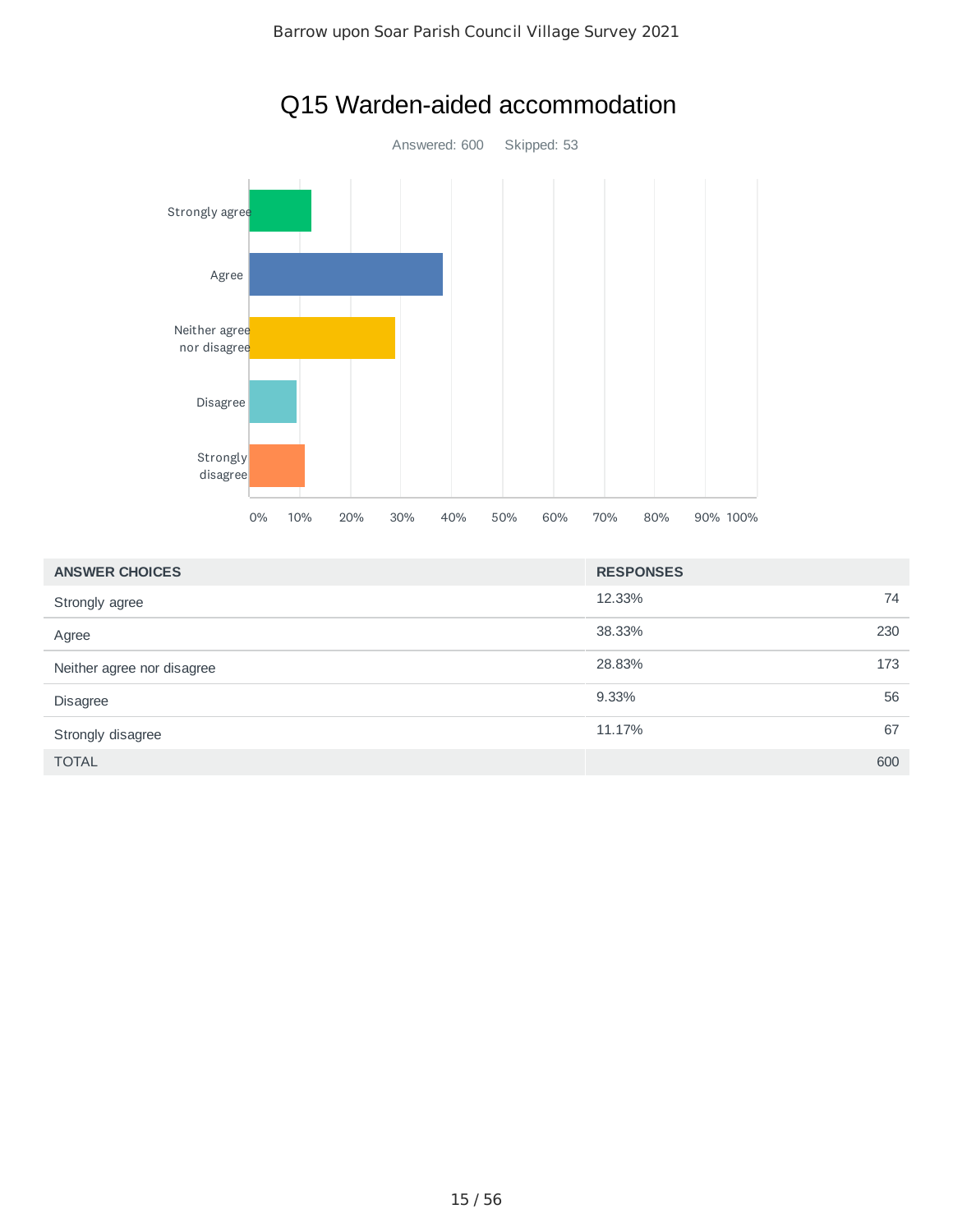

| Q16 Bungalows |  |
|---------------|--|
|---------------|--|

| <b>ANSWER CHOICES</b>      | <b>RESPONSES</b> |
|----------------------------|------------------|
| Strongly agree             | 21.17%<br>127    |
| Agree                      | 39.83%<br>239    |
| Neither agree nor disagree | 26,00%<br>156    |
| <b>Disagree</b>            | 37<br>6.17%      |
| Strongly disagree          | 6.83%<br>41      |
| <b>TOTAL</b>               | 600              |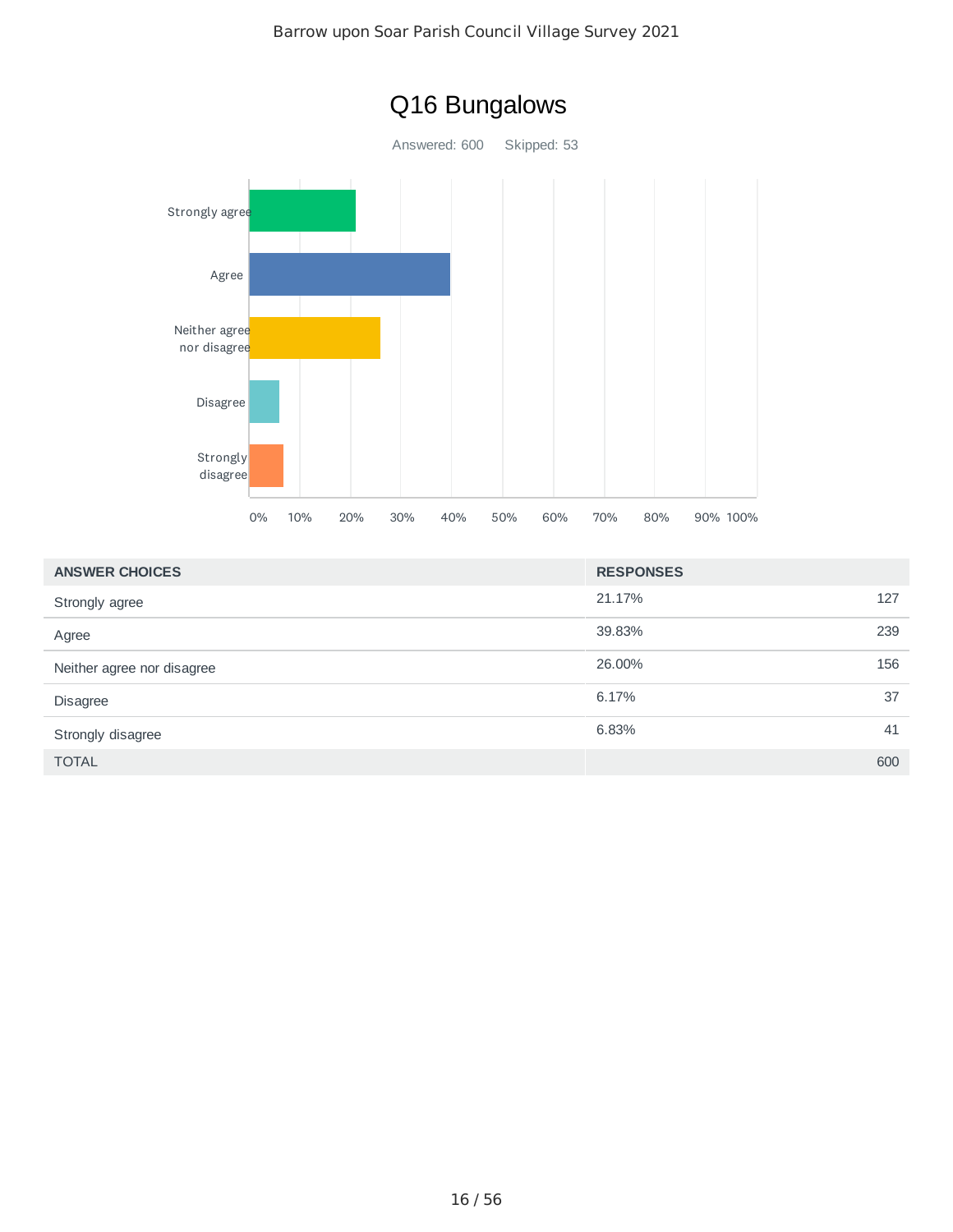

# Q17 Family houses (2-4 bedrooms)

| <b>ANSWER CHOICES</b>      | <b>RESPONSES</b> |     |
|----------------------------|------------------|-----|
| Strongly agree             | 22.20%           | 133 |
| Agree                      | 41.90%           | 251 |
| Neither agree nor disagree | 20.03%           | 120 |
| <b>Disagree</b>            | 7.68%            | 46  |
| Strongly disagree          | 8.18%            | 49  |
| <b>TOTAL</b>               |                  | 599 |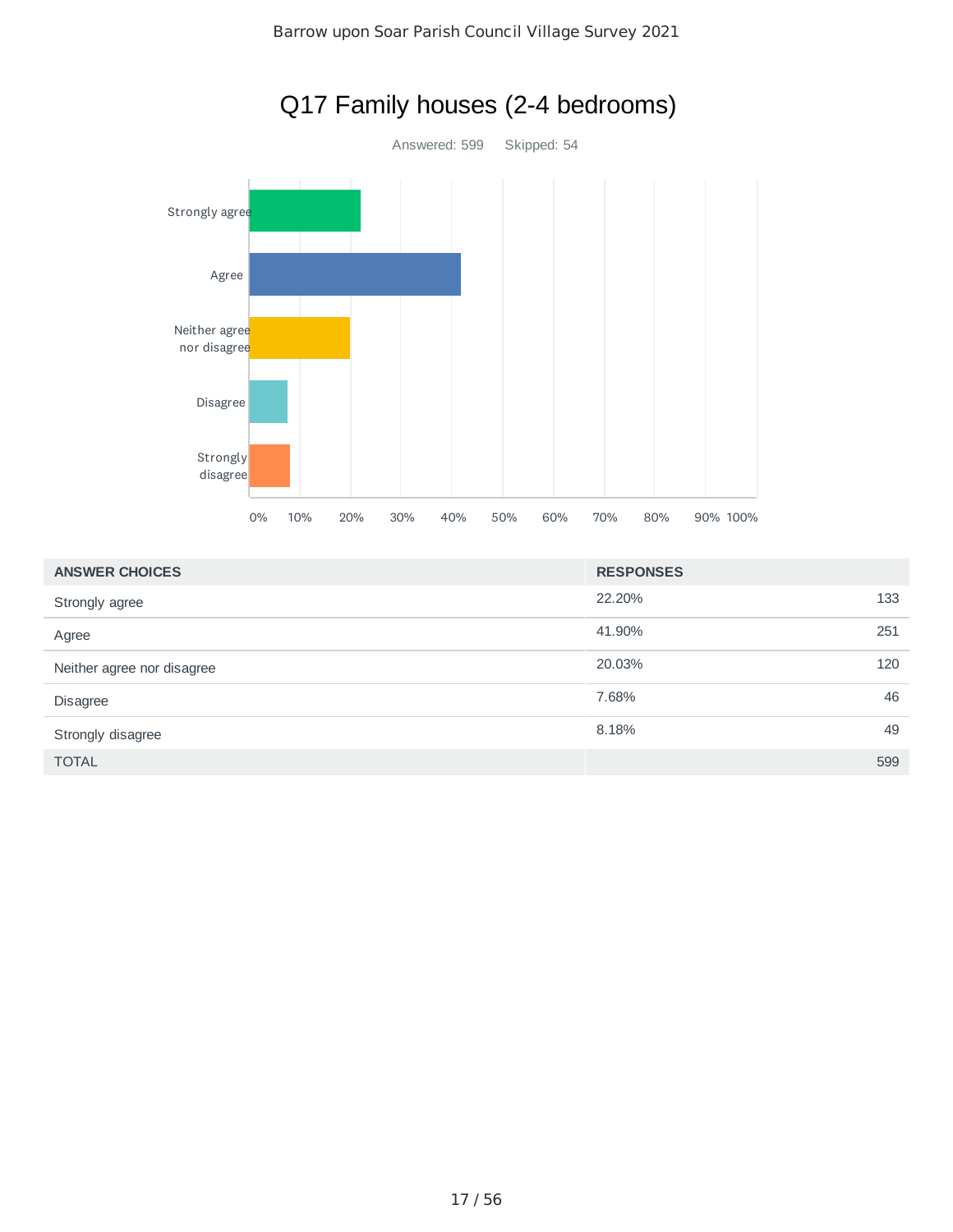

| <b>ANSWER CHOICES</b>      | <b>RESPONSES</b> |     |
|----------------------------|------------------|-----|
| Strongly agree             | 9.17%            | 55  |
| Agree                      | 20.83%           | 125 |
| Neither agree nor disagree | 24.50%           | 147 |
| Disagree                   | 24.67%           | 148 |
| Strongly disagree          | 20.83%           | 125 |
| <b>TOTAL</b>               |                  | 600 |

# Q18 Large family homes (4+ bedrooms)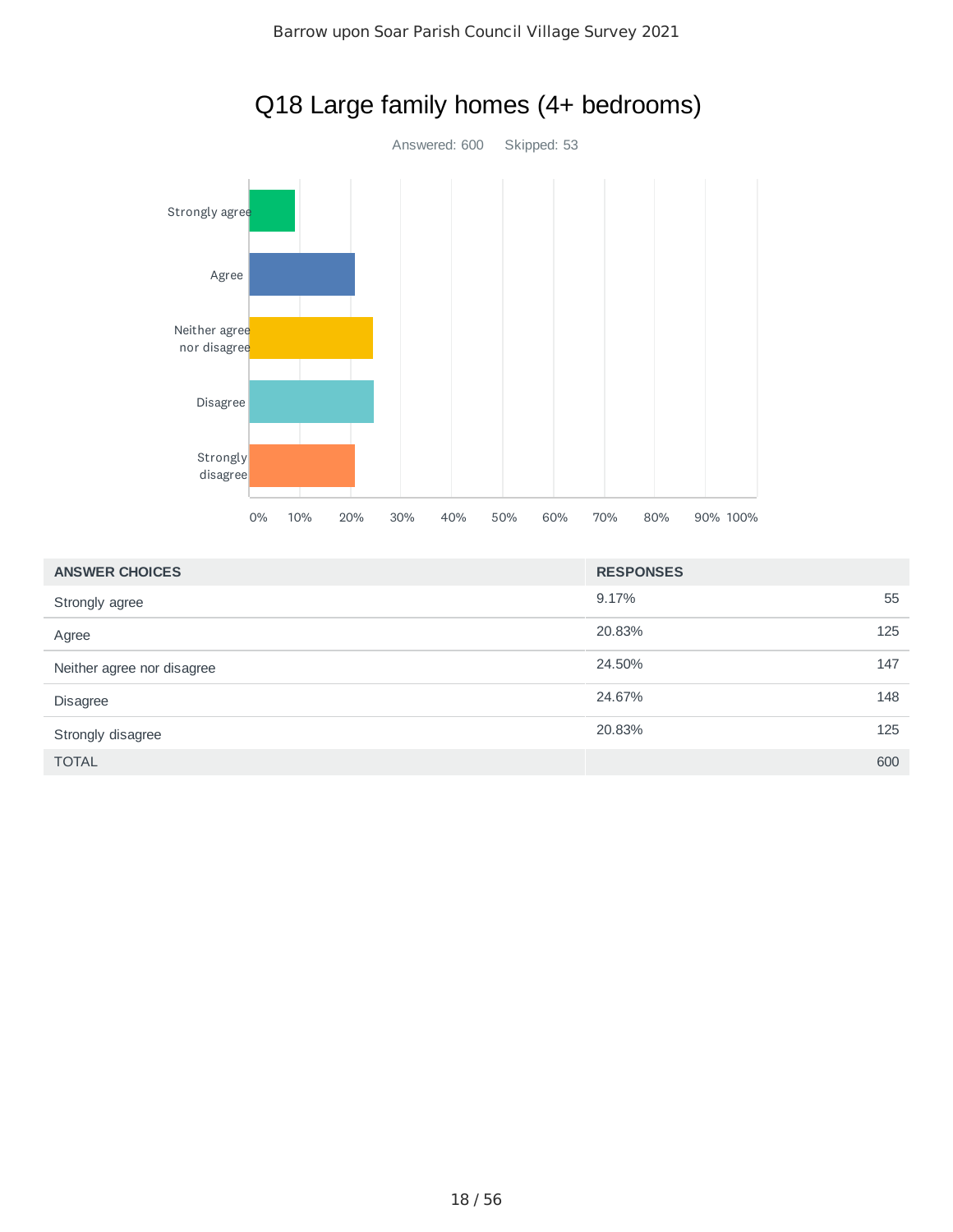

| <b>ANSWER CHOICES</b>      | <b>RESPONSES</b> |     |
|----------------------------|------------------|-----|
| Strongly agree             | 4.50%            | 27  |
| Agree                      | 22.17%           | 133 |
| Neither agree nor disagree | 38.00%           | 228 |
| <b>Disagree</b>            | 17.00%           | 102 |
| Strongly disagree          | 18.33%           | 110 |
| <b>TOTAL</b>               |                  | 600 |

#### 19 / 56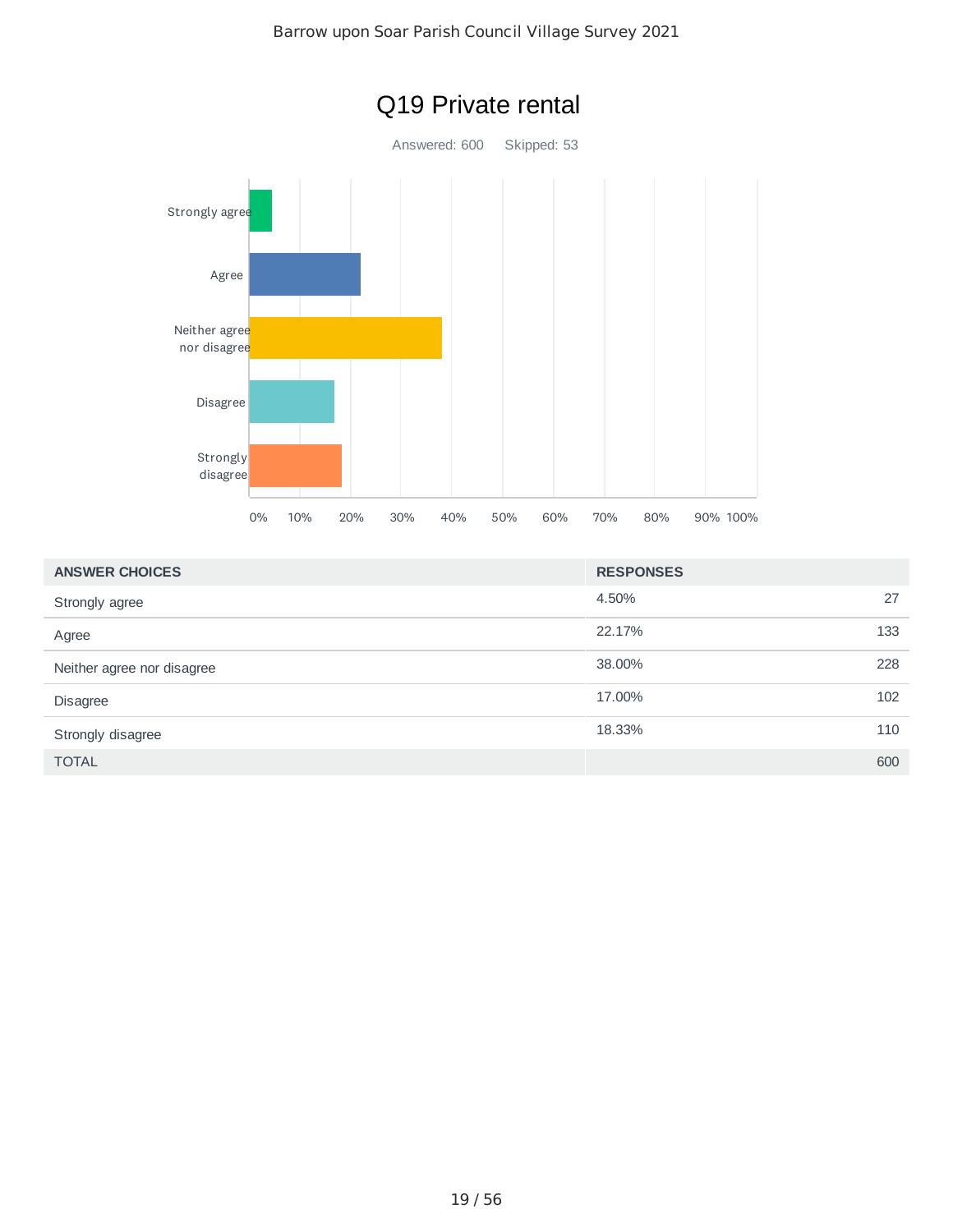# Q20 Any further comments

Answered: 133 Skipped: 520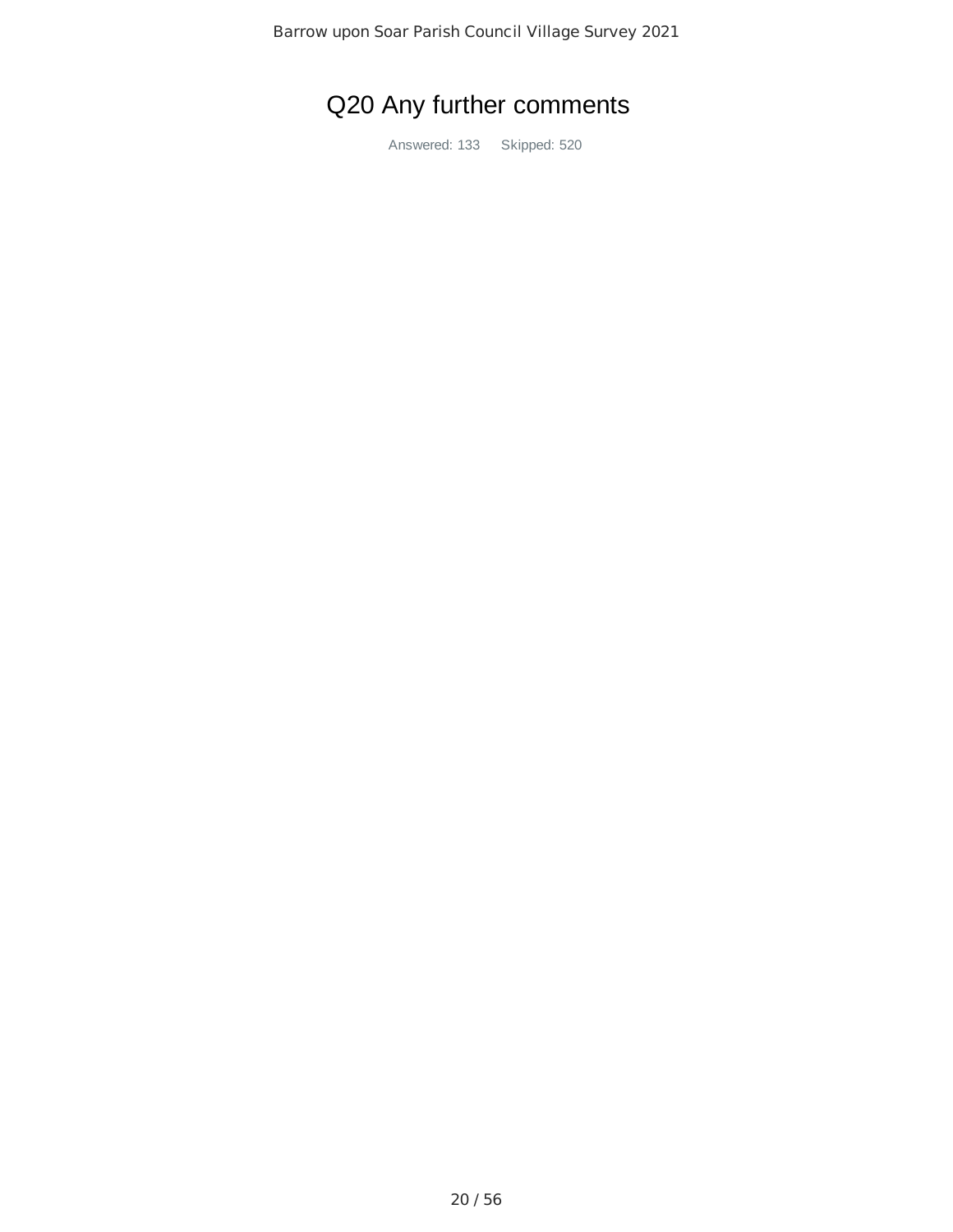# Q21 I would welcome a retirement village being built in or around the village of Barrow upon Soar.



| <b>ANSWER CHOICES</b>      | <b>RESPONSES</b> |     |
|----------------------------|------------------|-----|
| Strongly agree             | 19.10%           | 111 |
| Agree                      | 37.18%           | 216 |
| Neither agree nor disagree | 22.89%           | 133 |
| <b>Disagree</b>            | 13.08%           | 76  |
| Strongly disagree          | 7.75%            | 45  |
| <b>TOTAL</b>               |                  | 581 |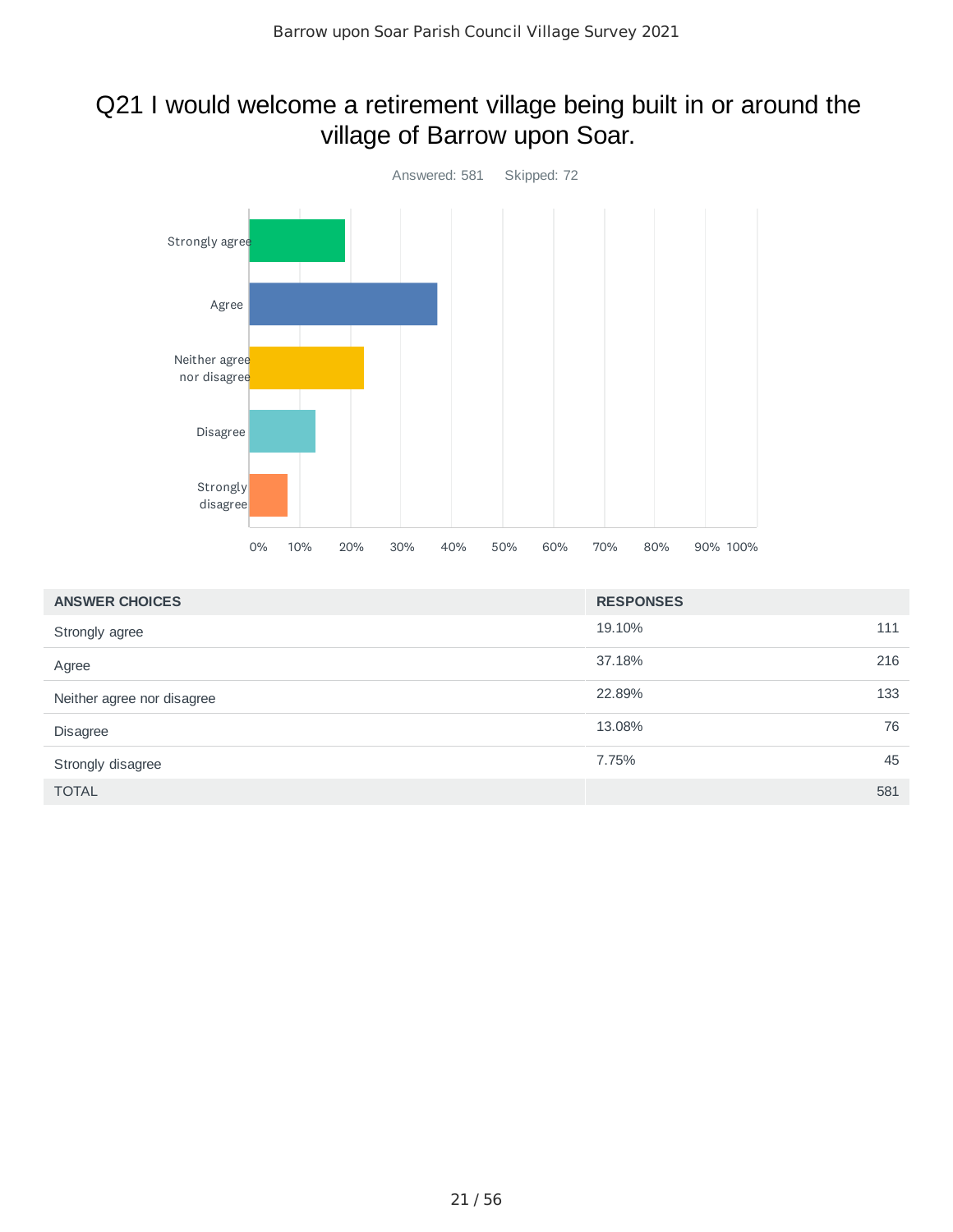## Q22 I would welcome a mixed development of small plot 1 and 2 bedroomed bungalows and apartments to be built and only to be occupied by residents aged 65+ years.



| <b>ANSWER CHOICES</b>      | <b>RESPONSES</b> |
|----------------------------|------------------|
| Strongly agree             | 113<br>19.38%    |
| Agree                      | 233<br>39.97%    |
| Neither agree nor disagree | 140<br>24.01%    |
| <b>Disagree</b>            | 53<br>9.09%      |
| Strongly disagree          | 44<br>7.55%      |
| <b>TOTAL</b>               | 583              |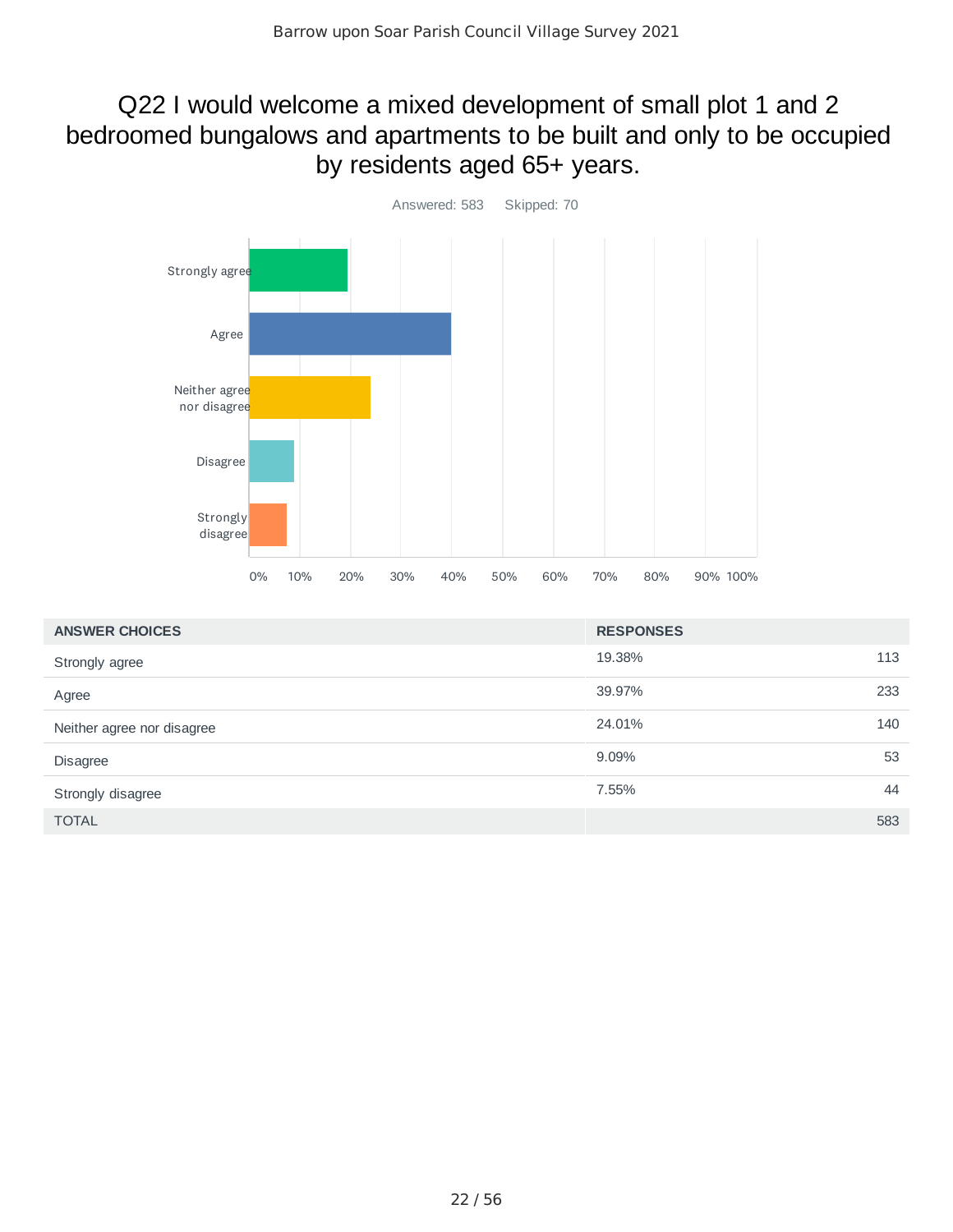### Q23 I would welcome an area of 1 and 2 bedroomed bungalows (semi or terraced) be built for occupation by residents aged 55+years.



| <b>ANSWER CHOICES</b>      | <b>RESPONSES</b> |
|----------------------------|------------------|
| Strongly agree             | 86<br>14.78%     |
| Agree                      | 39.00%<br>227    |
| Neither agree nor disagree | 26.63%<br>155    |
| <b>Disagree</b>            | 12.20%<br>71     |
| Strongly disagree          | 43<br>7.39%      |
| <b>TOTAL</b>               | 582              |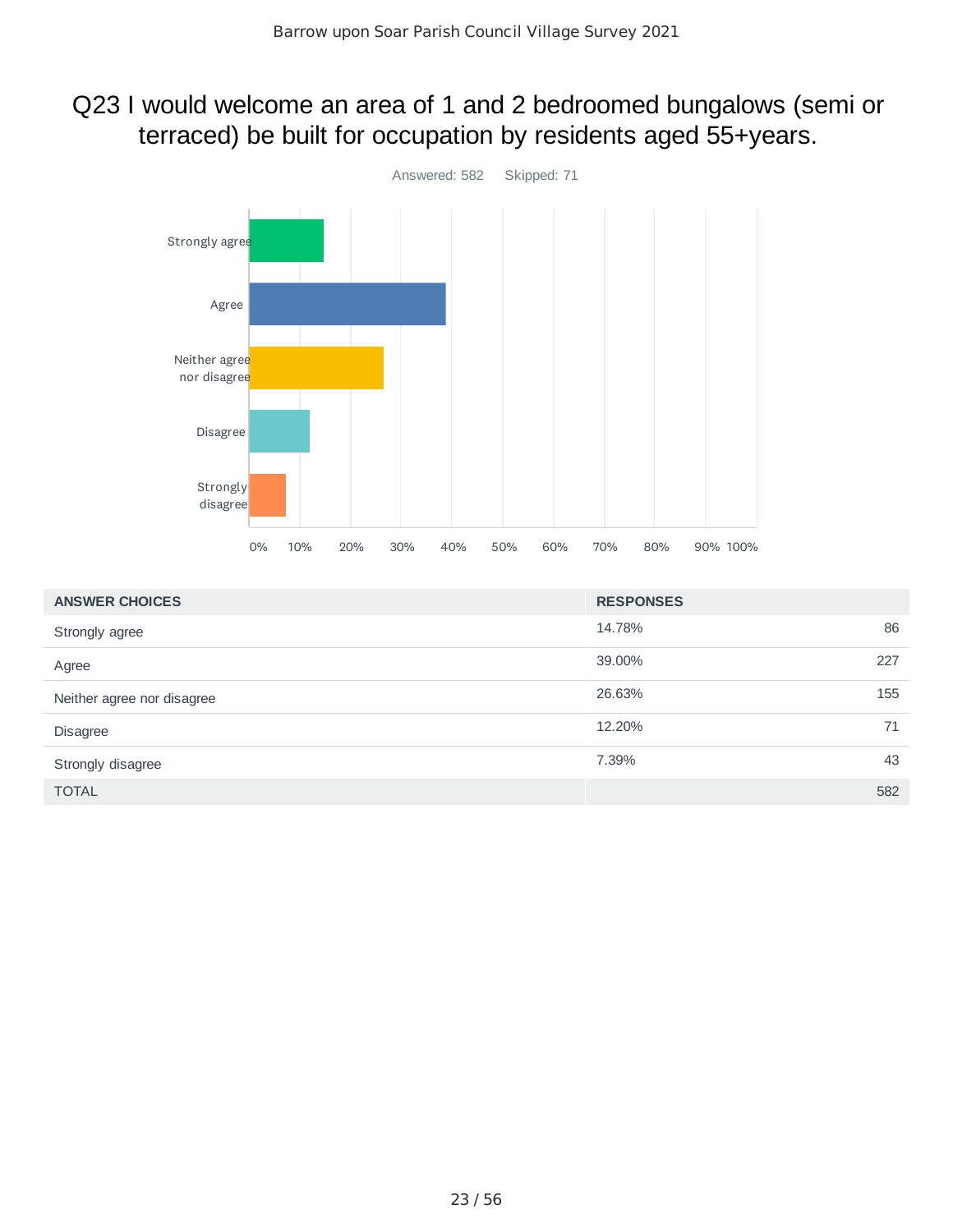Q24 I believe there should be provision on any new housing development for single storey accessible housing for occupation for families of any age who may have special requirements for wheelchair access.



| <b>ANSWER CHOICES</b>      | <b>RESPONSES</b> |     |
|----------------------------|------------------|-----|
| Strongly agree             | 28.42%           | 166 |
| Agree                      | 46.23%           | 270 |
| Neither agree nor disagree | 17.64%           | 103 |
| <b>Disagree</b>            | 1.88%            | 11  |
| Strongly disagree          | 5.82%            | 34  |
| <b>TOTAL</b>               |                  | 584 |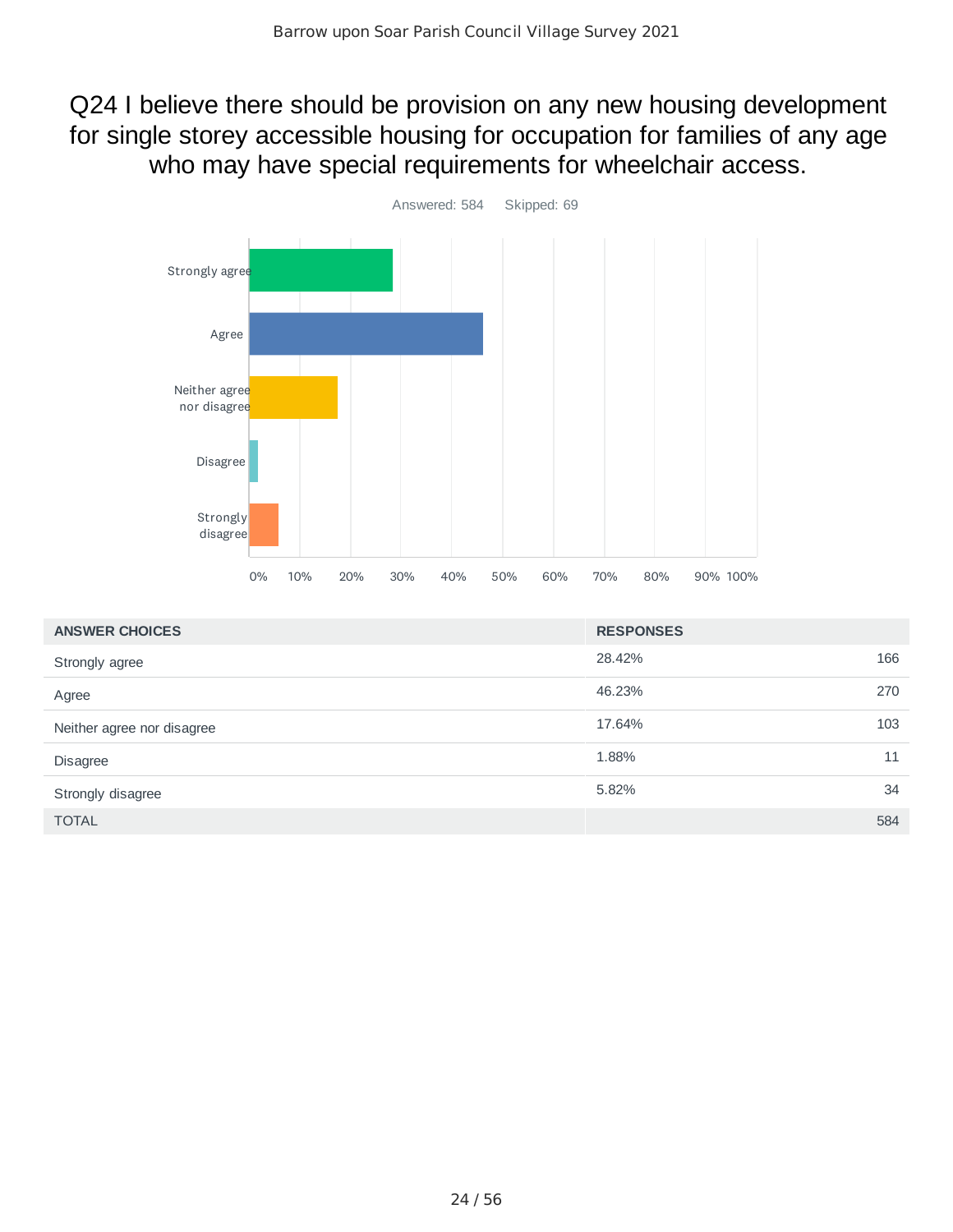Q25 I want to downsize my house but stay living in Barrow. I'm not retirement age, so would welcome living in a new bungalow property on a mixed development of different sized and styles of properties



| <b>ANSWER CHOICES</b>      | <b>RESPONSES</b> |    |
|----------------------------|------------------|----|
| Strongly agree             | 11.56%           | 66 |
| Agree                      | 104<br>18.21%    |    |
| Neither agree nor disagree | 226<br>39.58%    |    |
| <b>Disagree</b>            | 16.64%           | 95 |
| Strongly disagree          | 14.01%           | 80 |
| <b>TOTAL</b>               | 571              |    |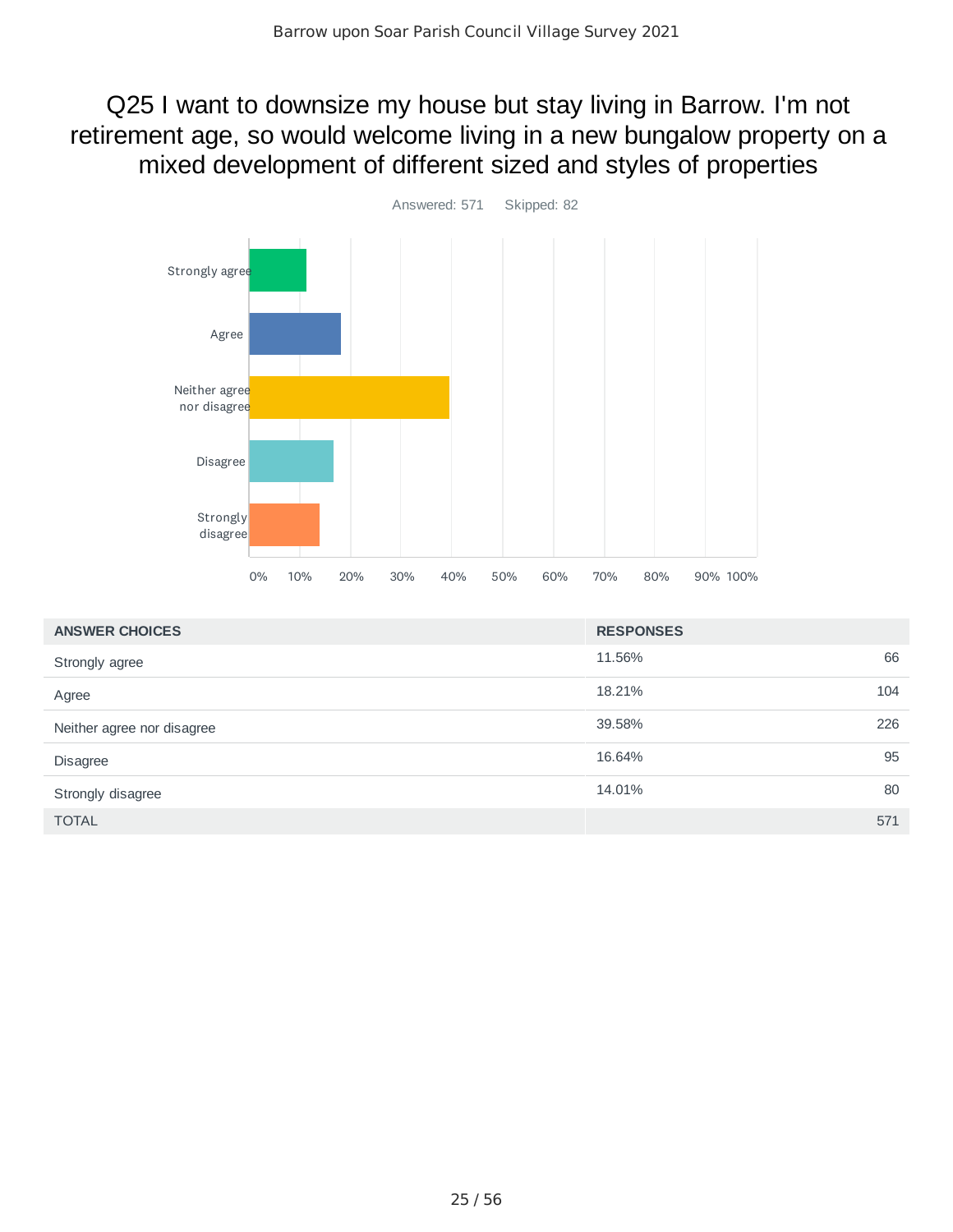# Q26 Any further comments

Answered: 79 Skipped: 574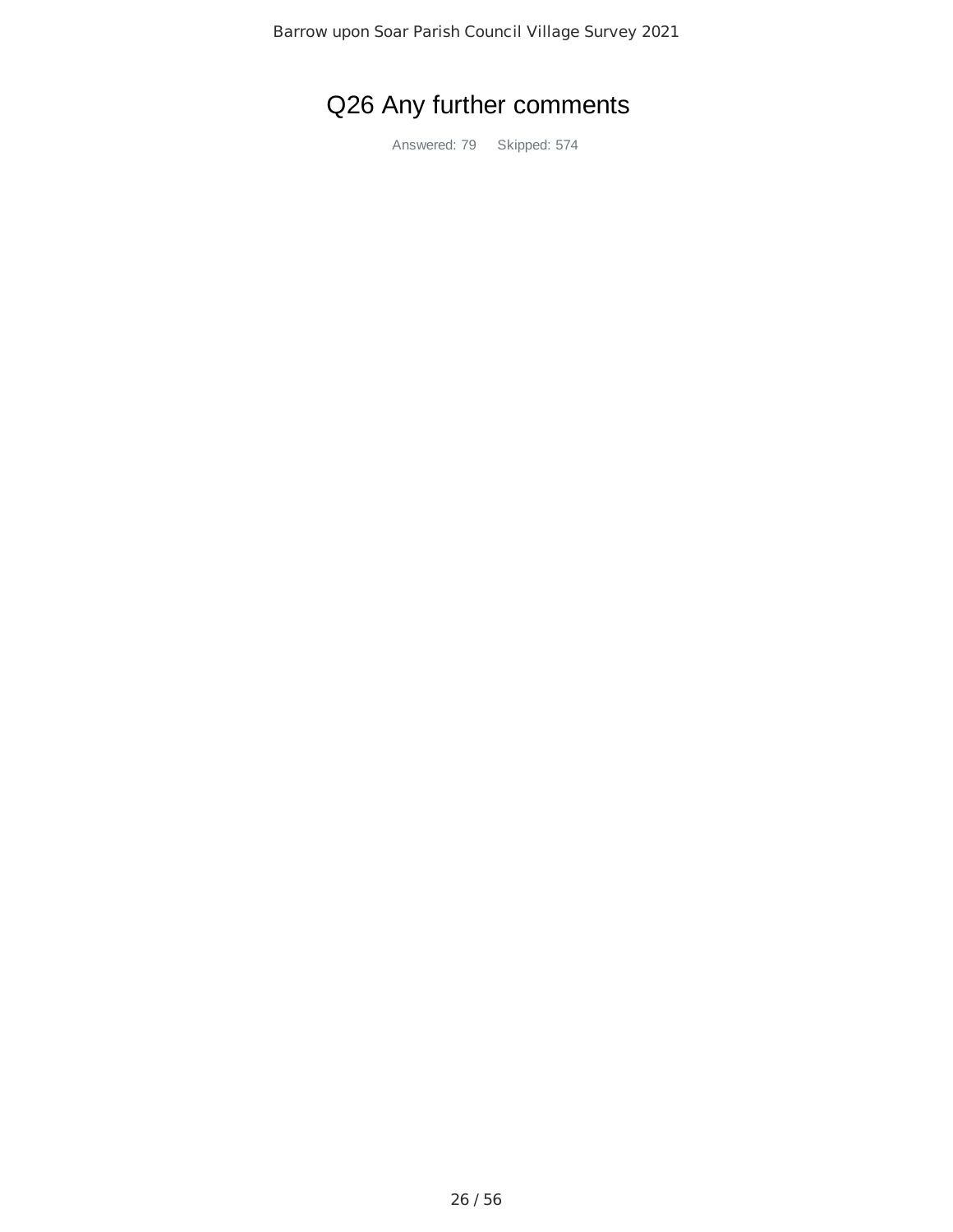## Q27 There are dangerous road junctions in the village for example Cotes Road/High Street, Breachfield Road/Grove Lane and Grove Lane/ Sileby Road. More houses will result in more traffic making these junctions more dangerous.



| <b>ANSWER CHOICES</b>      | <b>RESPONSES</b> |                |
|----------------------------|------------------|----------------|
| Strongly agree             | 75.26%           | 432            |
| Agree                      | 17.60%           | 101            |
| Neither agree nor disagree | 4.18%            | 24             |
| <b>Disagree</b>            | 1.74%            | 10             |
| Strongly disagree          | 1.22%            | $\overline{7}$ |
| <b>TOTAL</b>               |                  | 574            |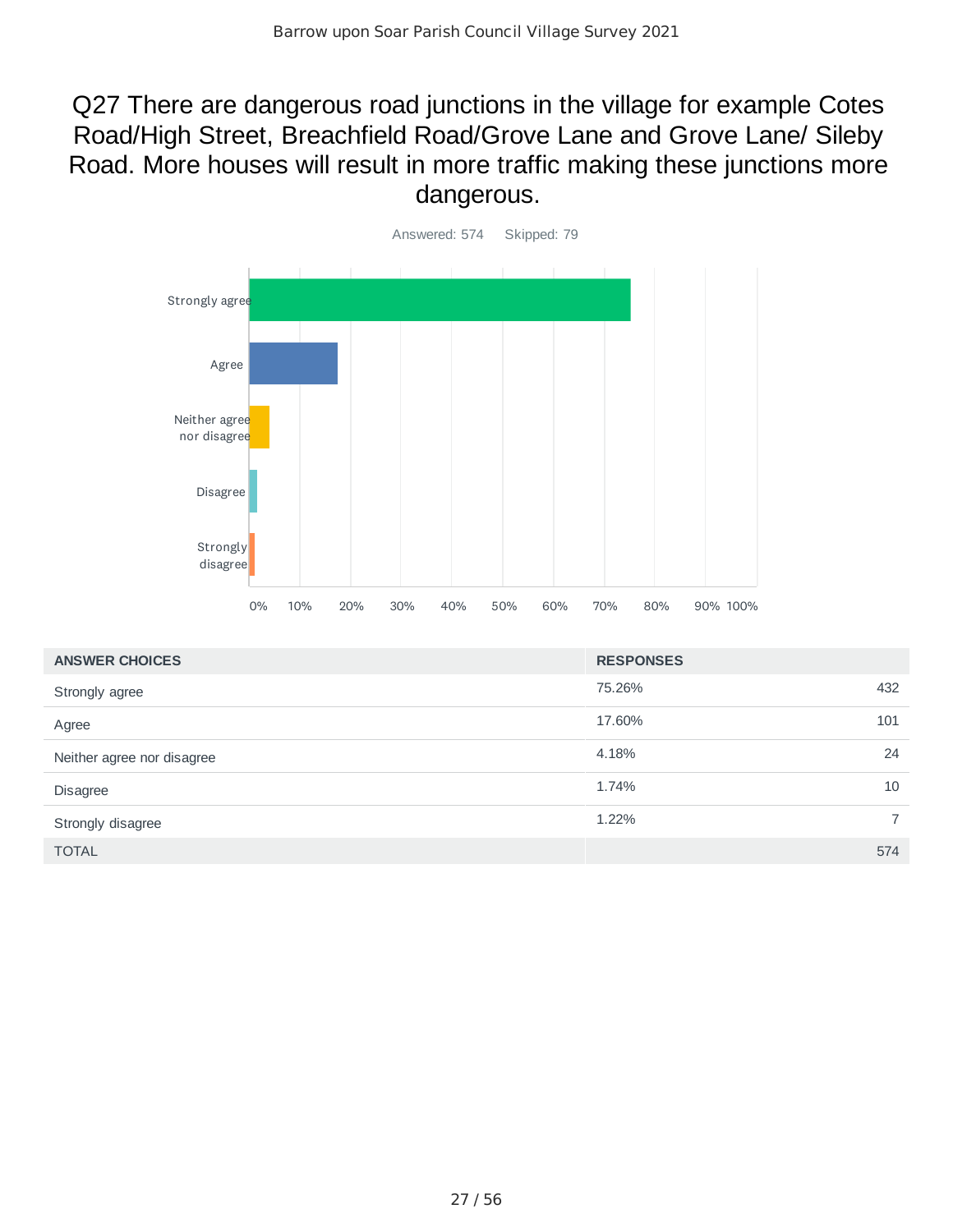## Q28 The railway station does not have a lift, people in wheelchairs cannot get access and it is difficult for people with prams. Access to the railway station should be available to all.



| <b>ANSWER CHOICES</b>      | <b>RESPONSES</b> |             |
|----------------------------|------------------|-------------|
| Strongly agree             | 77.84%           | 446         |
| Agree                      | 17.98%           | 103         |
| Neither agree nor disagree | 4.01%            | 23          |
| <b>Disagree</b>            | $0.00\%$         | $\mathbf 0$ |
| Strongly disagree          | 0.17%            | 1           |
| <b>TOTAL</b>               |                  | 573         |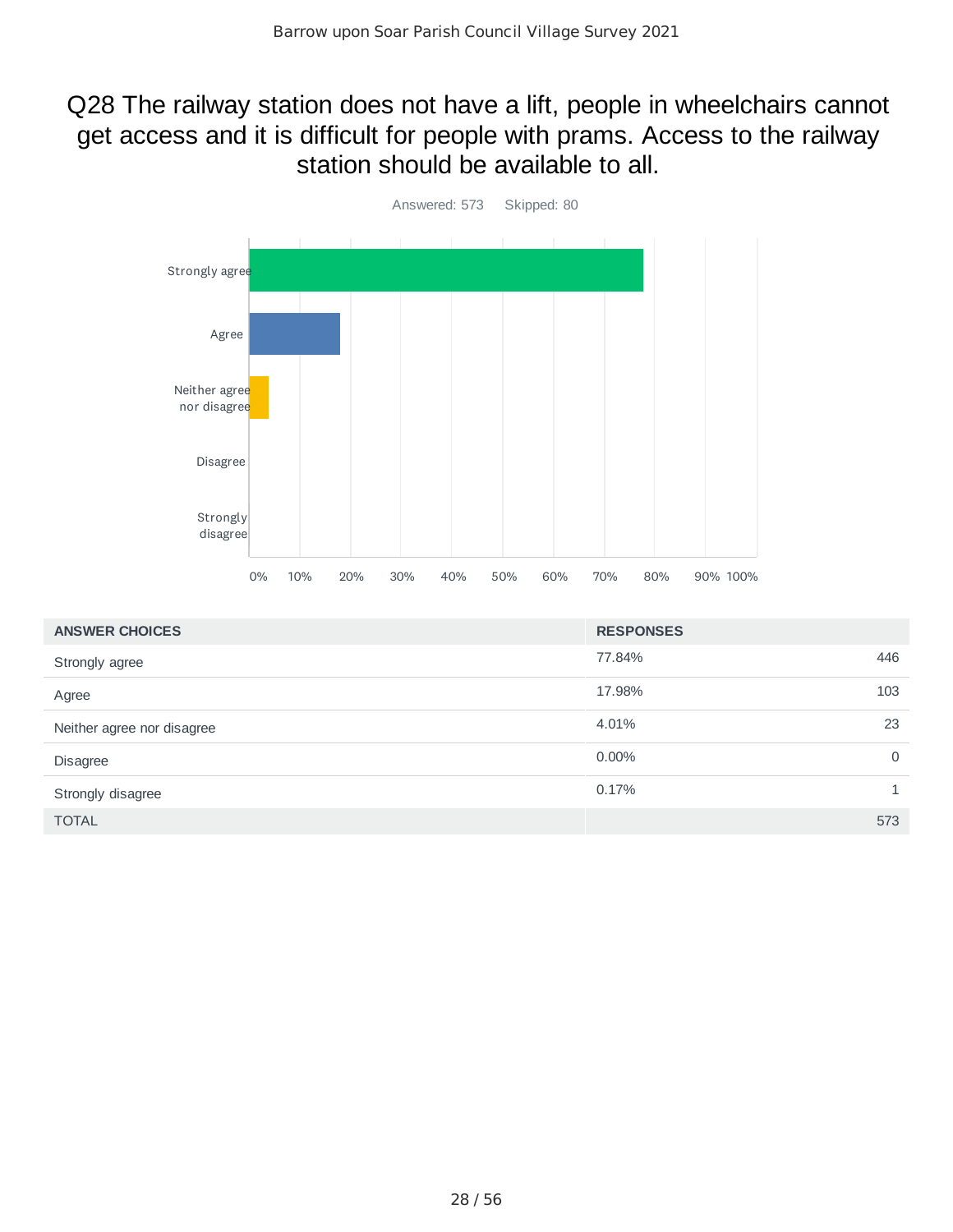# Q29 The train services for Barrow upon Soar are adequate for my needs.



| <b>ANSWER CHOICES</b>      | <b>RESPONSES</b> |
|----------------------------|------------------|
| Strongly agree             | 59<br>10.28%     |
| Agree                      | 38.50%<br>221    |
| Neither agree nor disagree | 26.13%<br>150    |
| Disagree                   | 98<br>17.07%     |
| Strongly disagree          | 46<br>8.01%      |
| <b>TOTAL</b>               | 574              |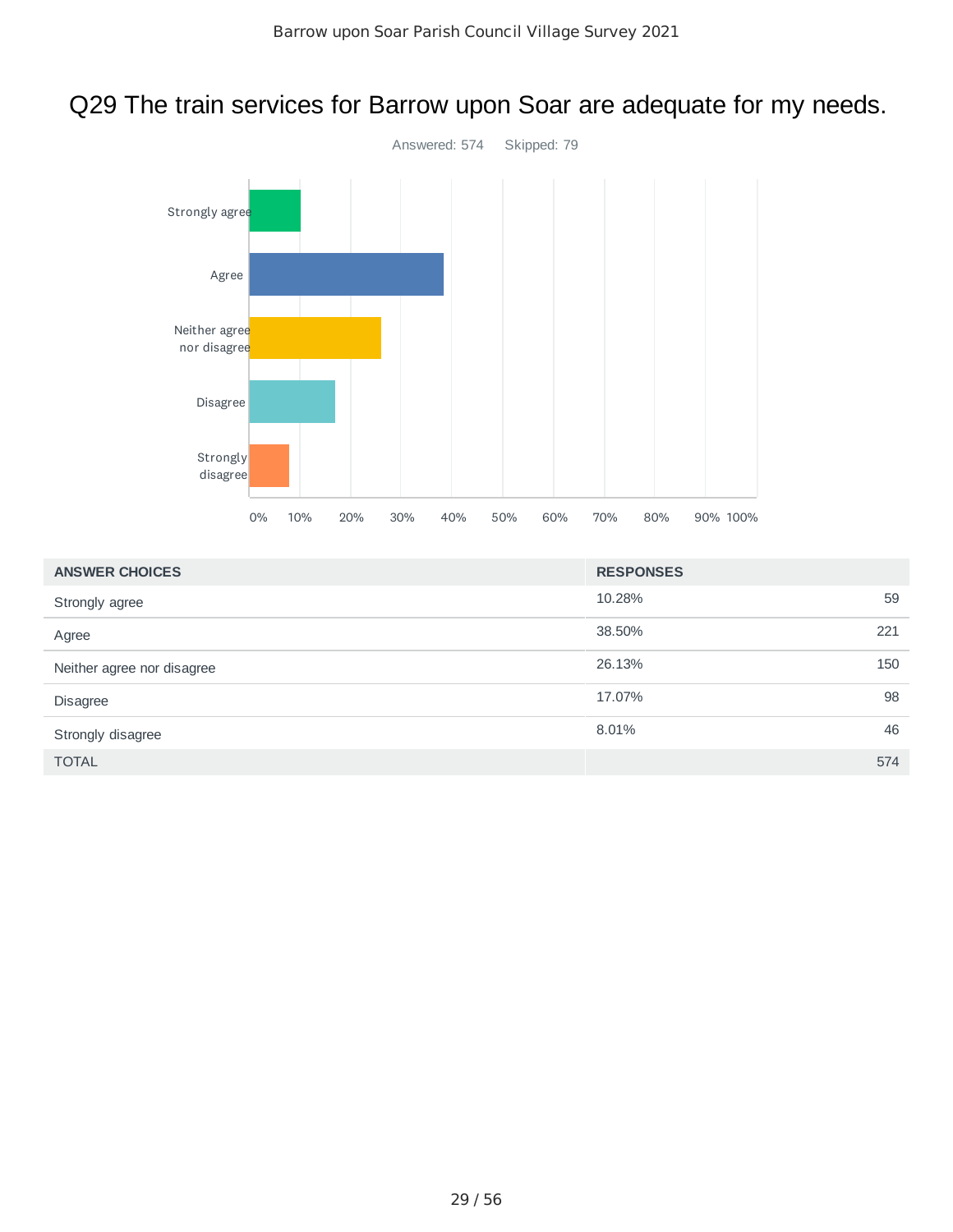# Q30 The bus services in Barrow upon Soar are adequate for my needs.



| <b>ANSWER CHOICES</b>      | <b>RESPONSES</b> |
|----------------------------|------------------|
| Strongly agree             | 51<br>8.89%      |
| Agree                      | 37.11%<br>213    |
| Neither agree nor disagree | 190<br>33.10%    |
| Disagree                   | 82<br>14.29%     |
| Strongly disagree          | 38<br>6.62%      |
| <b>TOTAL</b>               | 574              |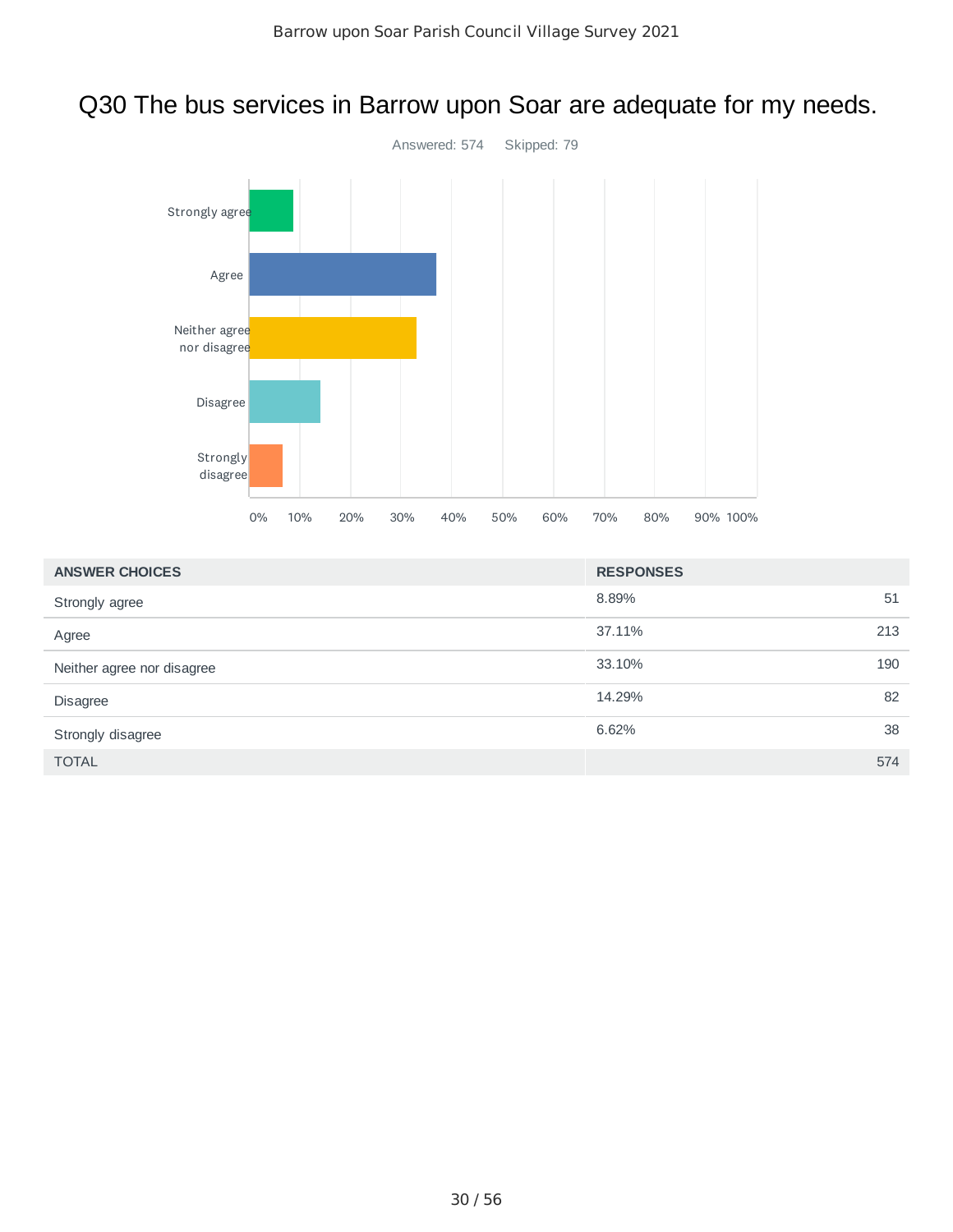### Q31 Barrow upon Soar is considered as a service centre to the Wolds village. There should be a a bus service connecting them.



| <b>ANSWER CHOICES</b>      | <b>RESPONSES</b> |                |
|----------------------------|------------------|----------------|
| Strongly agree             | 28.92%           | 166            |
| Agree                      | 46.86%           | 269            |
| Neither agree nor disagree | 21.95%           | 126            |
| <b>Disagree</b>            | 1.22%            | $\overline{7}$ |
| Strongly disagree          | 1.05%            | 6              |
| <b>TOTAL</b>               |                  | 574            |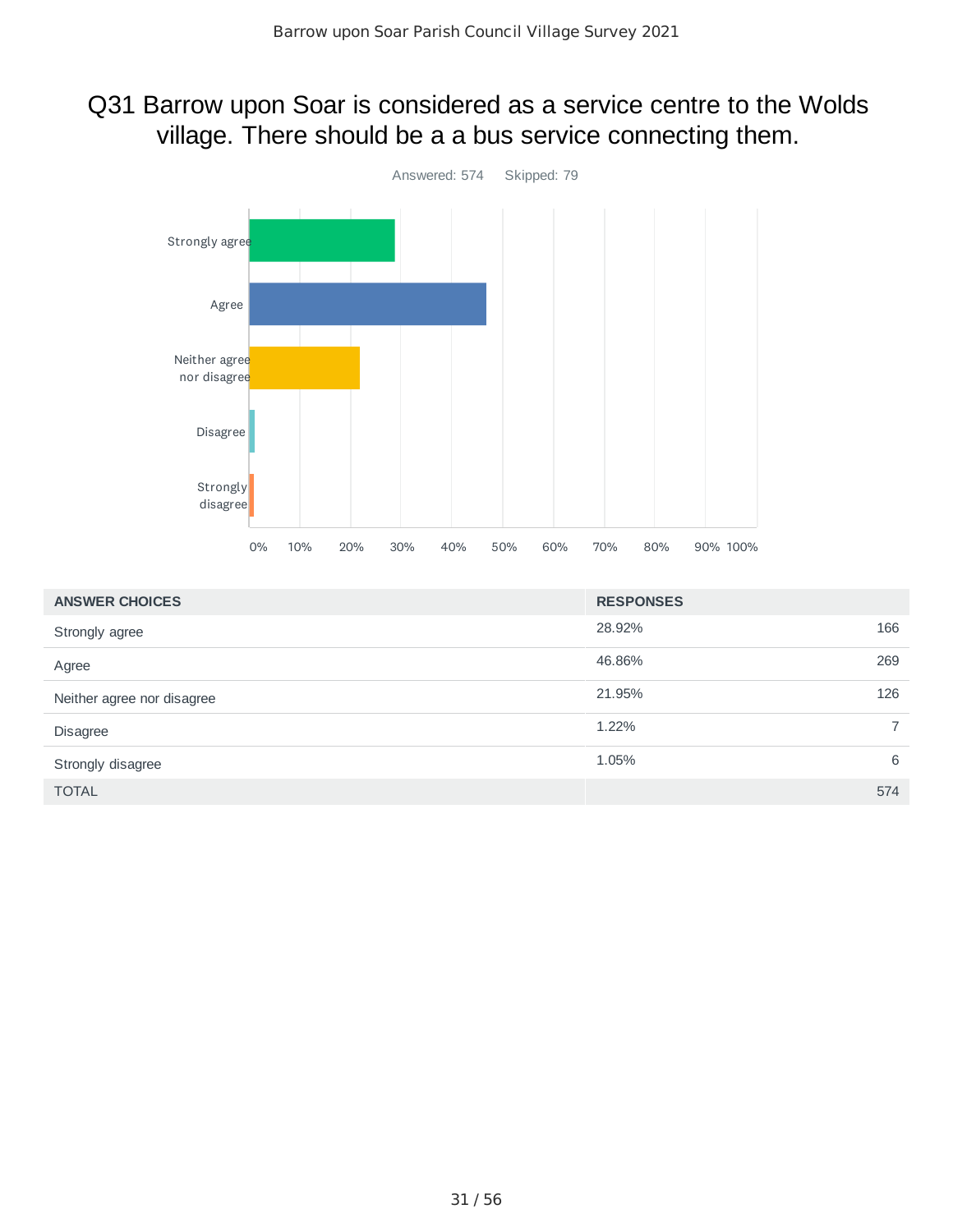

# Q32 There is insufficient parking in the village centre.

| <b>ANSWER CHOICES</b>      | <b>RESPONSES</b> |     |
|----------------------------|------------------|-----|
| Strongly agree             | 51.83%           | 298 |
| Agree                      | 24.87%           | 143 |
| Neither agree nor disagree | 11.65%           | 67  |
| <b>Disagree</b>            | 9.39%            | 54  |
| Strongly disagree          | 2.26%            | 13  |
| <b>TOTAL</b>               |                  | 575 |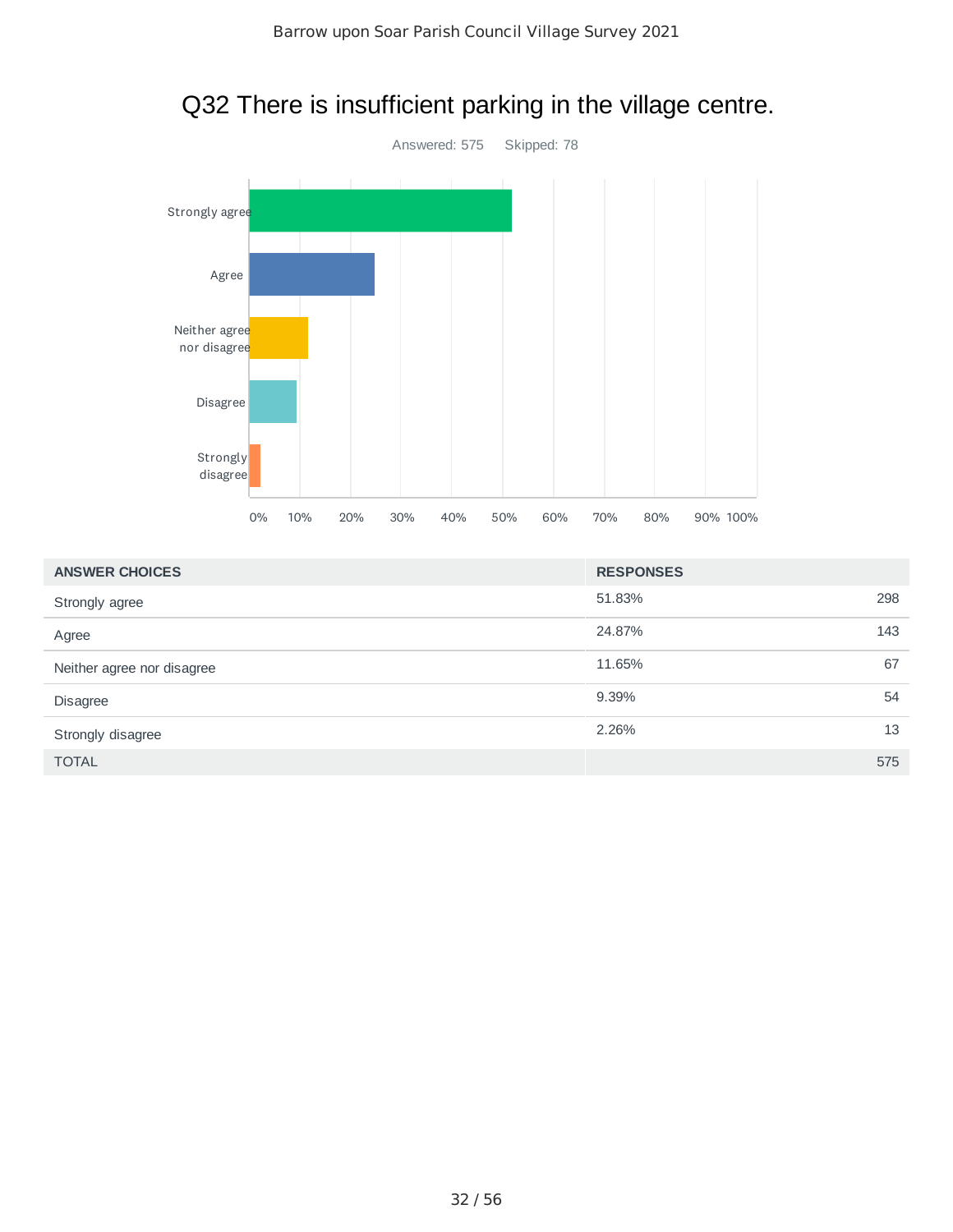## Q33 Pedestrian access to the village centre needs to be improved: visibility on some busy crossings is very poor (eg the High Street/Cotes Road junction) and the very narrow footpaths along the High Street do not offer adequate pedestrian safety



| <b>ANSWER CHOICES</b>      | <b>RESPONSES</b> |
|----------------------------|------------------|
| Strongly agree             | 230<br>40.21%    |
| Agree                      | 203<br>35.49%    |
| Neither agree nor disagree | 88<br>15.38%     |
| <b>Disagree</b>            | 42<br>7.34%      |
| Strongly disagree          | 9<br>1.57%       |
| <b>TOTAL</b>               | 572              |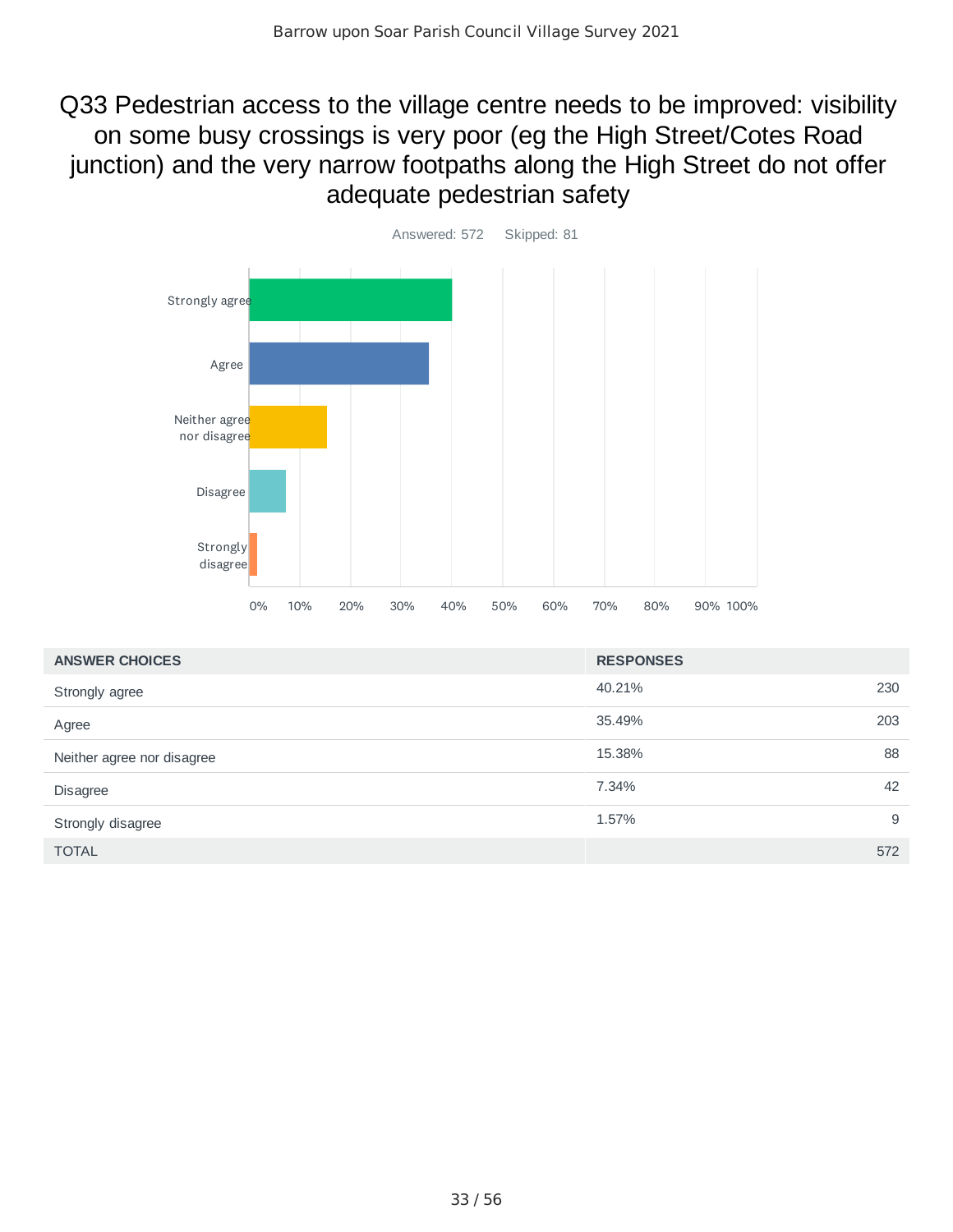### Q34 The infrastructure cannot cope at times of flood and the roads must be improved to avoid the traffic queues that we currently experience.



| <b>ANSWER CHOICES</b>      | <b>RESPONSES</b> |     |
|----------------------------|------------------|-----|
| Strongly agree             | 77.57%           | 446 |
| Agree                      | 17.39%           | 100 |
| Neither agree nor disagree | 3.65%            | 21  |
| <b>Disagree</b>            | 1.04%            | 6   |
| Strongly disagree          | 0.35%            | 2   |
| <b>TOTAL</b>               |                  | 575 |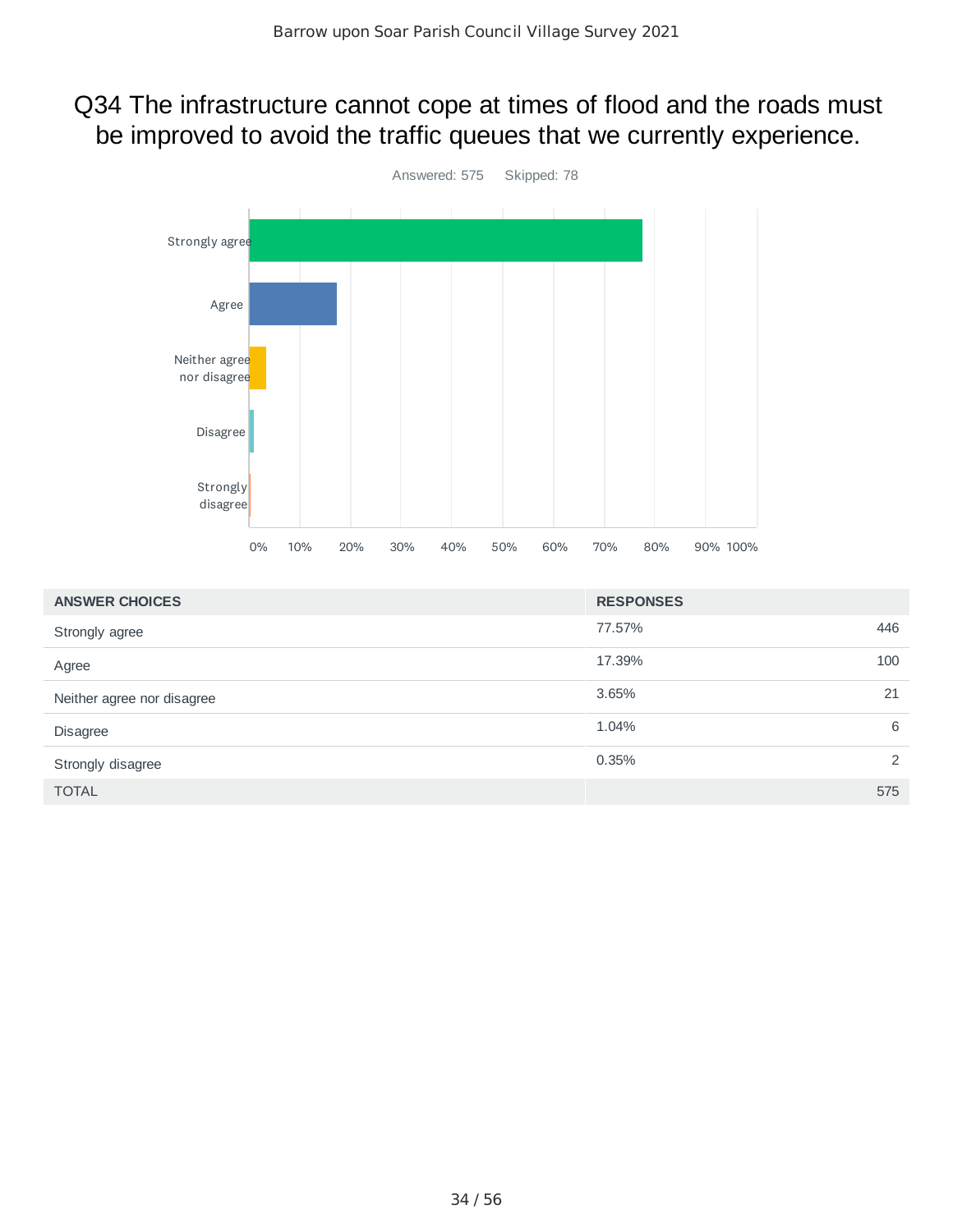### Q35 Additional housing developments will put pressure on our sewage and surface water drainage systems causing possible flooding.



| <b>ANSWER CHOICES</b>      | <b>RESPONSES</b>        |
|----------------------------|-------------------------|
| Strongly agree             | 81.91%<br>471           |
| Agree                      | 65<br>11.30%            |
| Neither agree nor disagree | 26<br>4.52%             |
| <b>Disagree</b>            | 9<br>1.57%              |
| Strongly disagree          | 0.70%<br>$\overline{4}$ |
| <b>TOTAL</b>               | 575                     |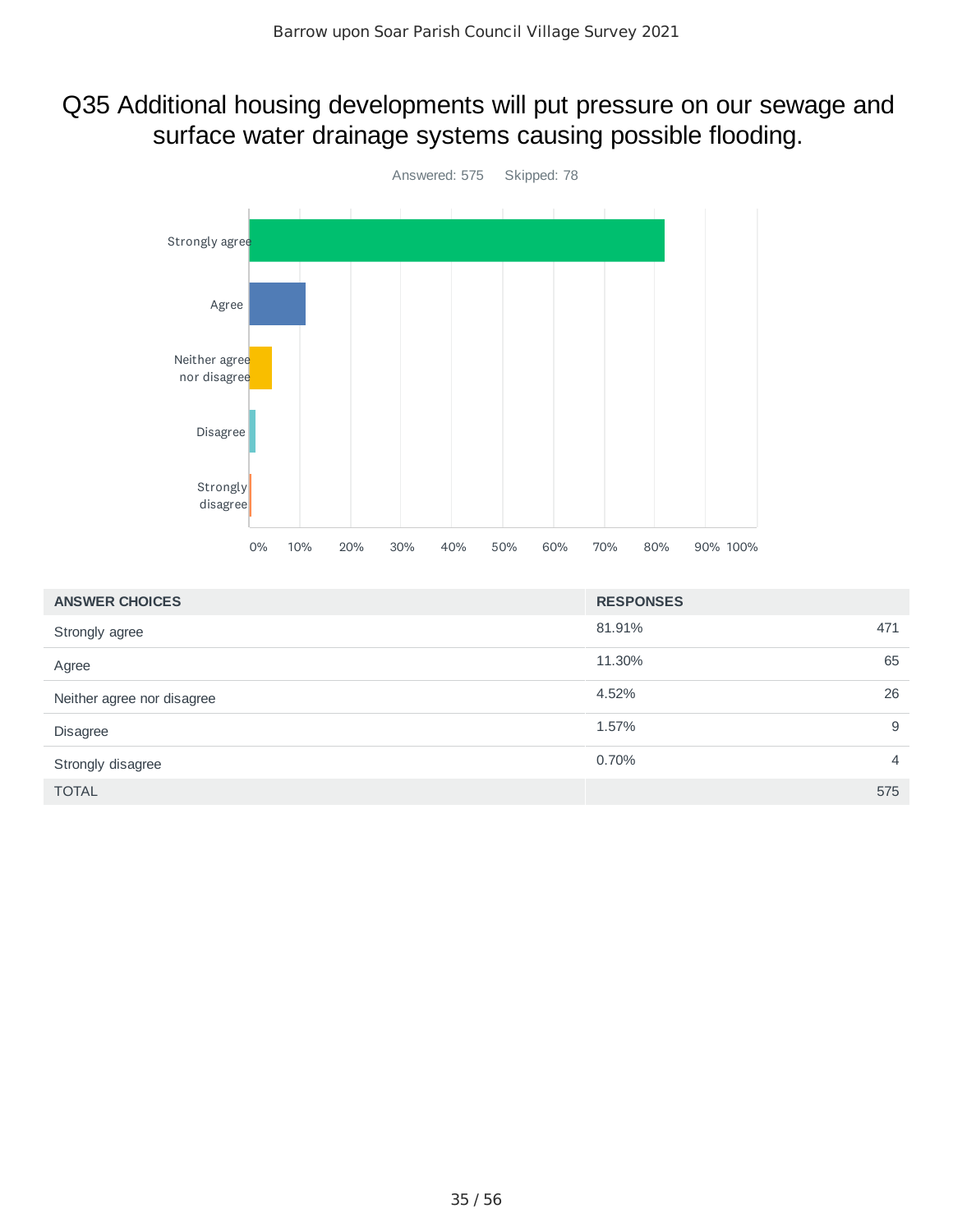# Q36 Any further comments

Answered: 158 Skipped: 495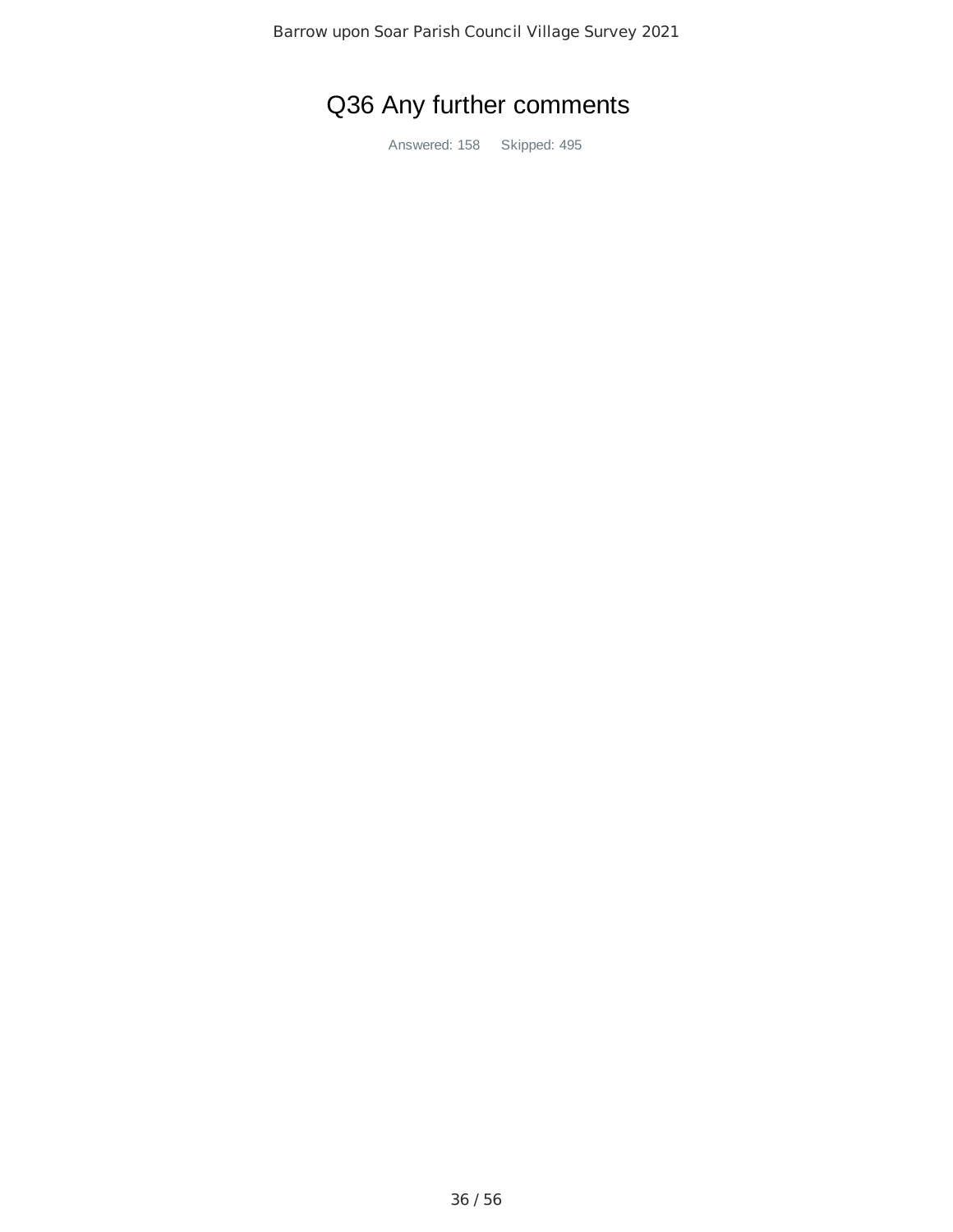# Q37 There is a need for permanent public toilets in the village.



| <b>ANSWER CHOICES</b>      | <b>RESPONSES</b> |
|----------------------------|------------------|
| Strongly agree             | 281<br>50.27%    |
| Agree                      | 28.26%<br>158    |
| Neither agree nor disagree | 13.77%<br>77     |
| <b>Disagree</b>            | 5.55%<br>31      |
| Strongly disagree          | 12<br>2.15%      |
| <b>TOTAL</b>               | 559              |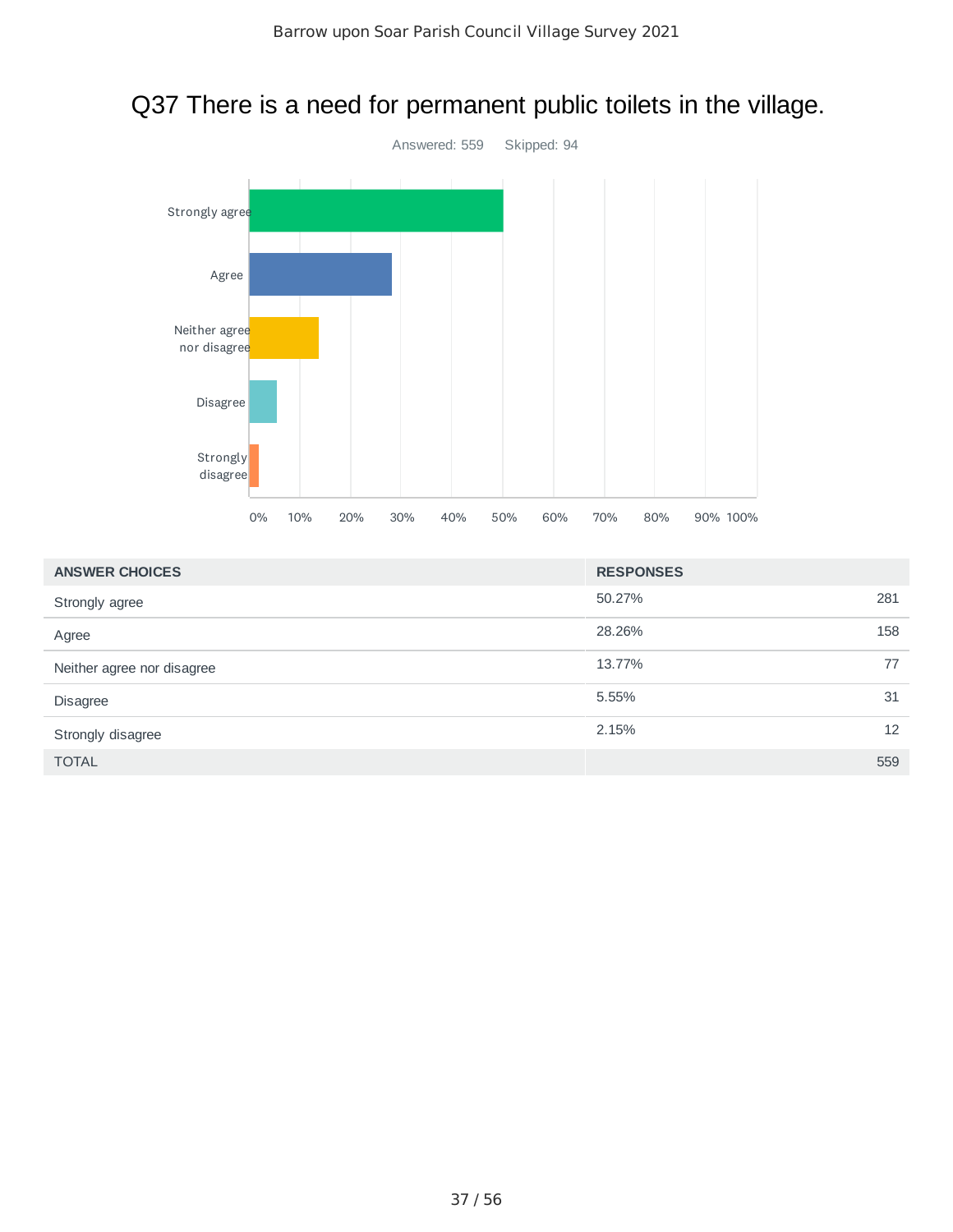#### Q38 A new development should provide areas of open spaces for children and adults.



| <b>ANSWER CHOICES</b>      | <b>RESPONSES</b> |    |
|----------------------------|------------------|----|
| Strongly agree             | 336<br>60.22%    |    |
| Agree                      | 165<br>29.57%    |    |
| Neither agree nor disagree | 7.17%            | 40 |
| Disagree                   | 1.97%            | 11 |
| Strongly disagree          | 1.08%            | 6  |
| <b>TOTAL</b>               | 558              |    |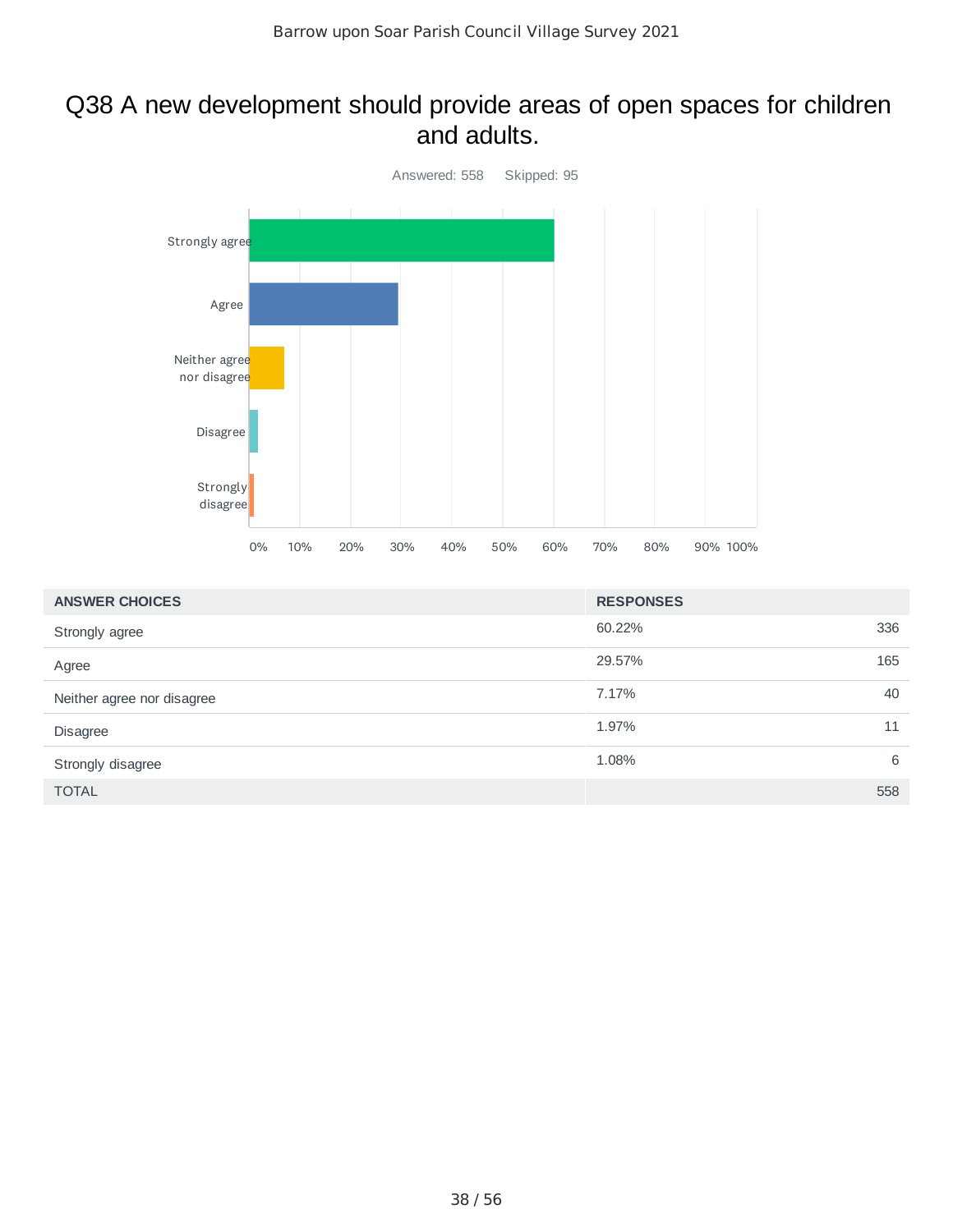

| Q39 The current provision for youth is adequate. |  |
|--------------------------------------------------|--|
|--------------------------------------------------|--|

| <b>ANSWER CHOICES</b>      | <b>RESPONSES</b> |    |
|----------------------------|------------------|----|
| Strongly agree             | 3.76%            | 21 |
| Agree                      | 16.99%           | 95 |
| Neither agree nor disagree | 49.73%<br>278    |    |
| <b>Disagree</b>            | 23.61%<br>132    |    |
| Strongly disagree          | 5.90%            | 33 |
| <b>TOTAL</b>               | 559              |    |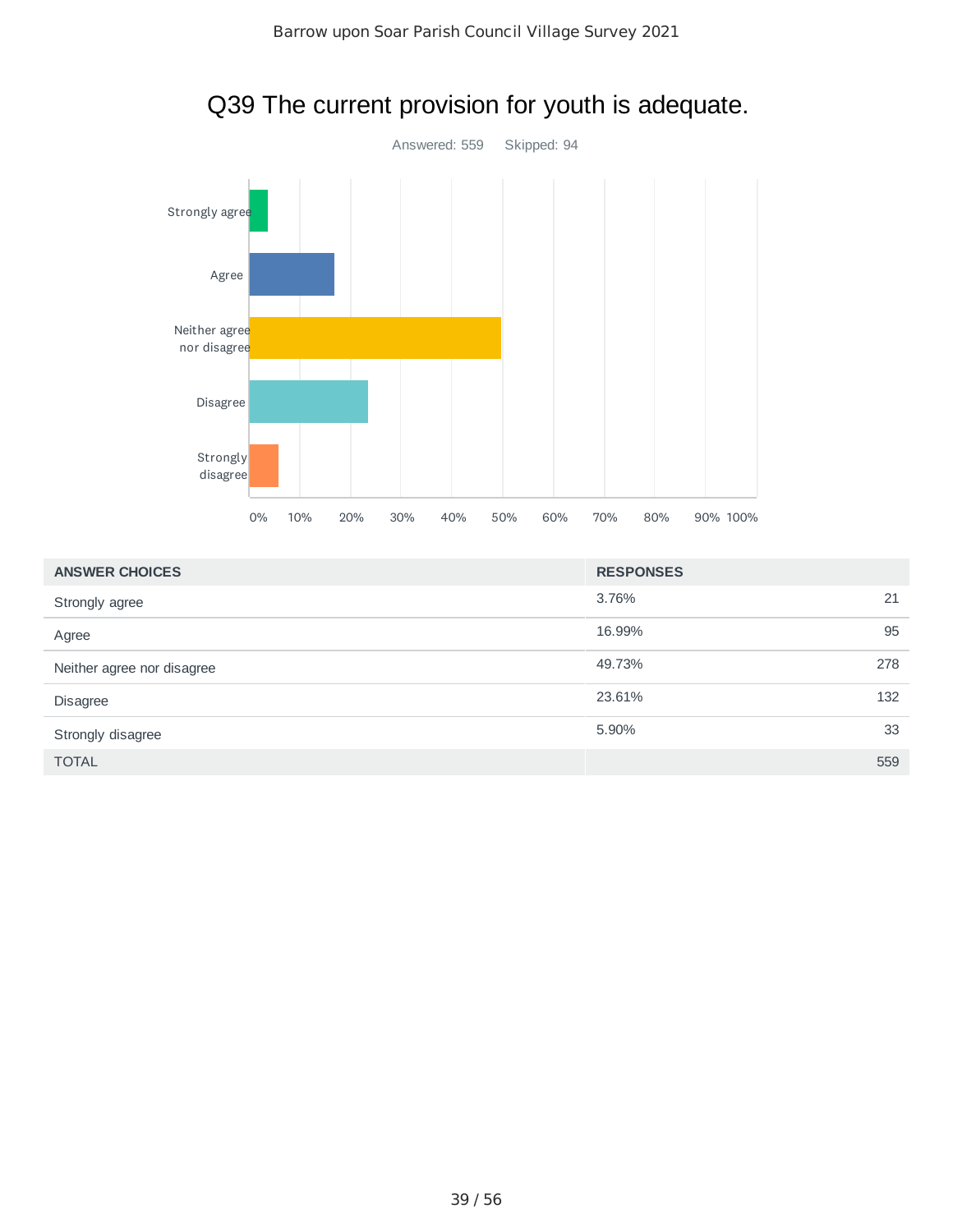### Q40 In any future development the Developer should contribute to a dedicated Youth Club building.



| <b>ANSWER CHOICES</b>      | <b>RESPONSES</b> |     |
|----------------------------|------------------|-----|
| Strongly agree             | 35.96%           | 201 |
| Agree                      | 33.63%           | 188 |
| Neither agree nor disagree | 23.08%           | 129 |
| <b>Disagree</b>            | 4.65%            | 26  |
| Strongly disagree          | 2.68%            | 15  |
| <b>TOTAL</b>               |                  | 559 |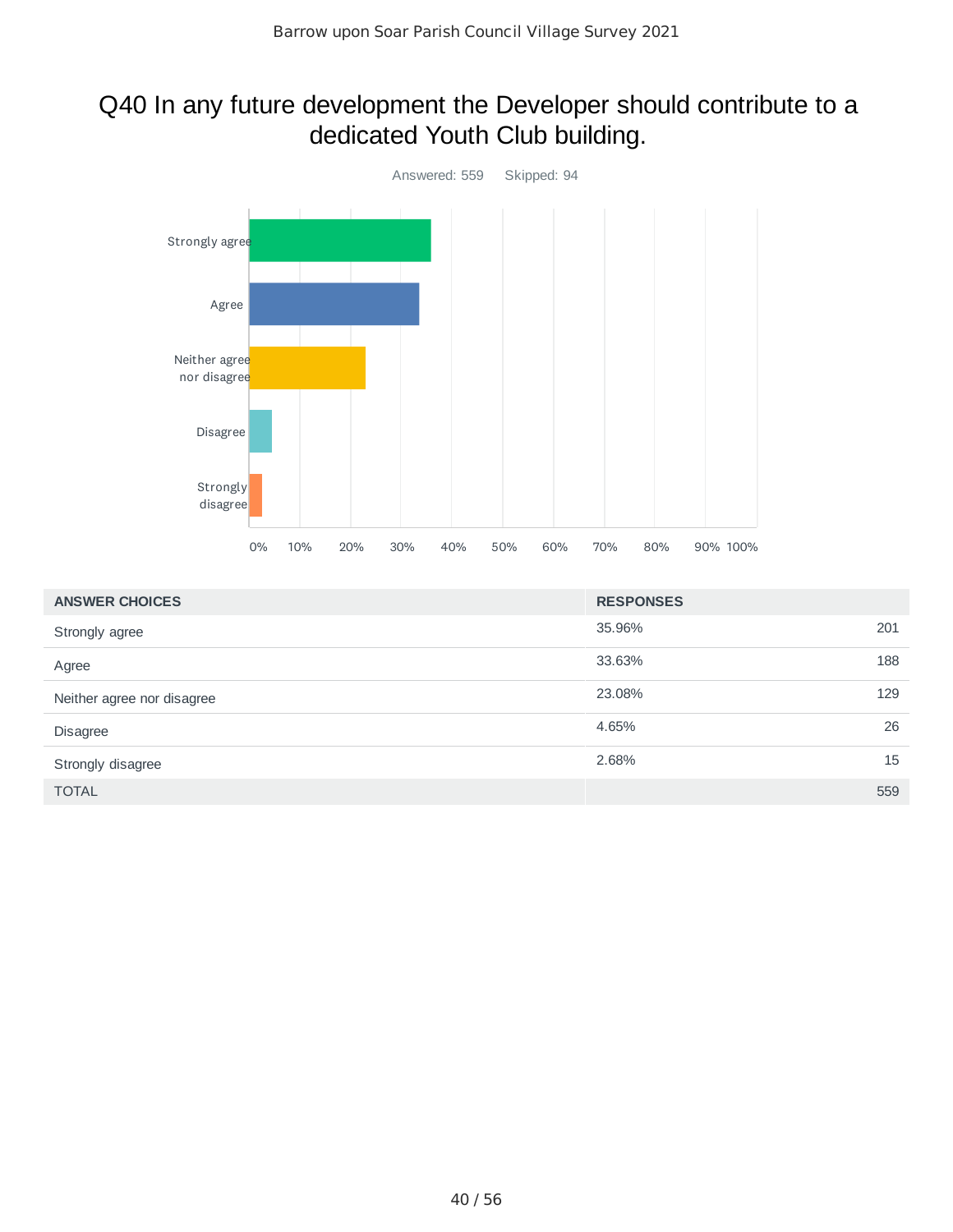# Q41 I would support the idea of a Parish Council funded activities coordinator for adult recreation in the village.



| <b>ANSWER CHOICES</b>      | <b>RESPONSES</b> |     |
|----------------------------|------------------|-----|
| Strongly agree             | 21.82%           | 122 |
| Agree                      | 225<br>40.25%    |     |
| Neither agree nor disagree | 145<br>25.94%    |     |
| <b>Disagree</b>            | 8.77%            | 49  |
| Strongly disagree          | $3.22\%$         | 18  |
| <b>TOTAL</b>               | 559              |     |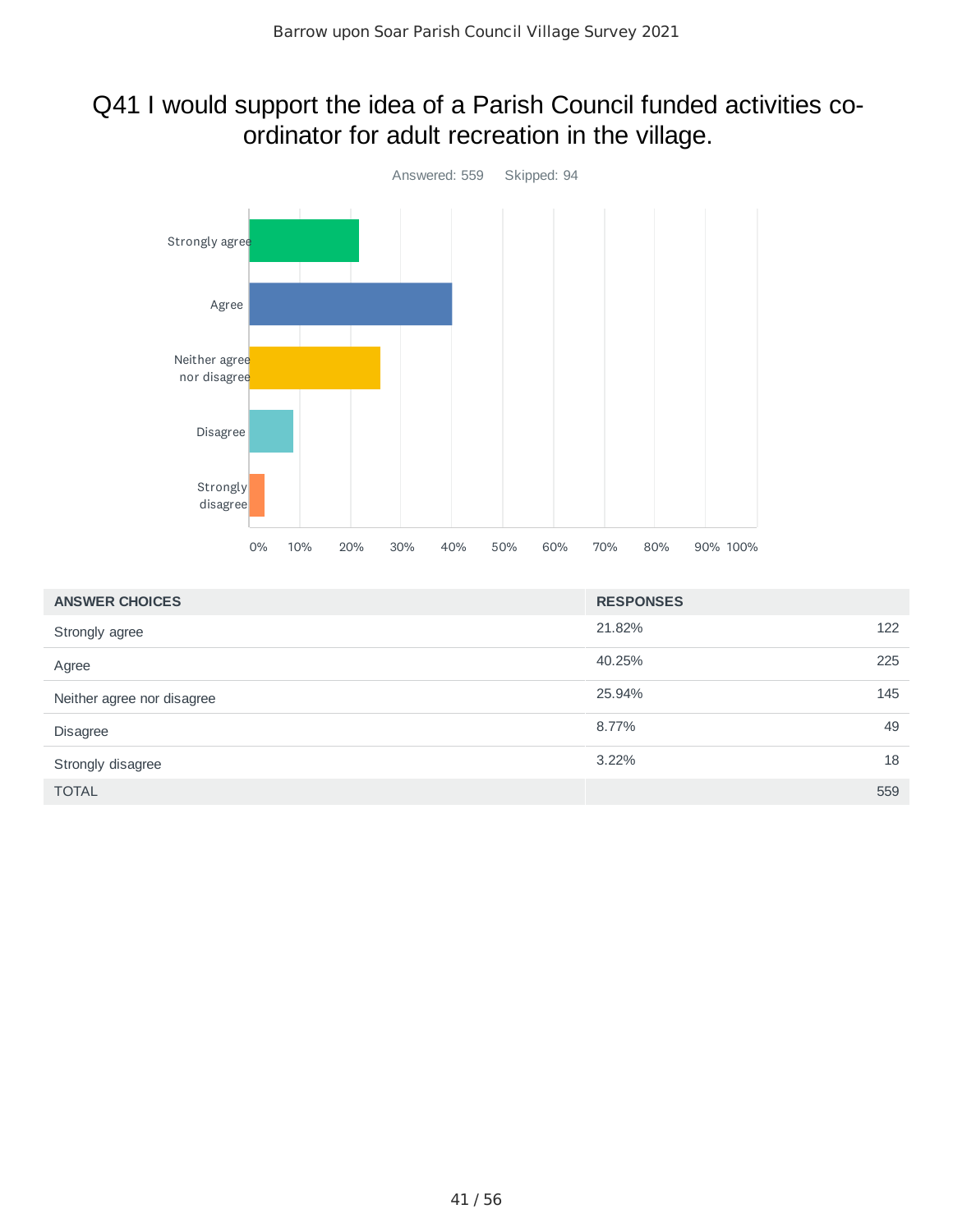# Q42 There is a need for additional adult recreation facilities in the Village.



| <b>ANSWER CHOICES</b>      | <b>RESPONSES</b> |     |
|----------------------------|------------------|-----|
| Strongly agree             | 40.14%           | 224 |
| Agree                      | 34.23%           | 191 |
| Neither agree nor disagree | 19.35%           | 108 |
| Disagree                   | 4.84%            | 27  |
| Strongly disagree          | 1.43%            | 8   |
| <b>TOTAL</b>               |                  | 558 |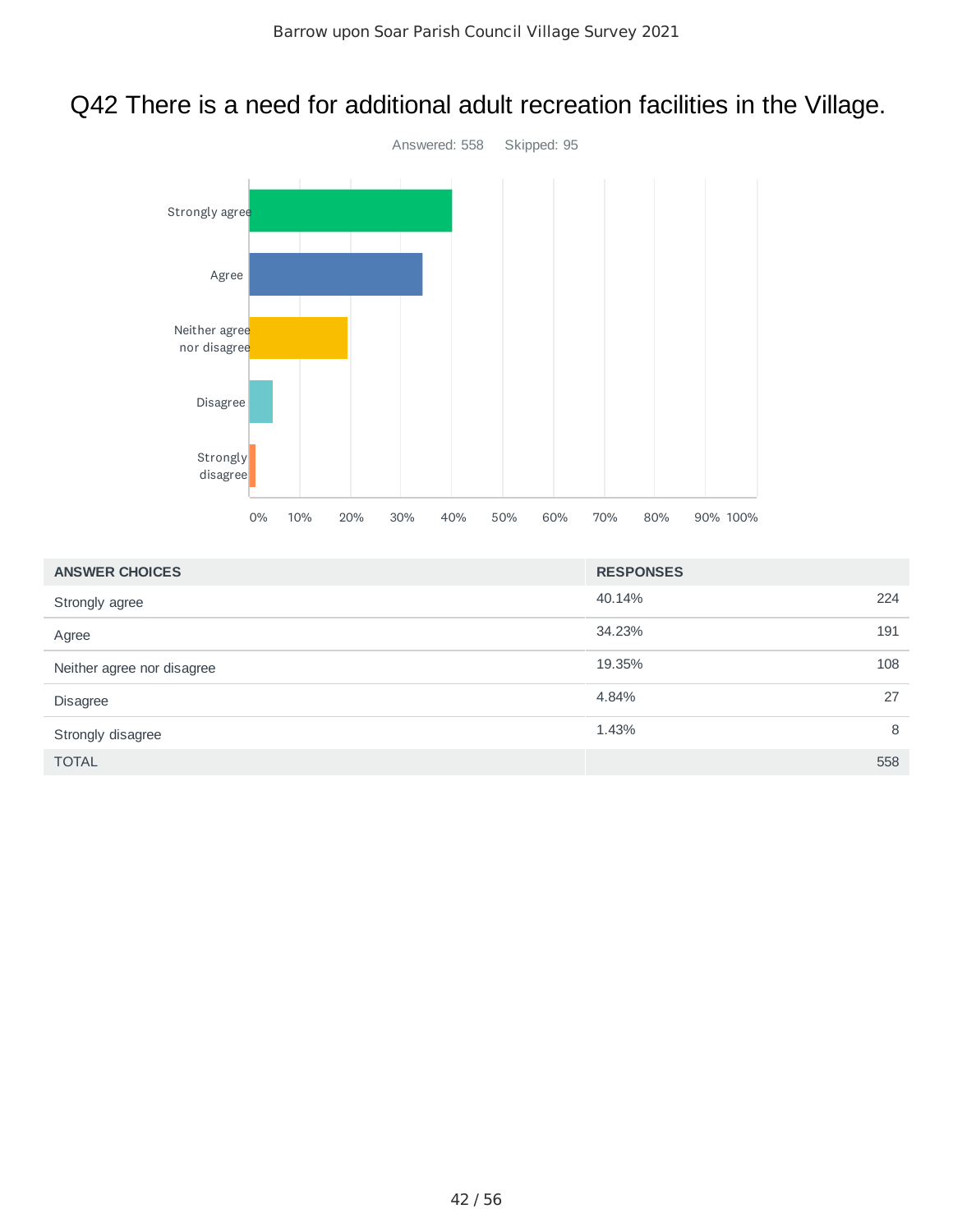# Q43 Suggested Activities

Answered: 270 Skipped: 383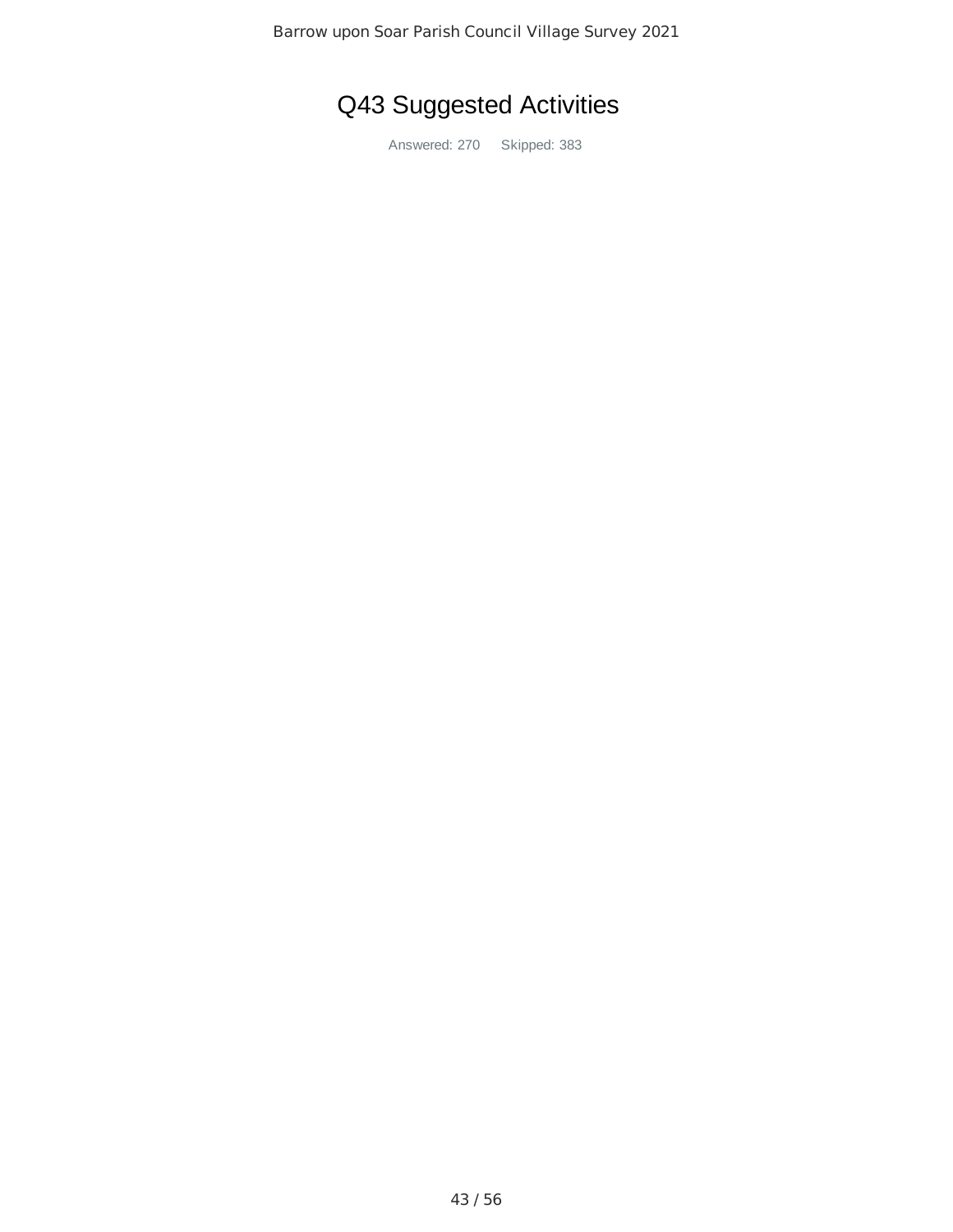# Q44 I am happy to travel to use recreational facilities in other villages.



| <b>ANSWER CHOICES</b>      | <b>RESPONSES</b> |
|----------------------------|------------------|
| Strongly agree             | 8.50%<br>47      |
| Agree                      | 41.41%<br>229    |
| Neither agree nor disagree | 176<br>31.83%    |
| Disagree                   | 86<br>15.55%     |
| Strongly disagree          | 15<br>2.71%      |
| <b>TOTAL</b>               | 553              |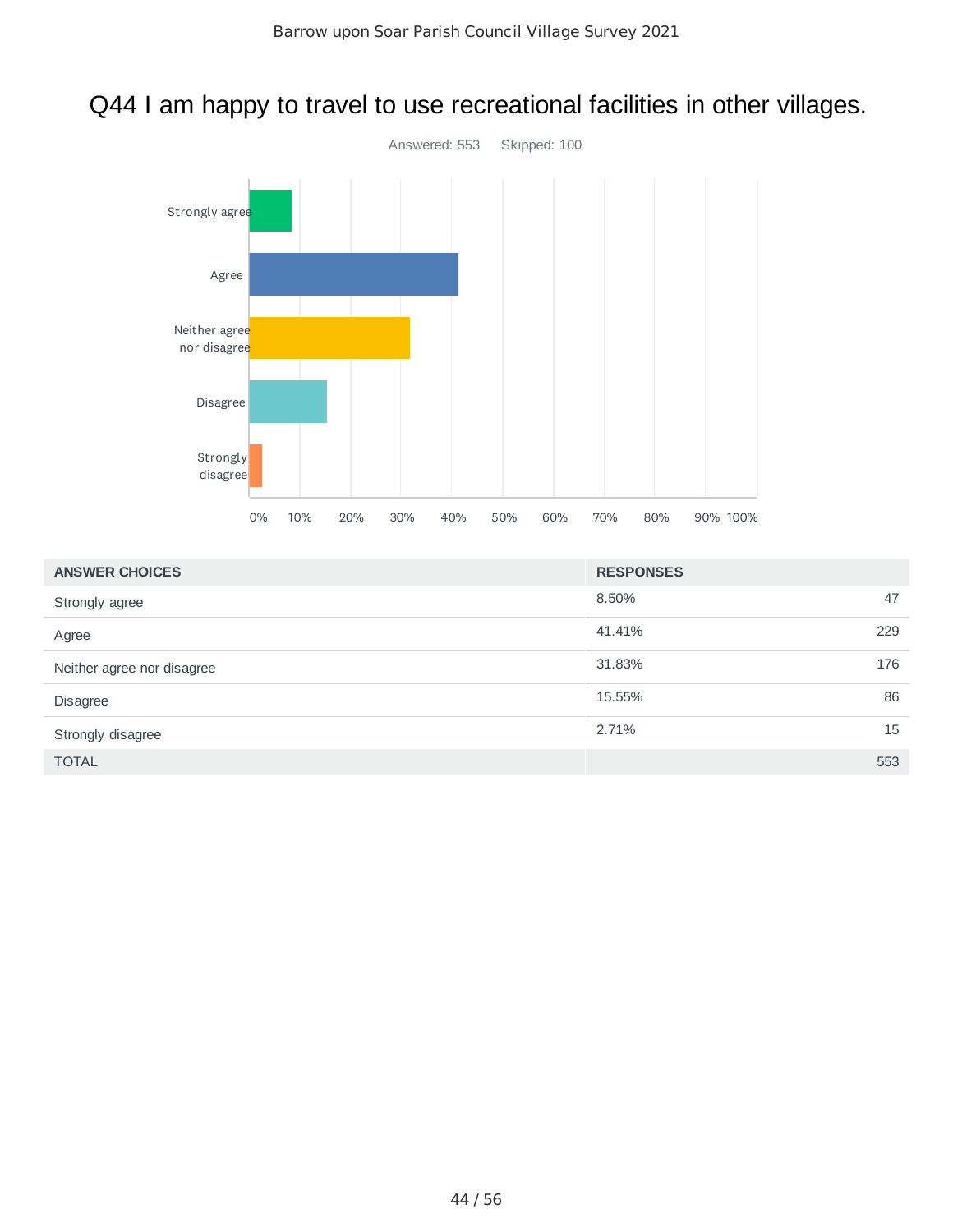

| <b>ANSWER CHOICES</b>      | <b>RESPONSES</b> |
|----------------------------|------------------|
| Strongly agree             | 7.32%<br>41      |
| Agree                      | 98<br>17.50%     |
| Neither agree nor disagree | 36.07%<br>202    |
| <b>Disagree</b>            | 27.50%<br>154    |
| Strongly disagree          | 65<br>11.61%     |
| <b>TOTAL</b>               | 560              |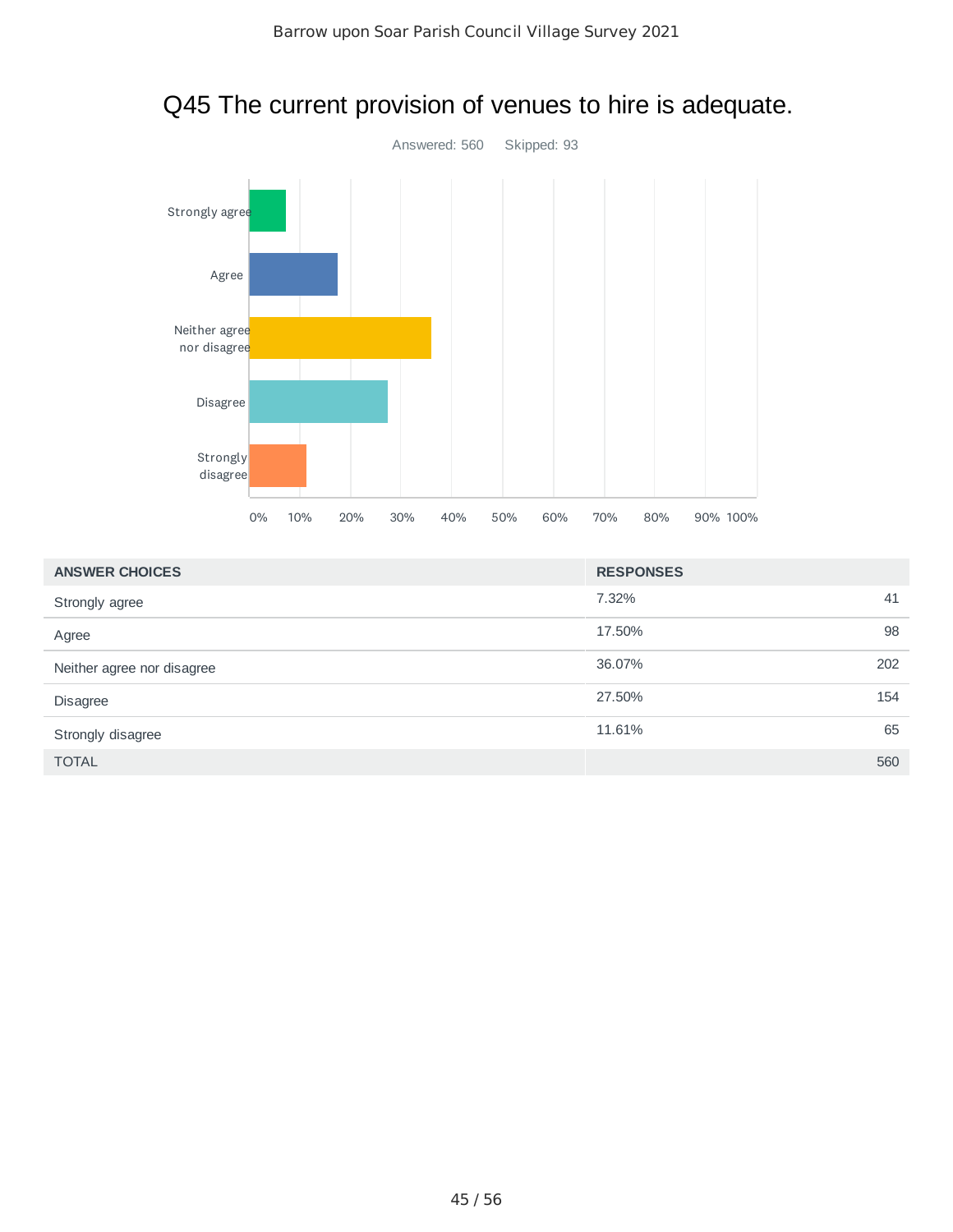### Q46 There is a need for a community building in Barrow upon Soar to provide a larger space for such activities.



| <b>ANSWER CHOICES</b>      | <b>RESPONSES</b> |     |
|----------------------------|------------------|-----|
| Strongly agree             | 29.23%           | 164 |
| Agree                      | 29.23%           | 164 |
| Neither agree nor disagree | 22.82%           | 128 |
| <b>Disagree</b>            | 10.87%           | 61  |
| Strongly disagree          | 7.84%            | 44  |
| <b>TOTAL</b>               |                  | 561 |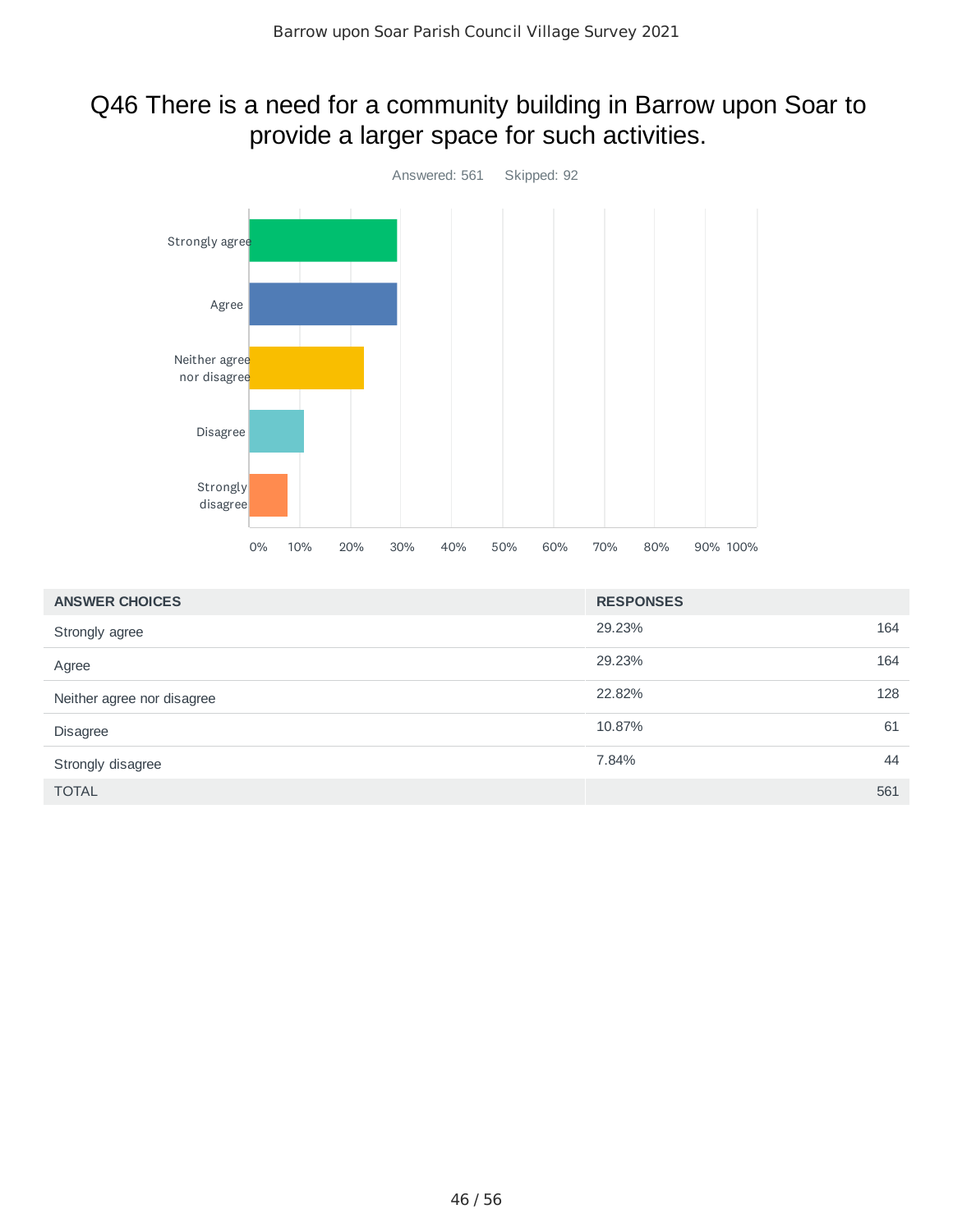### Q47 There are sufficient indoor venues to hire for activities in the village that do not need a large space.



| <b>ANSWER CHOICES</b>      | <b>RESPONSES</b> |     |
|----------------------------|------------------|-----|
| Strongly agree             | 11.25%           | 63  |
| Agree                      | 26.07%           | 146 |
| Neither agree nor disagree | 39.82%           | 223 |
| Disagree                   | 18.21%           | 102 |
| Strongly disagree          | 4.64%            | 26  |
| <b>TOTAL</b>               |                  | 560 |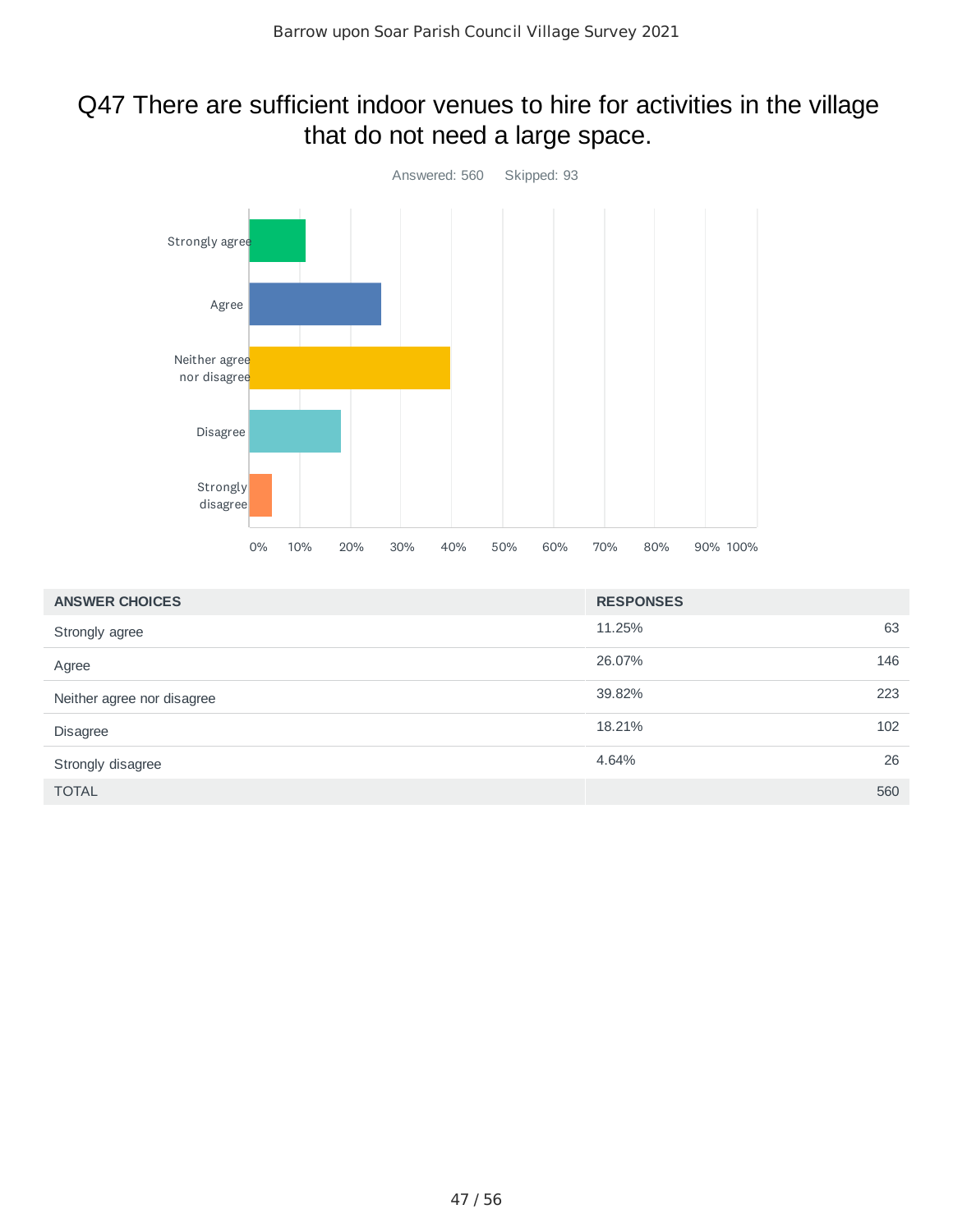### Q48 Loneliness and isolation are of great concern and all age groups are affected, particularly the elderly. Churches and other organisations help to alleviate this problem but further facilities to support this issue should be provided.



| <b>ANSWER CHOICES</b>      | <b>RESPONSES</b> |     |
|----------------------------|------------------|-----|
| Strongly agree             | 27.63%           | 155 |
| Agree                      | 43.49%           | 244 |
| Neither agree nor disagree | 140<br>24.96%    |     |
| <b>Disagree</b>            | 2.50%            | 14  |
| Strongly disagree          | 1.43%            | 8   |
| <b>TOTAL</b>               | 561              |     |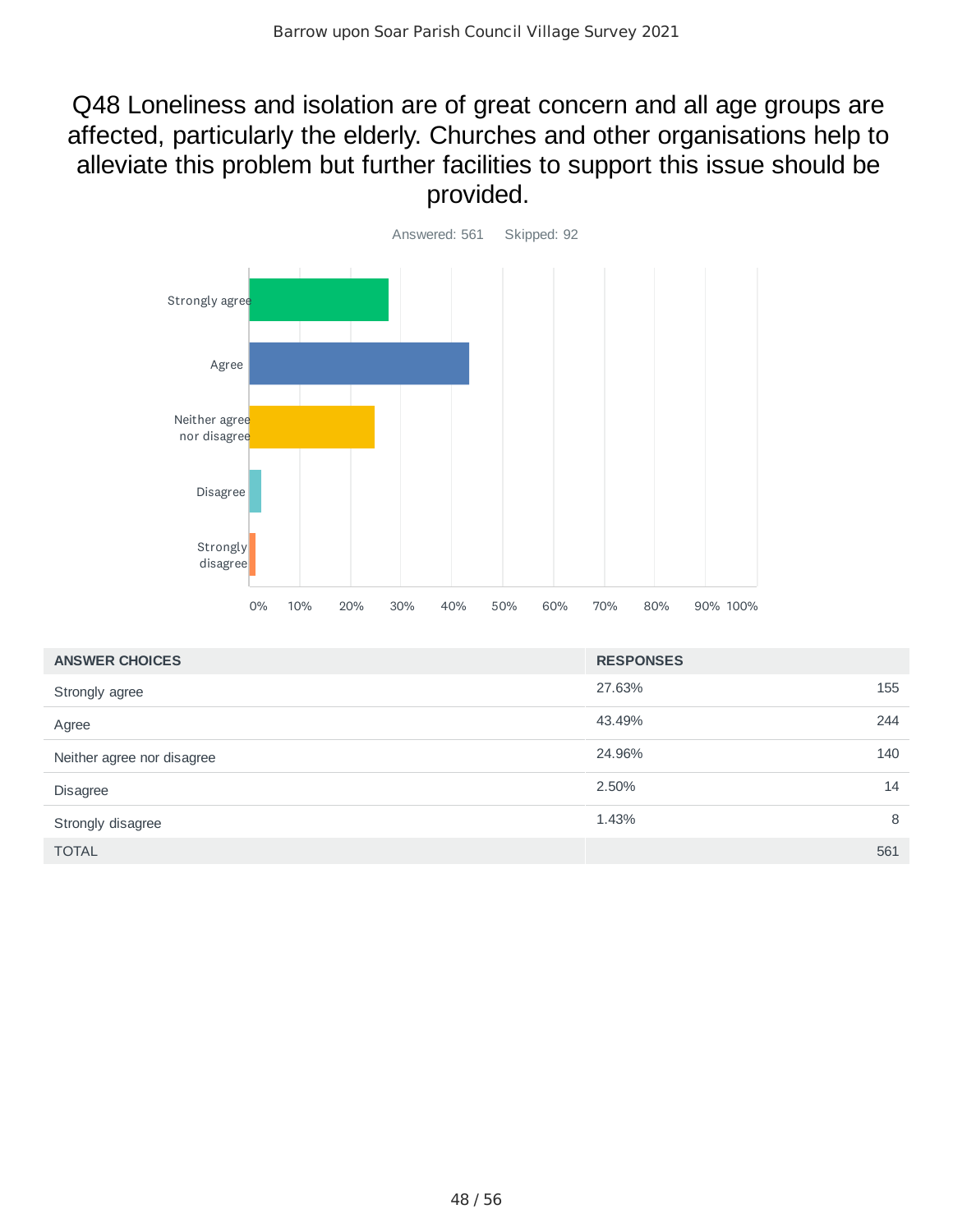Q49 The Parish Council receives a small portion of the council tax to help to provide services in the village. I would be happy to see this increase to help provide some of these additional community facilities.



| <b>ANSWER CHOICES</b>      | <b>RESPONSES</b> |     |
|----------------------------|------------------|-----|
| Strongly agree             | 19.32%           | 108 |
| Agree                      | 37.21%           | 208 |
| Neither agree nor disagree | 25.40%           | 142 |
| <b>Disagree</b>            | 12.70%           | 71  |
| Strongly disagree          | 5.37%            | 30  |
| <b>TOTAL</b>               |                  | 559 |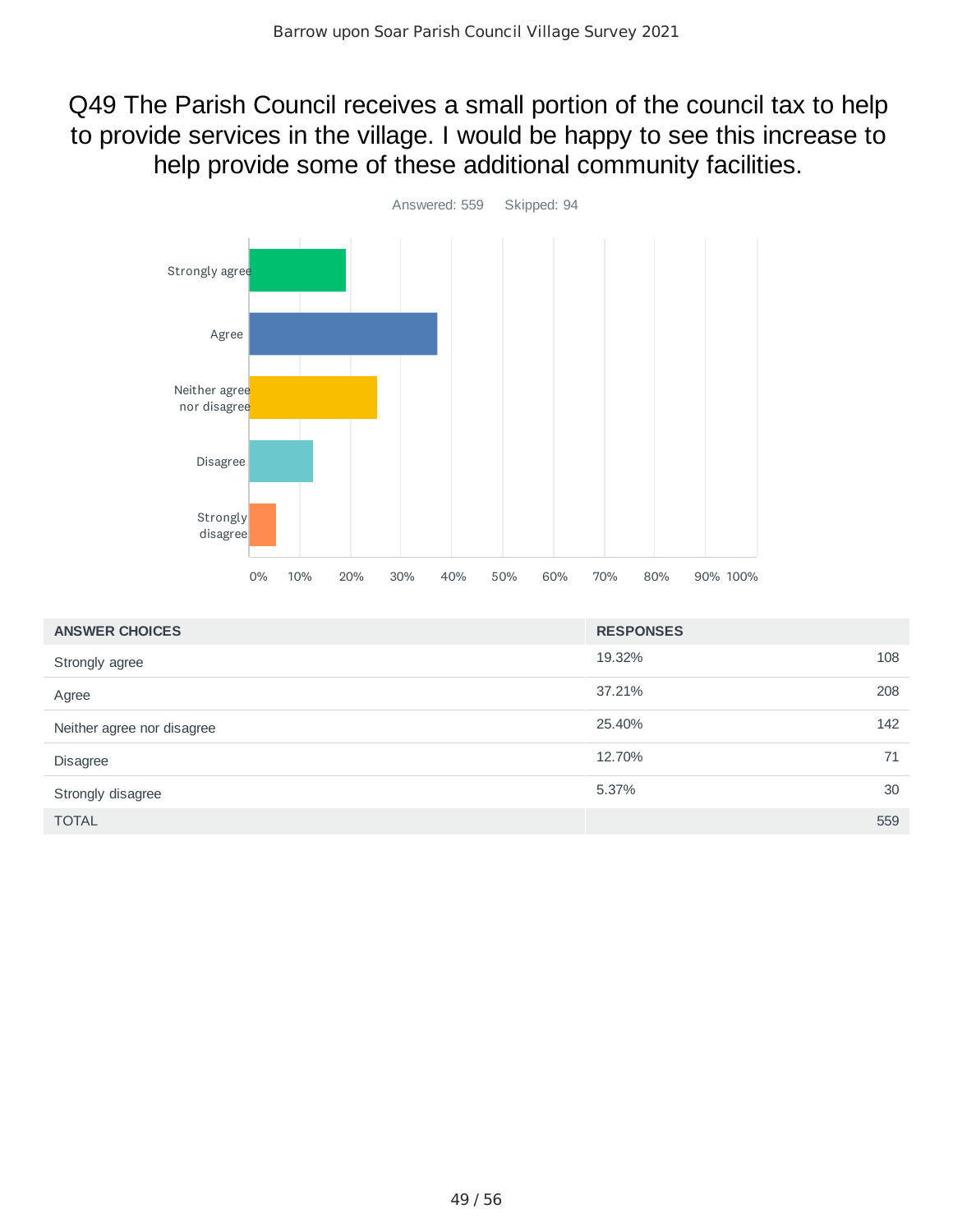# Q50 Please specify which facilities:

Answered: 166 Skipped: 487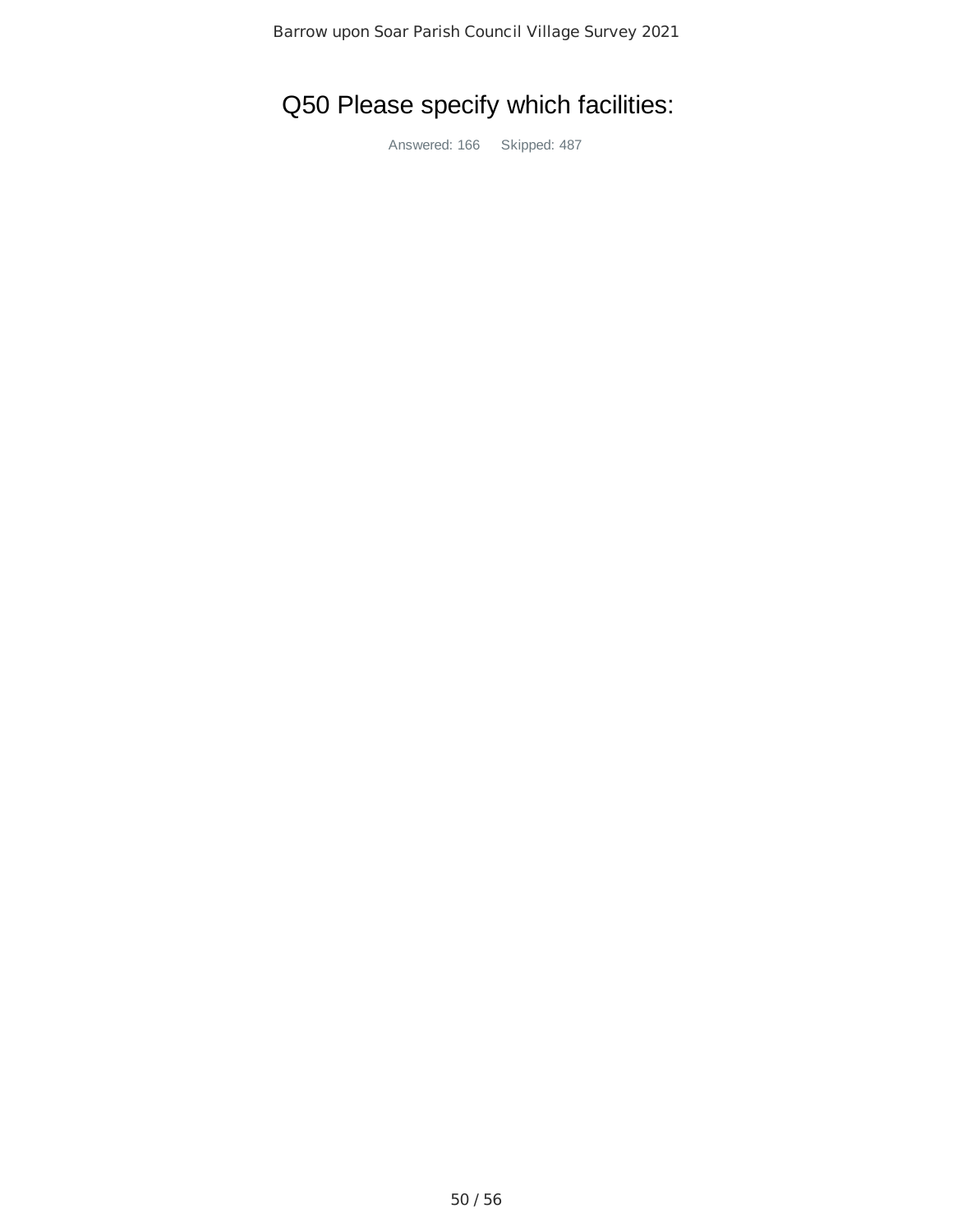#### Q51 The Library is well run and should continue to be supported by the Parish Council.



| <b>ANSWER CHOICES</b>      | <b>RESPONSES</b> |     |
|----------------------------|------------------|-----|
| Strongly agree             | 40.57%           | 228 |
| Agree                      | 34.70%           | 195 |
| Neither agree nor disagree | 22.78%           | 128 |
| <b>Disagree</b>            | 1.07%            | 6   |
| Strongly disagree          | 0.89%            | 5   |
| <b>TOTAL</b>               |                  | 562 |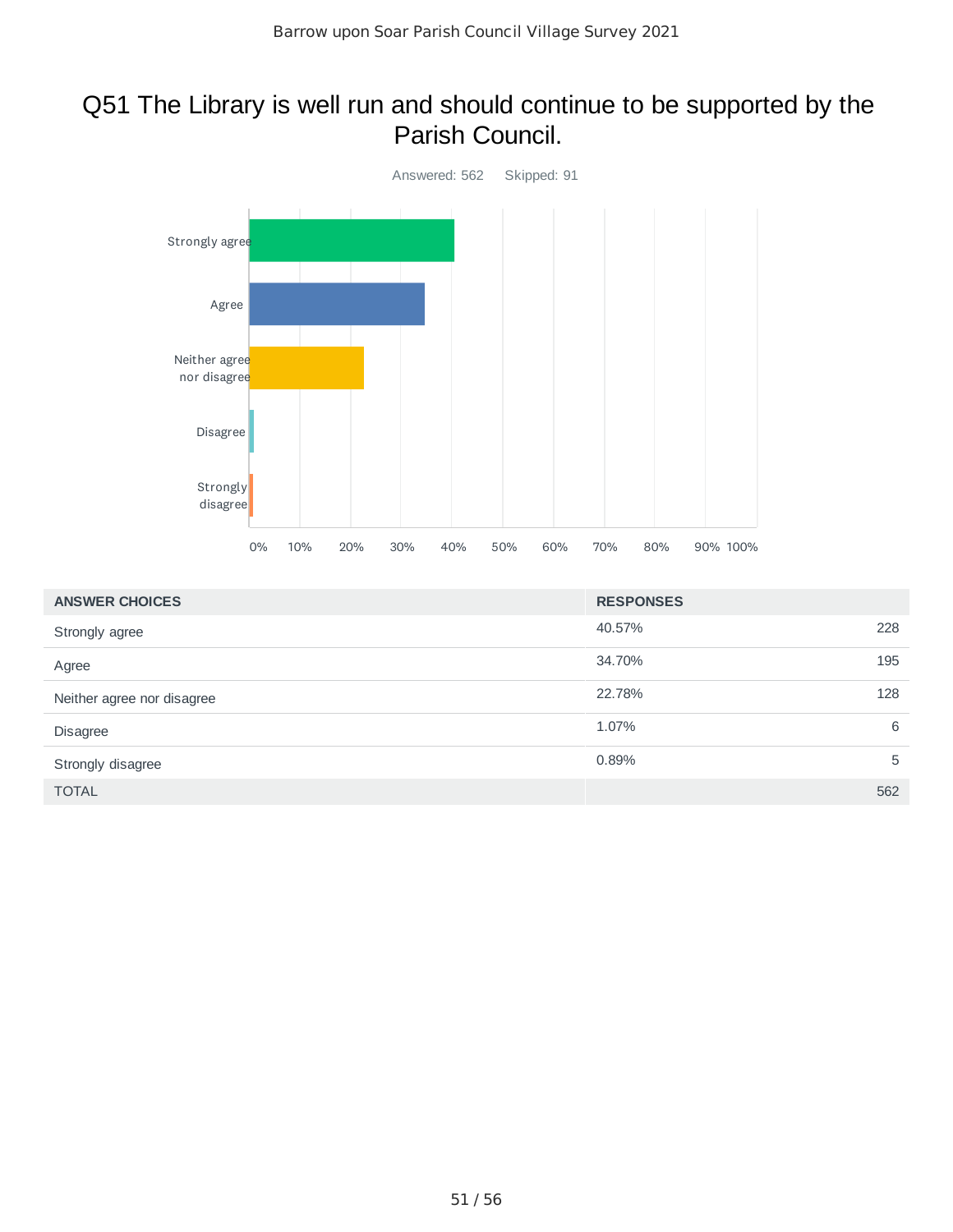# Q52 What additional activities do you think could be provided at the library?

Answered: 140 Skipped: 513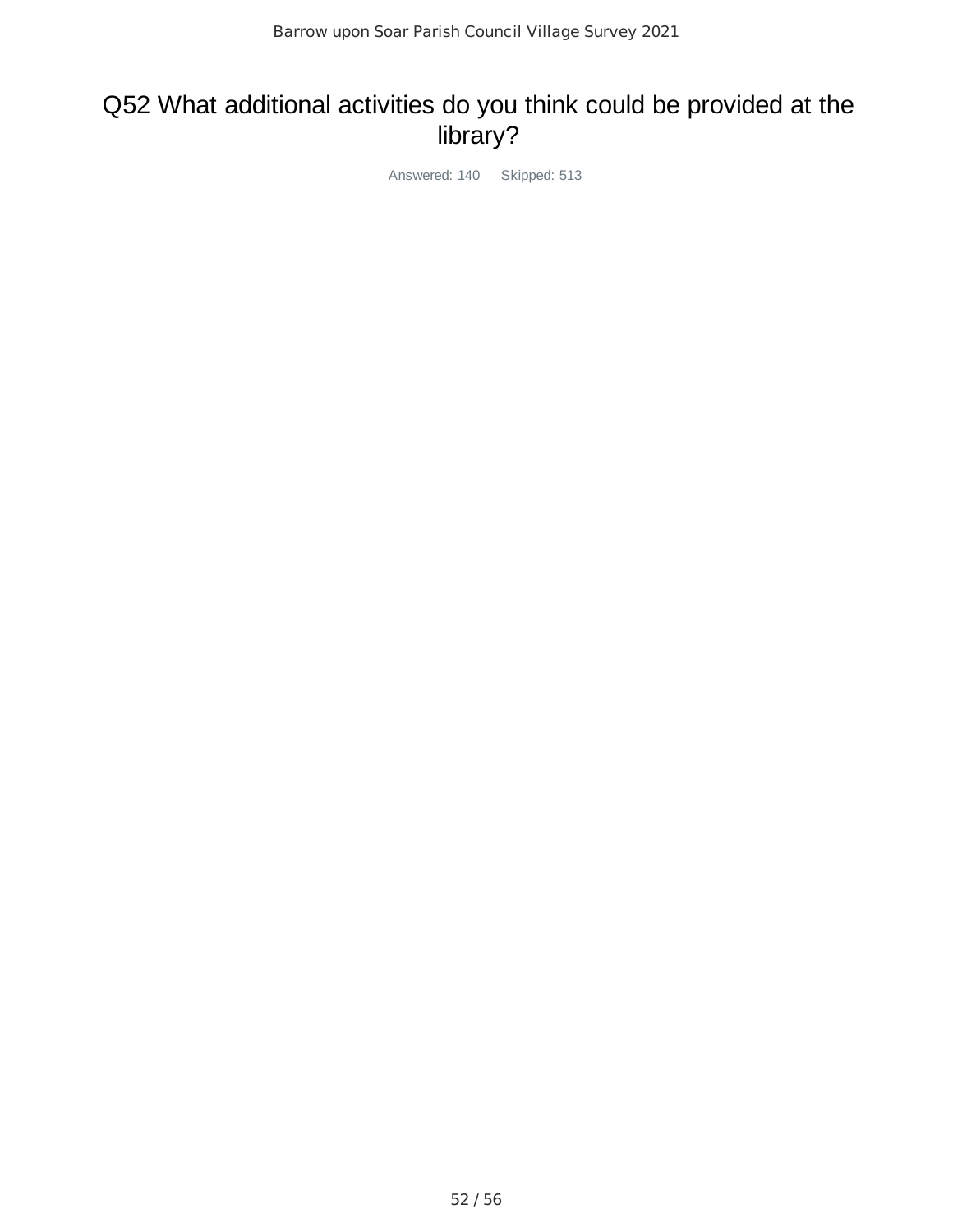### Q53 The Parish Council should ensure there is an adequate supply of allotments in Barrow upon Soar.



| <b>ANSWER CHOICES</b>      | <b>RESPONSES</b> |     |
|----------------------------|------------------|-----|
| Strongly agree             | 25.13%           | 141 |
| Agree                      | 39.22%           | 220 |
| Neither agree nor disagree | 31.73%           | 178 |
| <b>Disagree</b>            | 3.03%            | 17  |
| Strongly disagree          | 0.89%            | 5   |
| <b>TOTAL</b>               |                  | 561 |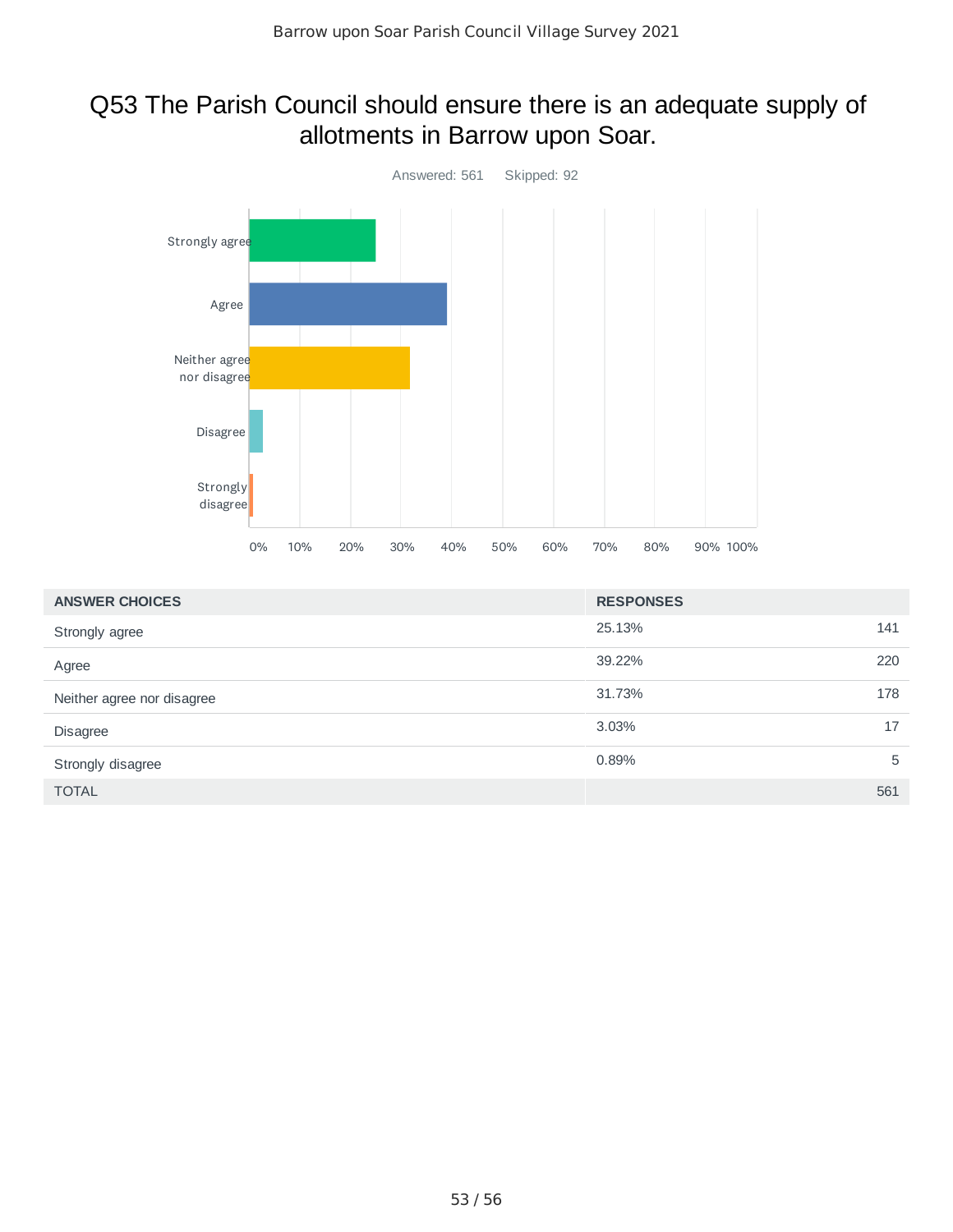# Q54 More CCTV cameras should be installed around the village where necessary.



| <b>ANSWER CHOICES</b>      | <b>RESPONSES</b> |     |
|----------------------------|------------------|-----|
| Strongly agree             | 30.89%           | 173 |
| Agree                      | 33.04%           | 185 |
| Neither agree nor disagree | 25.36%           | 142 |
| Disagree                   | 7.32%            | 41  |
| Strongly disagree          | 3.39%            | 19  |
| <b>TOTAL</b>               |                  | 560 |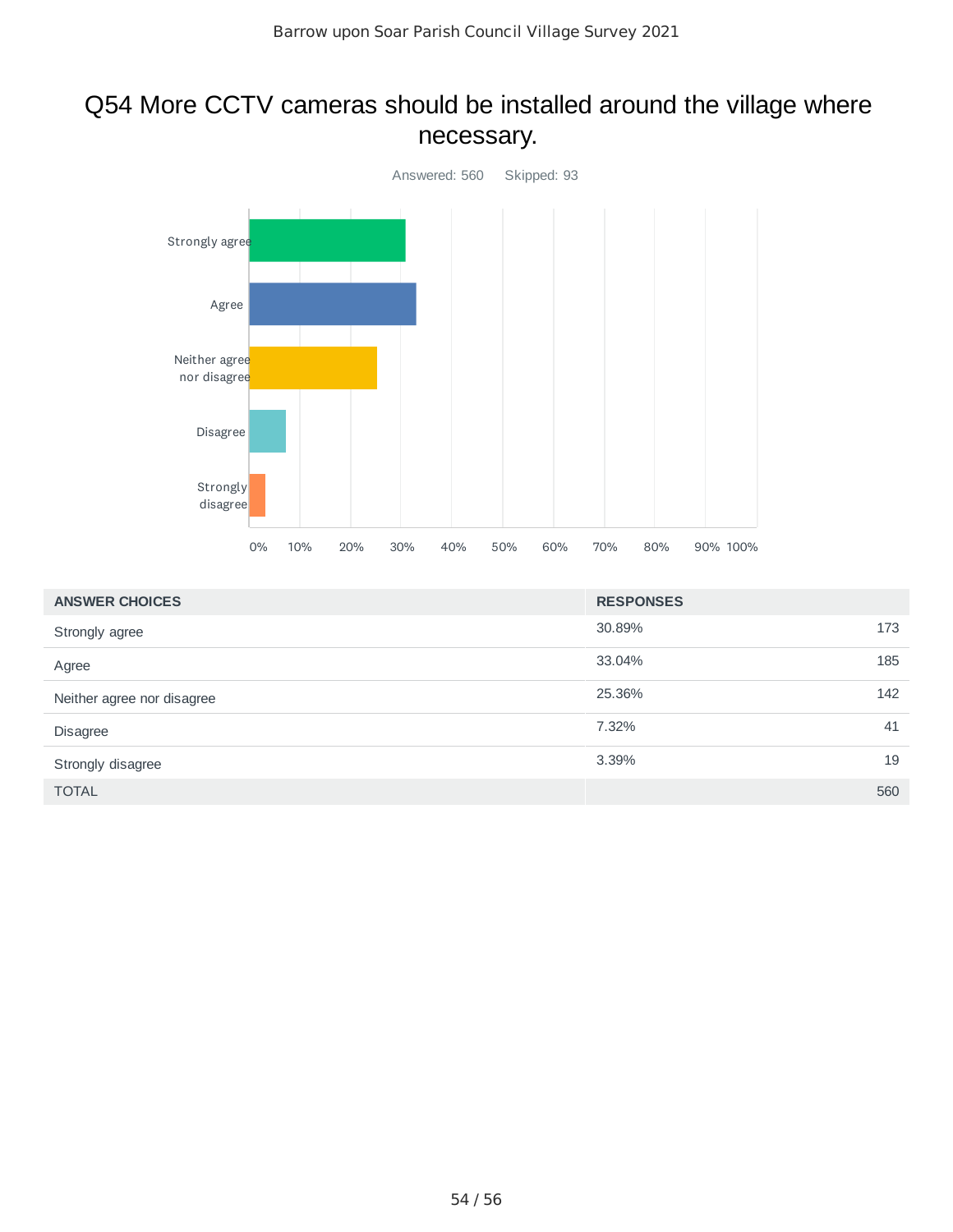# Q55 Please specify suggested location

Answered: 188 Skipped: 465